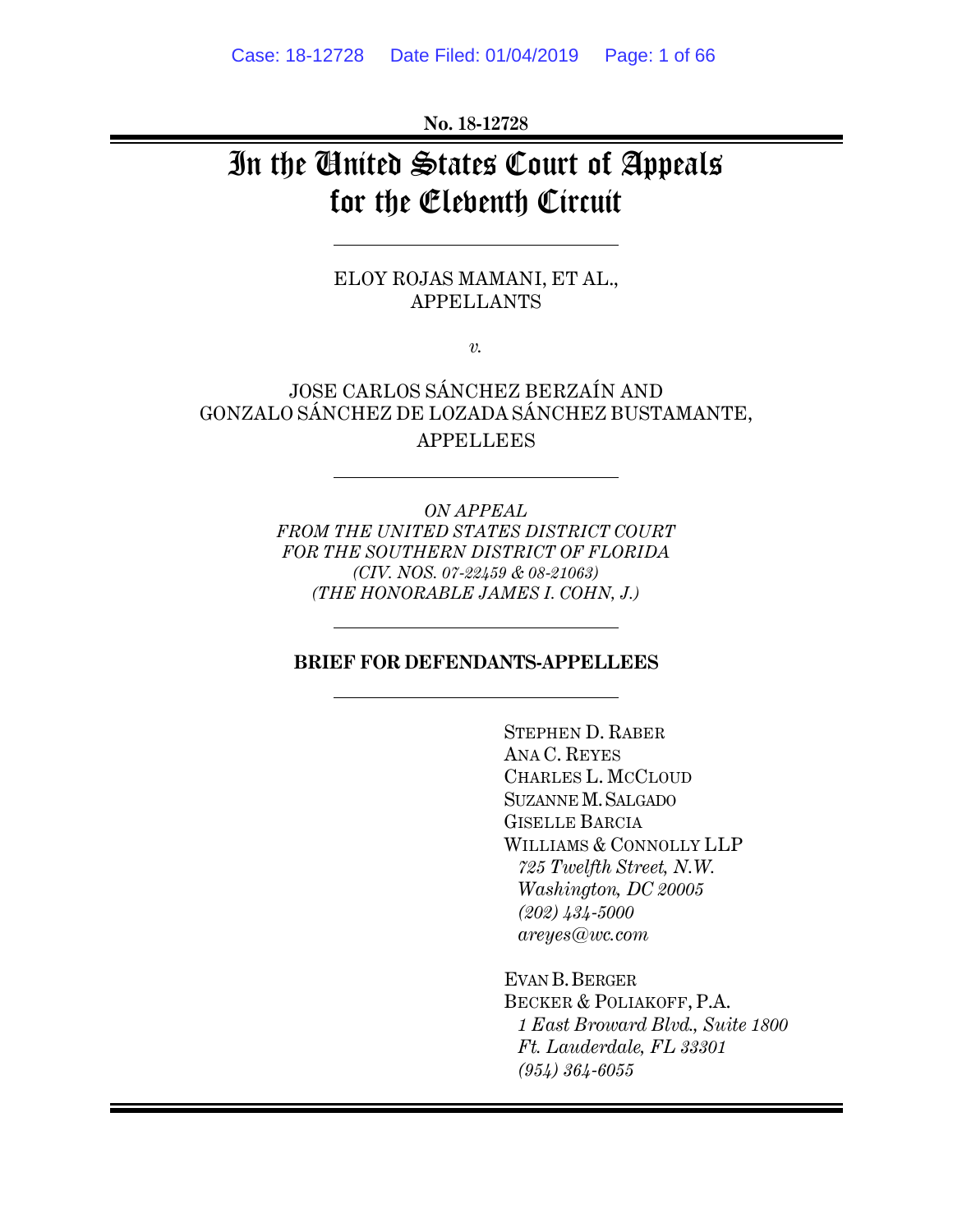## *Eloy Rojas Mamani, et al. v. Gonzalo Daniel Sánchez de Lozada Sánchez Bustamente et al.*, Case: 18-12728 Date Filed: 01/04/2019 Page: 2 of 66 No. 18-12728

## **CERTIFICATE OF INTERESTED PERSONS**

Counsel for appellees certify that all parties to this appeal are natural persons, and thus no entity owns 10% or more of the stock of any party. Pursuant to Local Rule 26.1-1, the following persons have or may have an interest in the outcome of this case or appeal:

Abshez Moran, Erica (counsel for appellants)

Akerman LLP (counsel for appellants)

Akin Gump Strauss Hauer & Feld LLP (counsel for appellants)

Apaza Cutipa, Hernán (appellant)

Baltazar Cerro, Teófilo (appellant)

Barcia, Giselle (counsel for appellees)

Becker, Thomas (counsel for appellants)

Becker & Poliakoff LLP (counsel for appellees)

Berger, Evan Benjamin (counsel for appellees)

Bernabé Callizaya, Hermógenes (appellant)

Center for Constitutional Rights (counsel for appellants)

Chomsky, Judith Brown (counsel for appellants)

Cohn, The Honorable James I. (Southern District of Florida)

Doniak, Christine (counsel for appellants)

Espejo Villalobos, Sonia (appellant)

Farbstein, Susan H. (counsel for appellants)

 $C - 1$  of  $3$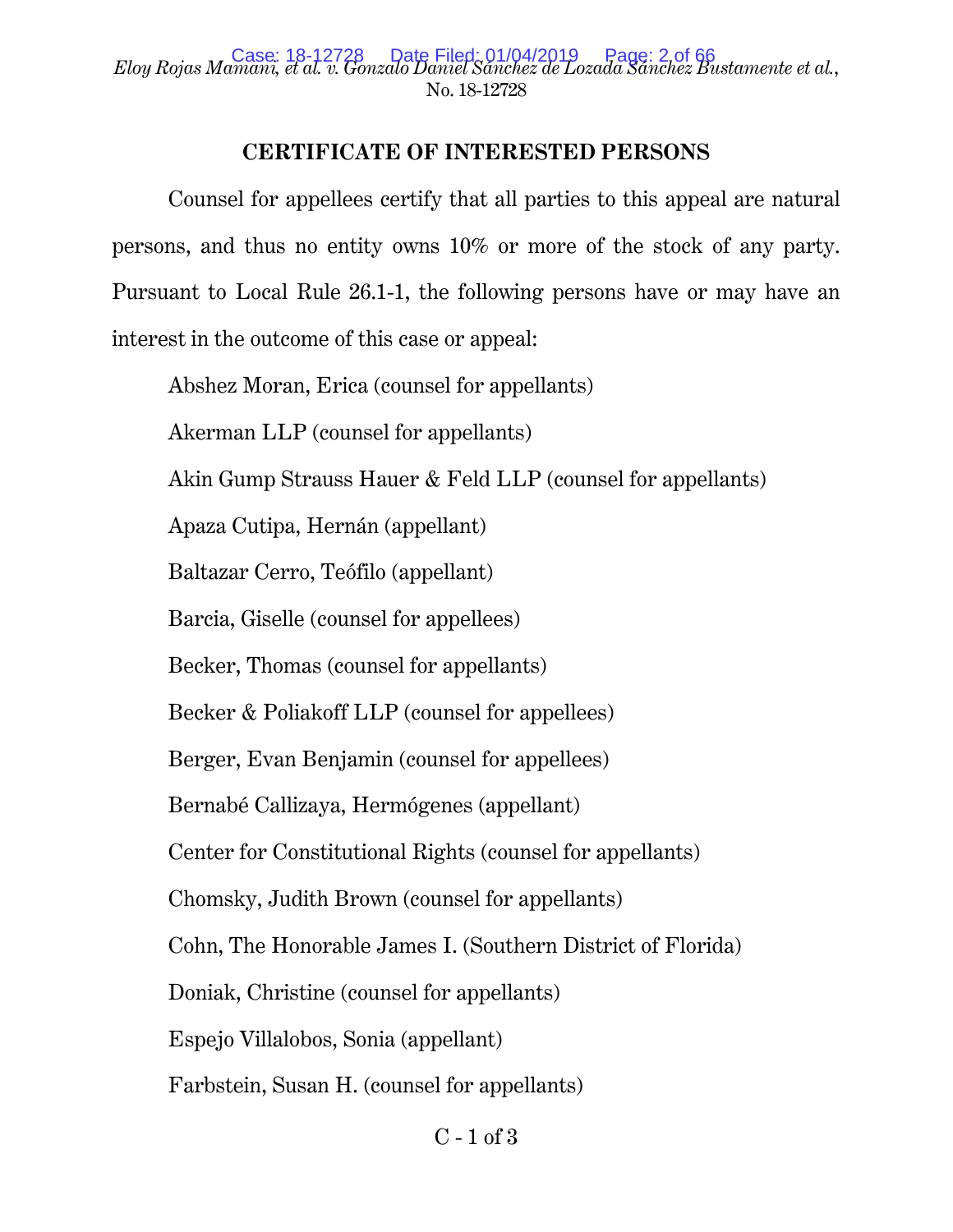## *Eloy Rojas Mamani, et al. v. Gonzalo Daniel Sánchez de Lozada Sánchez Bustamente et al.*, Case: 18-12728 Date Filed: 01/04/2019 Page: 3 of 66 No. 18-12728

Franklin, Zachary J. (counsel for appellants)

Giannini, Tyler Richard (counsel for appellants)

Hoffman, Paul L. (counsel for appellants)

Huanca Quispe, Felicidad Rosa (appellant)

International Human Rights Clinic, Harvard Law School (counsel for appellants)

Jordan, The Honorable Adalberto (then-Southern District of Florida)

Mamani Aguilar, Gonzalo (appellant)

McAliley, Magistrate Judge Chris Marie (Southern District of Florida)

Muñoz, Ruben H. (counsel for appellants)

Paterno, Lide (counsel for appellants)

Raber, Stephen D. (counsel for appellees)

Ramos Mamani, Etelvina (appellant)

Reyes, Ana C. (counsel for appellees)

Rojas Mamani, Eloy (appellant)

Saharia, Amy Mason (counsel for appellees)

Salgado, Suzanne M. (counsel for appellees)

Sánchez Berzaín, José Carlos (appellee)

Sánchez de Lozada Sánchez Bustamante, Gonzalo (appellee)

Schulman, Steven H. (counsel for appellants)

Seltzer, Magistrate Judge Barry S. (Southern District of Florida)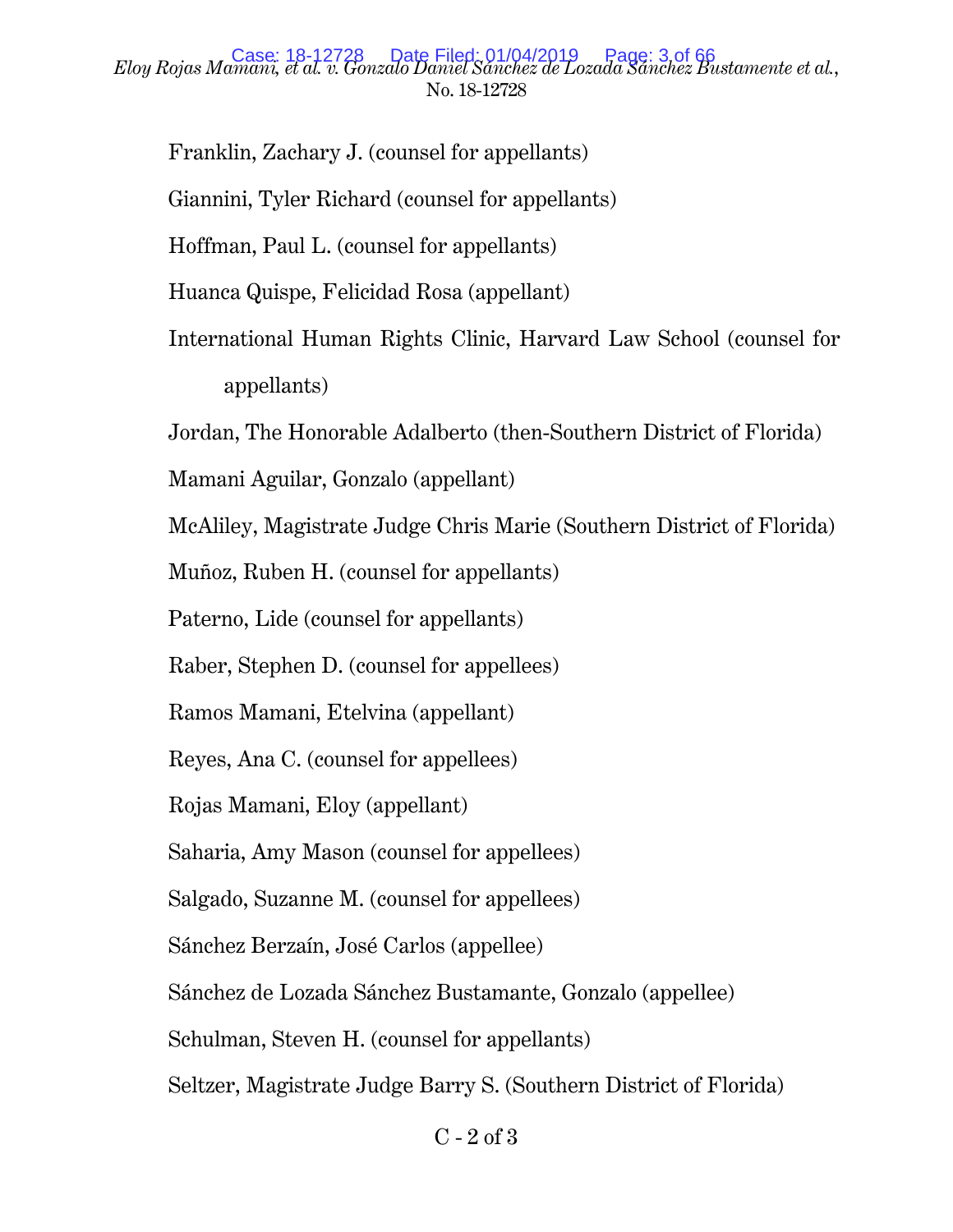## *Eloy Rojas Mamani, et al. v. Gonzalo Daniel Sánchez de Lozada Sánchez Bustamente et al.*, Case: 18-12728 Date Filed: 01/04/2019 Page: 4 of 66 No. 18-12728

Sharad, Saurabh (counsel for appellants) Sorkin, Joseph (counsel for appellants) Stephens, Beth (counsel for appellants) Tabacinic, Illana (counsel for appellants) Tysse, James E. (counsel for appellants) Valencia de Carvajal, Juana (appellant) Weil, Jason (counsel for appellants) Williams & Connolly LLP (counsel for appellees) Woodson, Jennifer L. (counsel for appellants)

Respectfully submitted,

 /s/ Ana C. Reyes STEPHEN D. RABER ANA C. REYES AMY MASON SAHARIA SUZANNE M.SALGADO GISELLE BARCIA WILLIAMS & CONNOLLY LLP  *725 Twelfth Street, N.W. Washington, DC 20005 (202) 434-5000 areyes@wc.com* 

 EVAN B.BERGER BECKER & POLIAKOFF, P.A.  *1 East Broward Blvd., Suite 1800 Ft. Lauderdale, FL 33301 (954) 364-6055* 

JULY 25, 2018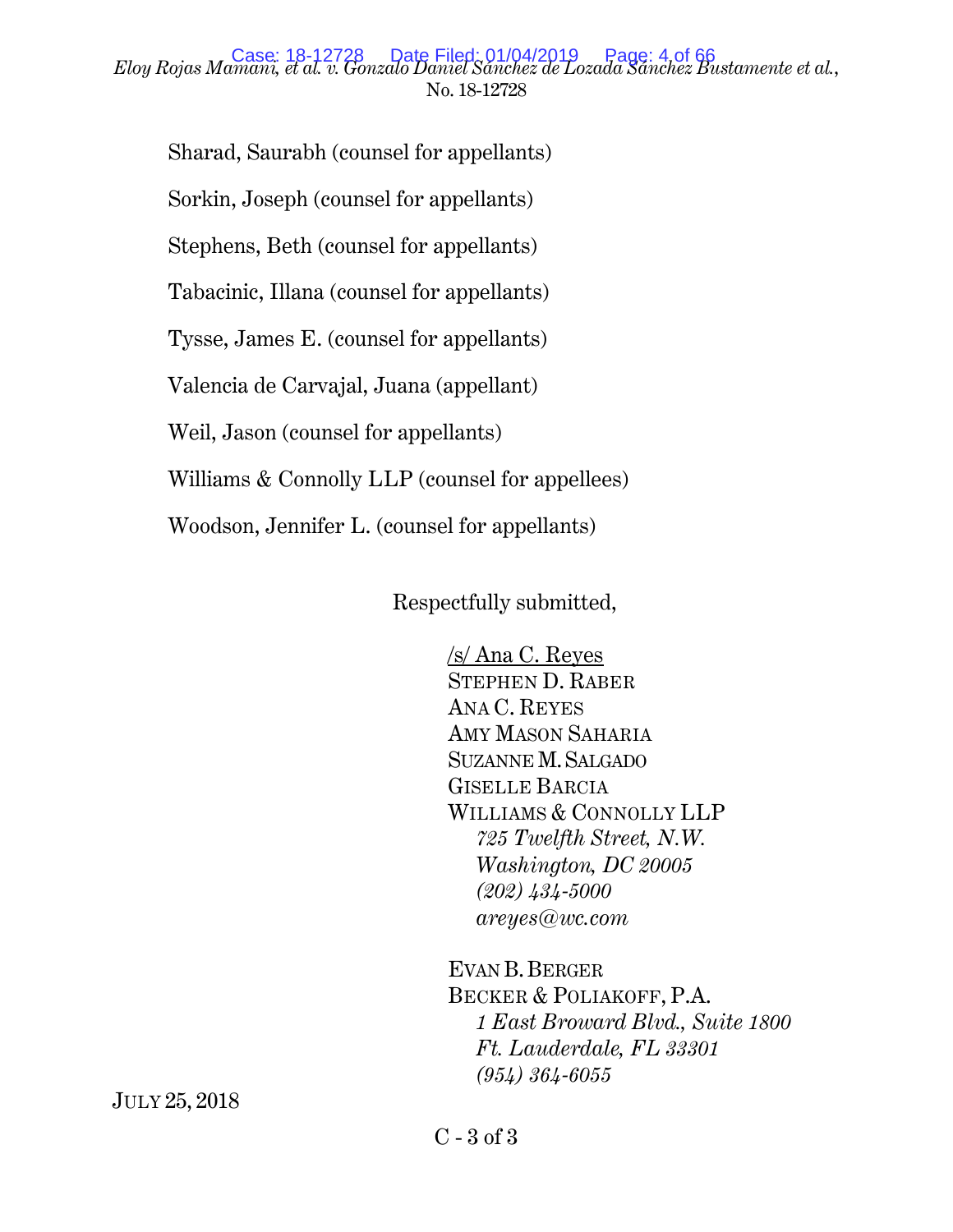## **STATEMENT REGARDING ORAL ARGUMENT**

Defendants respectfully submit that the issues presented by this appeal are straightforward and do not present novel or difficult questions of law. Accordingly, Defendants do not believe that oral argument would assist this Court.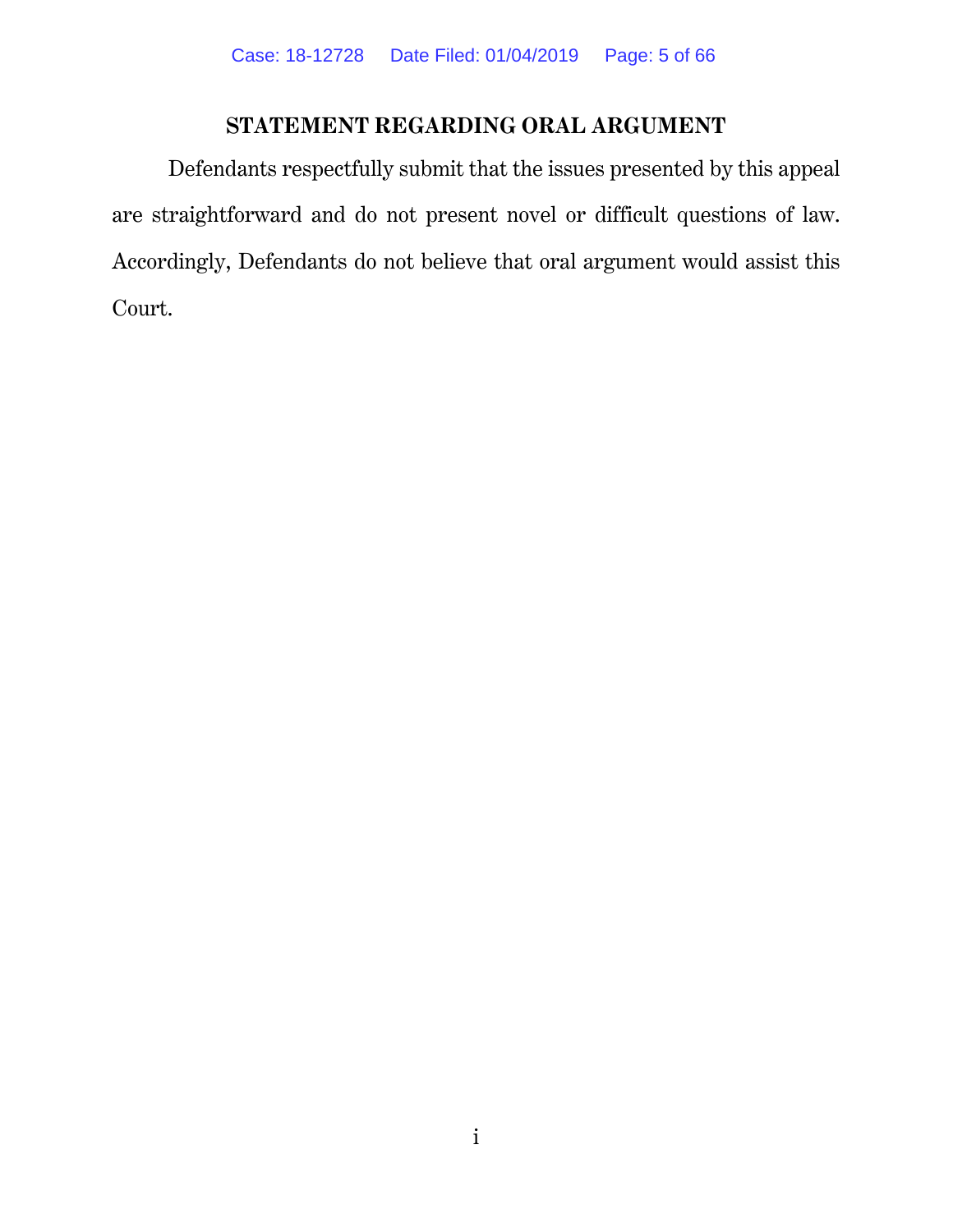## TABLE OF CONTENTS

|  | Ι.  |                |                                                                                                    |  |  |  |
|--|-----|----------------|----------------------------------------------------------------------------------------------------|--|--|--|
|  |     | $A_{\cdot}$    | President Sánchez de Lozada and Minister of Defense                                                |  |  |  |
|  |     | <b>B.</b>      |                                                                                                    |  |  |  |
|  |     | $\mathbf{C}$ . |                                                                                                    |  |  |  |
|  |     | D.             |                                                                                                    |  |  |  |
|  | II. |                |                                                                                                    |  |  |  |
|  |     | A.             |                                                                                                    |  |  |  |
|  |     | B.             |                                                                                                    |  |  |  |
|  |     |                |                                                                                                    |  |  |  |
|  |     |                |                                                                                                    |  |  |  |
|  |     |                |                                                                                                    |  |  |  |
|  | Ι.  |                | THE DISTRICT COURT CORRECTLY GRANTED                                                               |  |  |  |
|  |     | A.             | There Was No Evidence that Decedents' Deaths<br>Resulted from Extrajudicial Killings as Defined by |  |  |  |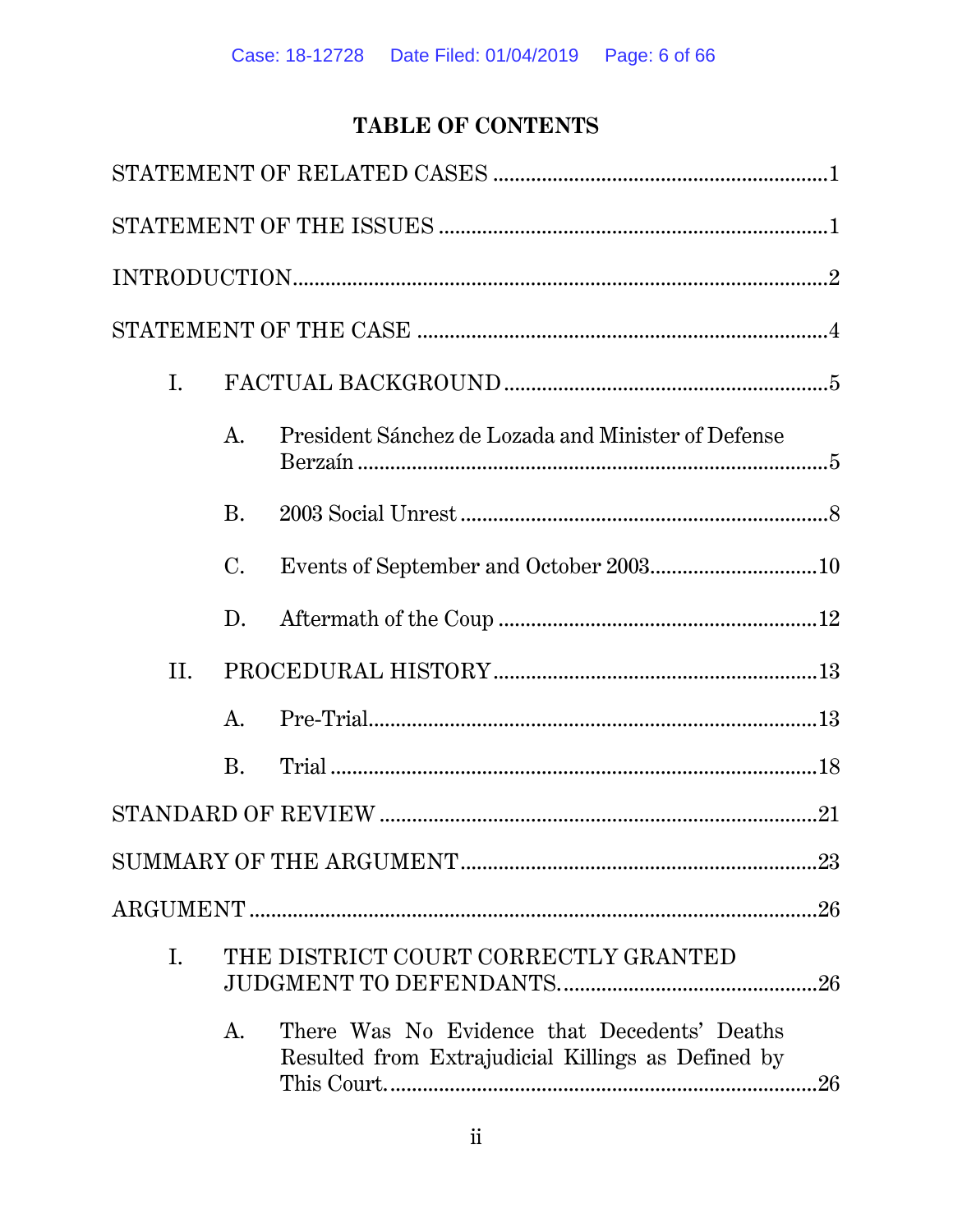|     | <b>B.</b>   |    | The District Court Properly Applied This Court's<br><i>Mamani I</i> Test and the Rule 50 Standard. 31 |  |
|-----|-------------|----|-------------------------------------------------------------------------------------------------------|--|
|     |             | 1. | The District Court Did Not "Require" a Plan<br>To Kill Civilians, Nor Would Proof of Such a           |  |
|     |             | 2. | There Was No Evidence of a Plan To Kill                                                               |  |
|     |             |    | No Direct Evidence of a Plan. 35<br>a.                                                                |  |
|     |             |    | No Circumstantial Evidence of a Plan. 38<br>$\mathbf{b}$ .                                            |  |
|     |             |    | Plaintiffs' Remaining "Plan" Arguments<br>c.                                                          |  |
|     | $C_{\cdot}$ |    | Defendants Cannot Be Held Liable Under the                                                            |  |
| II. |             |    | THE DISTRICT COURT'S DISCRETIONARY TRIAL                                                              |  |
|     | A.          |    | The District Court Properly Instructed the Jury on                                                    |  |
|     | <b>B.</b>   |    | The District Court Properly Admitted the U.S. State                                                   |  |
|     |             |    |                                                                                                       |  |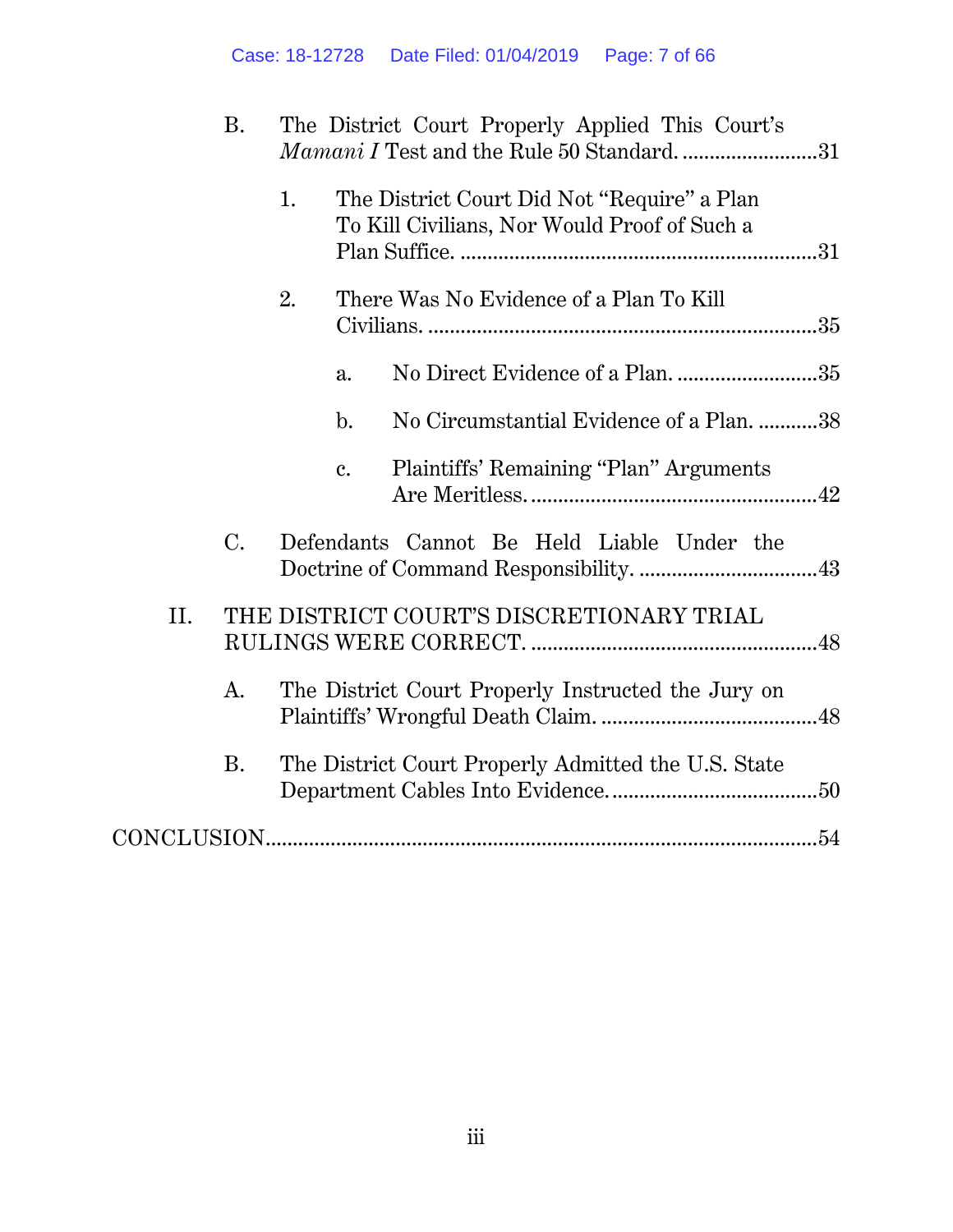## **TABLE OF CITATIONS**

## **FEDERAL CASES**

| Alejandre v. Republic of Cuba, 996 F. Supp. 1239 (S.D. Fla. 1997)33       |
|---------------------------------------------------------------------------|
|                                                                           |
|                                                                           |
|                                                                           |
| Bogle v. Orange Cty. Bd. of Cty. Comm'rs, 162 F.3d 653 (11th Cir.         |
| Burchfield v. CSX Transp., Inc., 636 F.3d 1330 (11th Cir. 2011)22, 23     |
|                                                                           |
|                                                                           |
|                                                                           |
| <i>Flatow v. Islamic Republic of Iran,</i> 999 F. Supp. 1 (D.D.C. 1998)33 |
| Ford ex rel Estate of Ford v. Garcia, 289 F.3d 1283 (11th Cir.            |
|                                                                           |
|                                                                           |
| Hammett v. Paulding Cty., 875 F.3d 1036 (11th Cir. 2017) 34               |
| Home Design Servs., Inc. v. Turner Heritage Homes Inc., 825               |
| <i>Hubbard v. BankAtlantic Bancorp, Inc.</i> , 688 F.3d 713 (11th Cir.    |
|                                                                           |
| Mamani v. Berzaín, 654 F.3d 1148 (11th Cir. 2011) ("Mamani I")  passim    |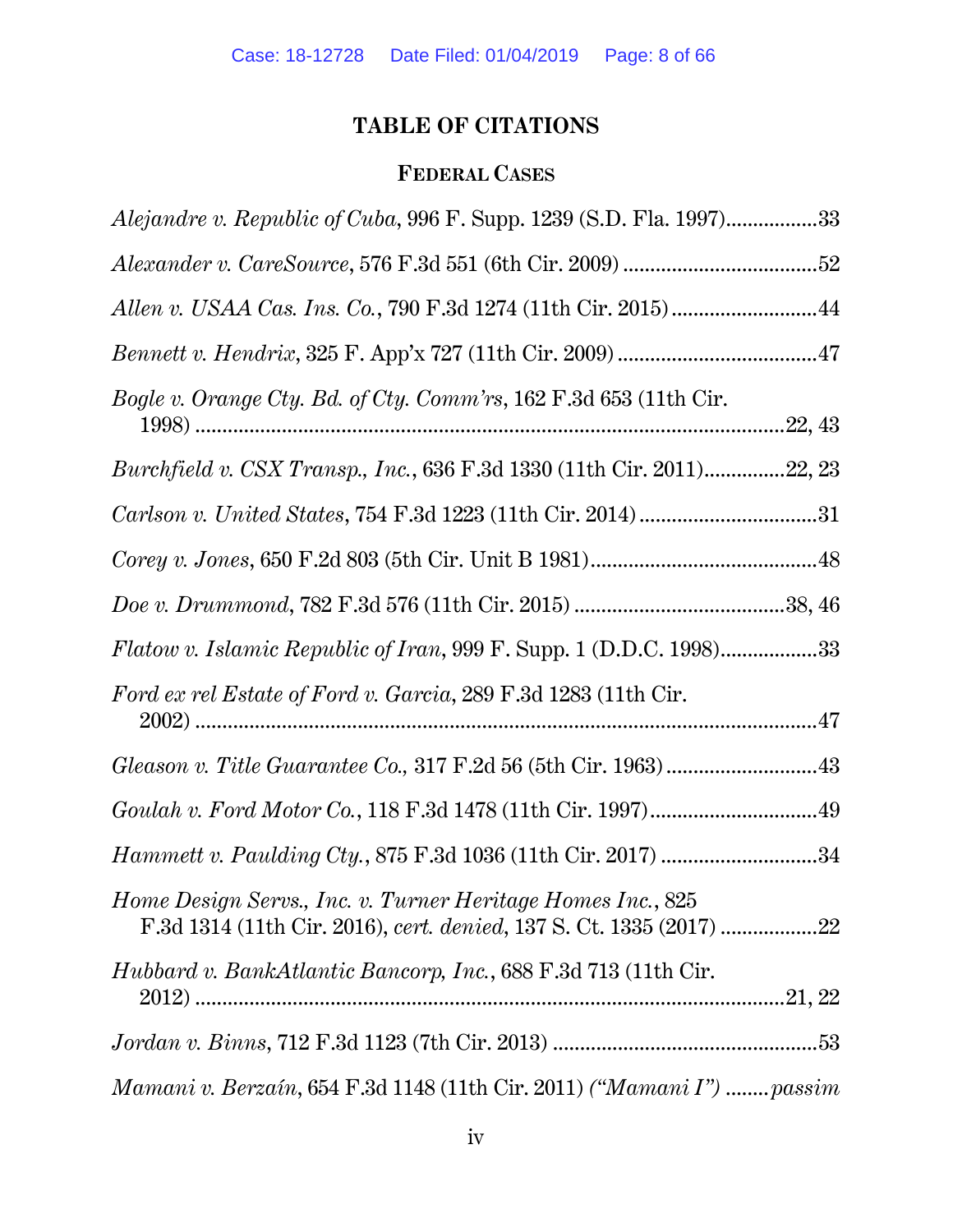| Mamani v. Berzaín, 636 F. Supp. 2d 1326 (S.D. Fla. 2009) 13      |  |
|------------------------------------------------------------------|--|
| Mamani v. Berzaín, 21 F. Supp. 3d 1353 (S.D. Fla. 2014)  16, 33  |  |
|                                                                  |  |
| Molina v. Aurora Loan Servs., LLC, 635 F. App'x 618 (11th Cir.   |  |
| Morgan v. Family Dollar Stores, Inc., 551 F.3d 1233 (11th Cir.   |  |
| Reeves v. Sanderson Plumbing Prods., Inc., 530 U.S. 133 (2000)22 |  |
| Roberts & Schaefer Co. v. Hardaway Co., 152 F.3d 1283 (11th      |  |
| Union Pac. R.R. Co. v. Kirby Inland Marine, Inc. of Miss., 296   |  |
|                                                                  |  |
|                                                                  |  |
|                                                                  |  |
| United Techs. Corp. v. Mazer, 556 F.3d 1260 (11th Cir. 2009)51   |  |
|                                                                  |  |

## **OTHER FEDERAL AUTHORITIES**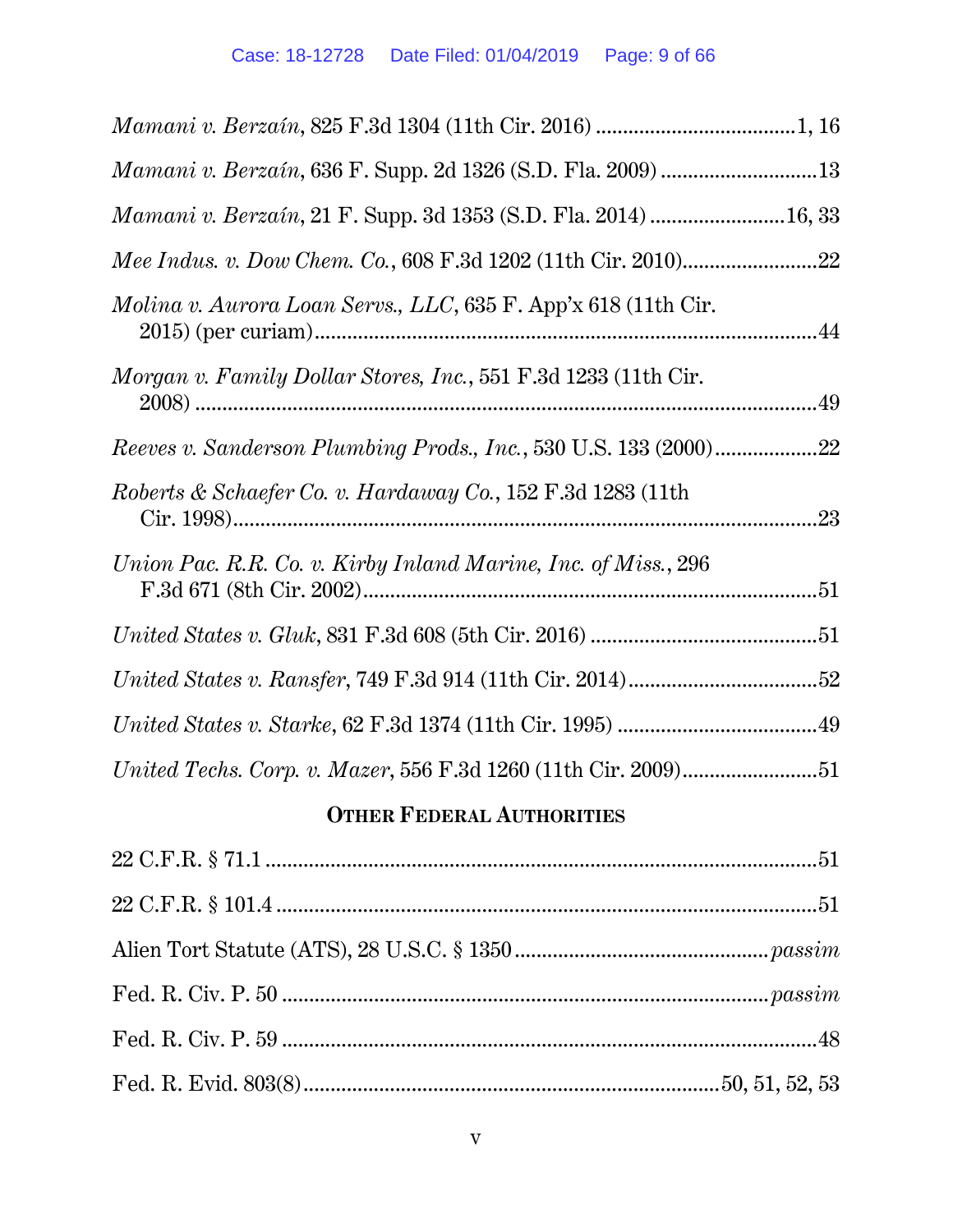| Torture Victims Protection Act (TVPA), Pub. L. No. 102-256, 106 |  |  |
|-----------------------------------------------------------------|--|--|
|                                                                 |  |  |
| <b>OTHER AUTHORITIES</b>                                        |  |  |
| 2 Kenneth S. Broun et al., McCormick on Evidence § 296 (6th ed. |  |  |
| 2 U.S. Dep't of State, Foreign Affairs Manual § 113.1(c)(10)    |  |  |
| 9A C. Wright & A. Miller, Federal Practice and Procedure § 2529 |  |  |
|                                                                 |  |  |
| Gunael Mettraux, The Law of Command Responsibility (2012)46     |  |  |
|                                                                 |  |  |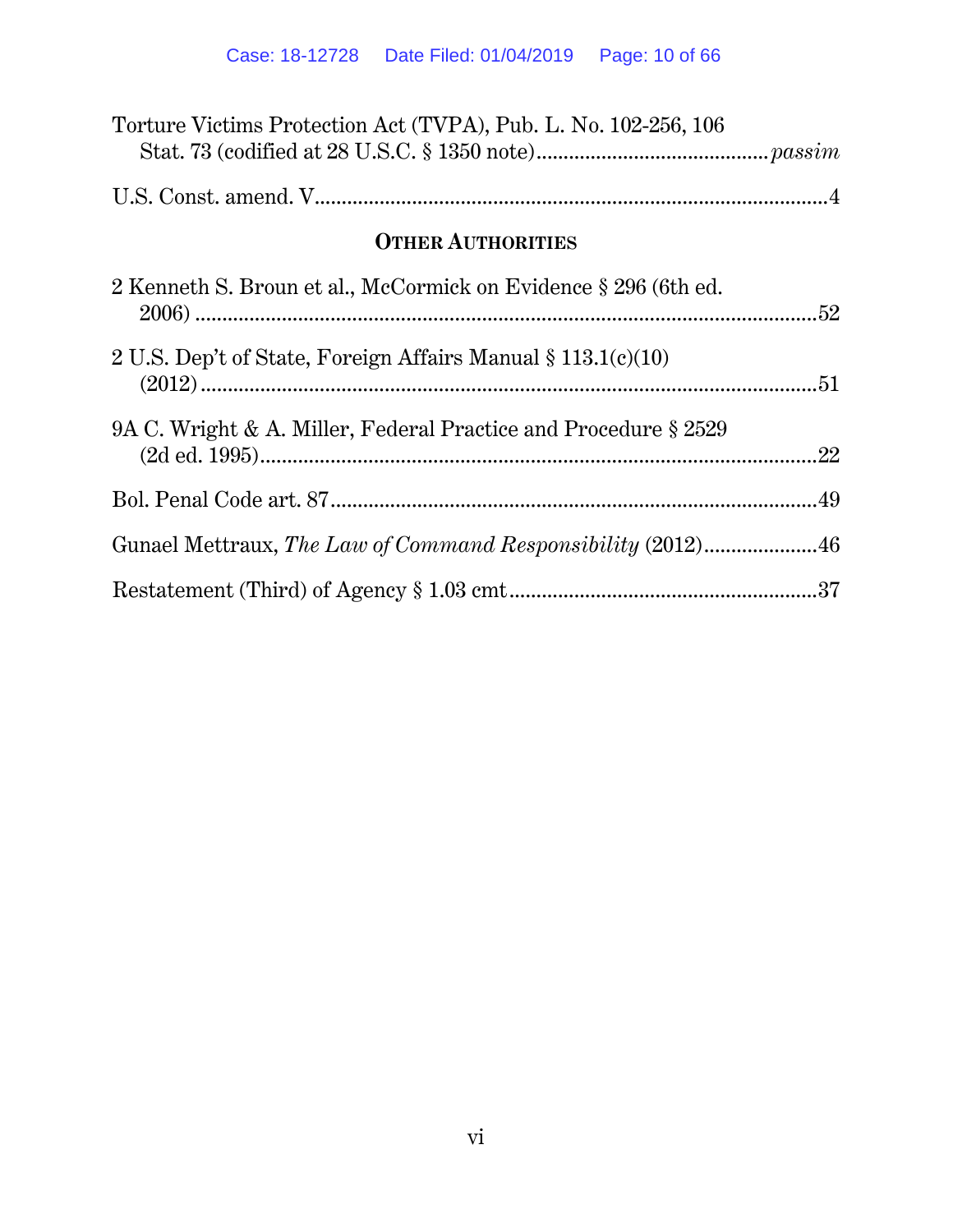#### **STATEMENT OF RELATED CASES**

This Court heard oral argument in two earlier appeals in this case and issued published decisions, which are reported at 654 F.3d 1148 (11th Cir. 2011) ("*Mamani I"*) and 825 F.3d 1304 (11th Cir. 2016). Counsel for Defendants are not aware of any other case pending in this or any other court that will directly affect, or be directly affected by, the Court's decision in this appeal.

### **STATEMENT OF THE ISSUES**

1. Plaintiffs concede that Defendants gave no orders to use lethal force against civilians. There is no evidence identifying who shot any decedent or the state of mind of anyone who fired a shot. And there is no evidence of any plan by Defendants to kill civilians. Did the district court properly grant judgment for Defendants under Rule 50 based on Plaintiffs' failure to adduce evidence from which a reasonable jury could find Defendants liable for "extrajudicial killings" under the standard established in *Mamani I*?

2. Did the district court abuse its discretion by (i) declining to give a jury instruction requested by Plaintiffs and (ii) admitting into evidence diplomatic cables from the United States Department of State describing matters observed while under a legal duty to report?

1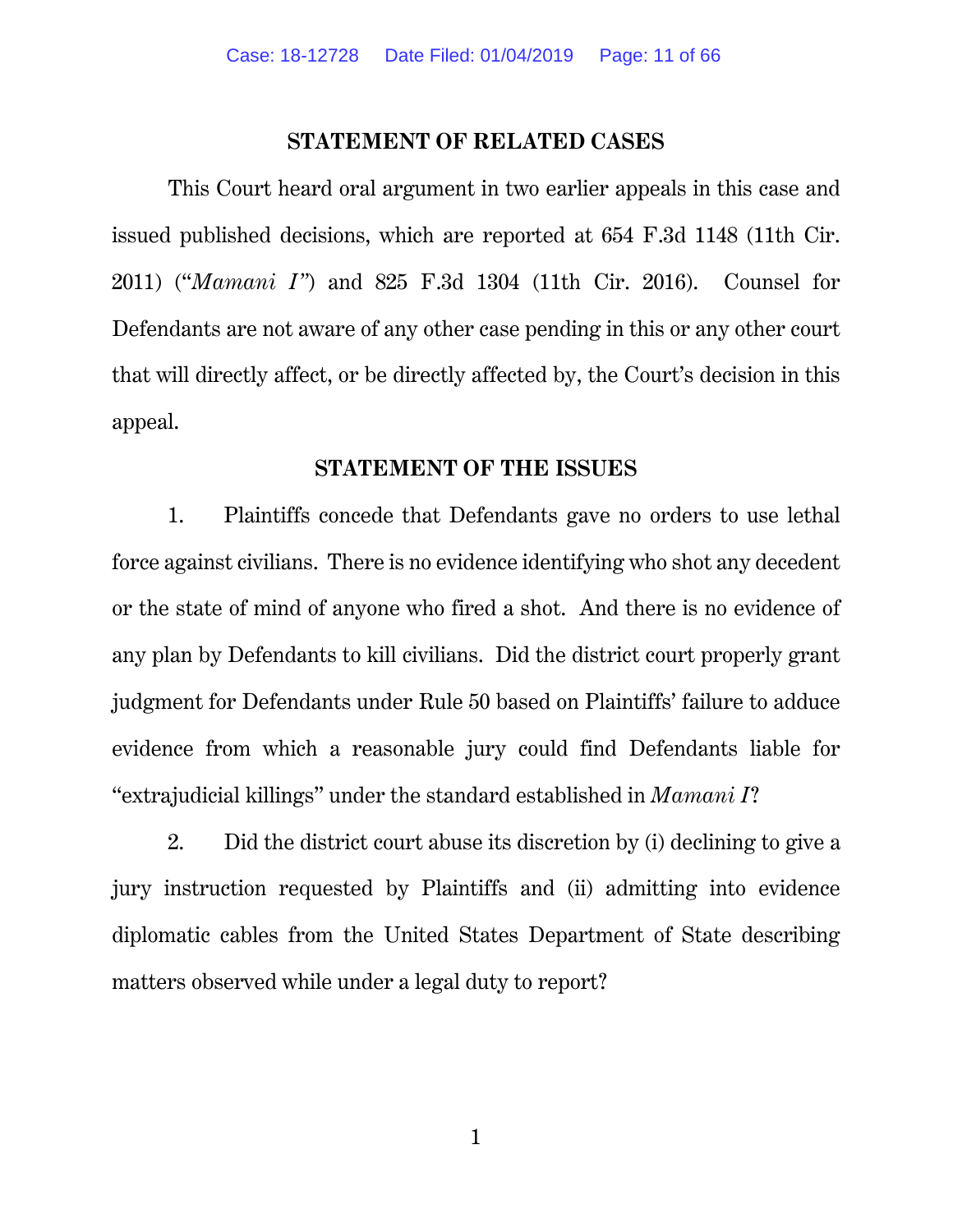### **INTRODUCTION**

More than seven years ago, in *Mamani I*, this Court warned that courts "must exercise particular caution when considering a claim that a former head of state acted unlawfully in governing his country's own citizens." *Mamani v. Berzaín*, 654 F.3d 1148, 1152 (11th Cir. 2011). The Court held that an "extrajudicial killing" requires proof that the deaths were "'deliberate' in the sense of being undertaken with studied consideration and purpose." *Id.* at 1155. Shootings by soldiers "not linked to defendants," and "precipitate shootings during an ongoing civil uprising," do not constitute extrajudicial killings. *Id.* 

Plaintiffs have never alleged or provided any evidence that identifies who actually shot any of the decedents. They concede that Defendants gave no orders to use lethal force against civilians. Supp.App.-Vol:2-Doc:484 at 25:4-12. Without that evidence, it is impossible to establish—as Plaintiffs must—that any shot was "deliberate" as opposed to "accidental or negligent." 654 F.3d at 1155. It is impossible to show that any gunman fired with "studied consideration and purpose" as opposed to "mistakenly identifying a target as a person who did pose a threat to others." *Id.* And it is impossible to prove that the shooter was acting on orders from superiors as opposed to "individual motivations (personal reasons) not linked to defendants." *Id.*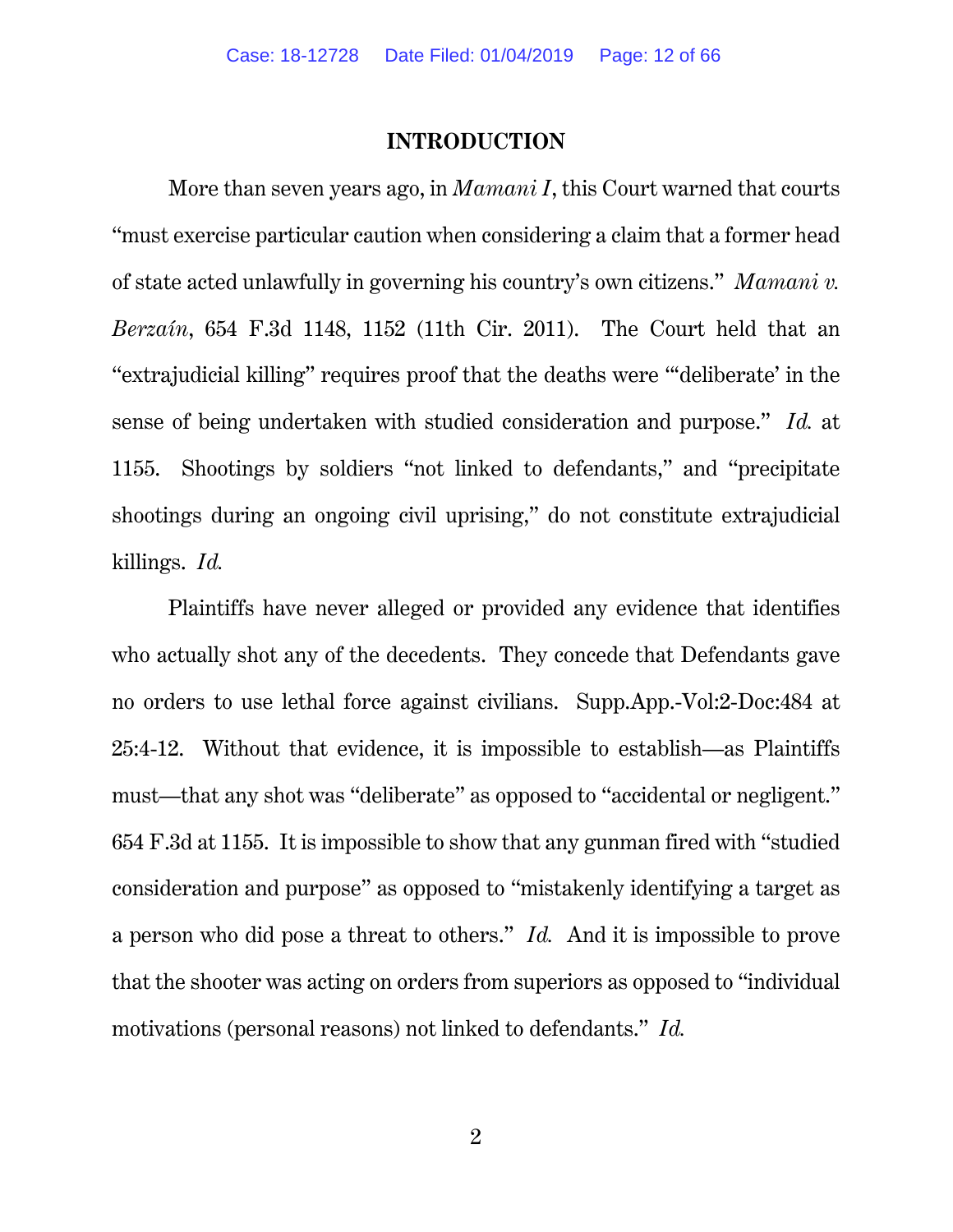This case made it to trial only because Plaintiffs claimed, in a last-ditch effort to overcome this lack of evidence, that they could prove Defendants had a plan to kill innocent civilians even before they took office. App.-Vol:5- Doc:514 at 25. No evidence of that supposed "plan" ever materialized during three weeks of trial. The jury deliberated for six days but remained deadlocked. Shortly after receiving an *Allen* charge, the jury returned a verdict that was inconsistent and irreconcilable. The jury found *in favor of Defendants* on the intentional wrongful death claims, specifically answering that the deaths of Plaintiffs' relatives were *not* intentional, *not* willful, and *not* malicious. But the jury somehow found that the very same deaths were deliberate, and thus returned a verdict for Plaintiffs on the TVPA claims.

Rather than granting a mistrial, Judge Cohn discharged the jury and requested supplemental briefing on Defendants' Rule 50 motion. Judge Cohn previously had expressed "serious reservations" about the sufficiency of Plaintiffs' evidence when he deferred ruling on this motion twice during the trial. Unlike the jury, Judge Cohn had prior experience applying the law-ofthe-case established in *Mamani I*. Judge Cohn applied that established standard to trial evidence that was uncontested and unimpeached, and granted the Rule 50 motion. He found that Plaintiffs failed to adduce any evidence of a preconceived plan to kill civilians. App.-Vol:5-Doc:514 at 17. He further found no evidence that any deaths were "deliberated" or "undertaken with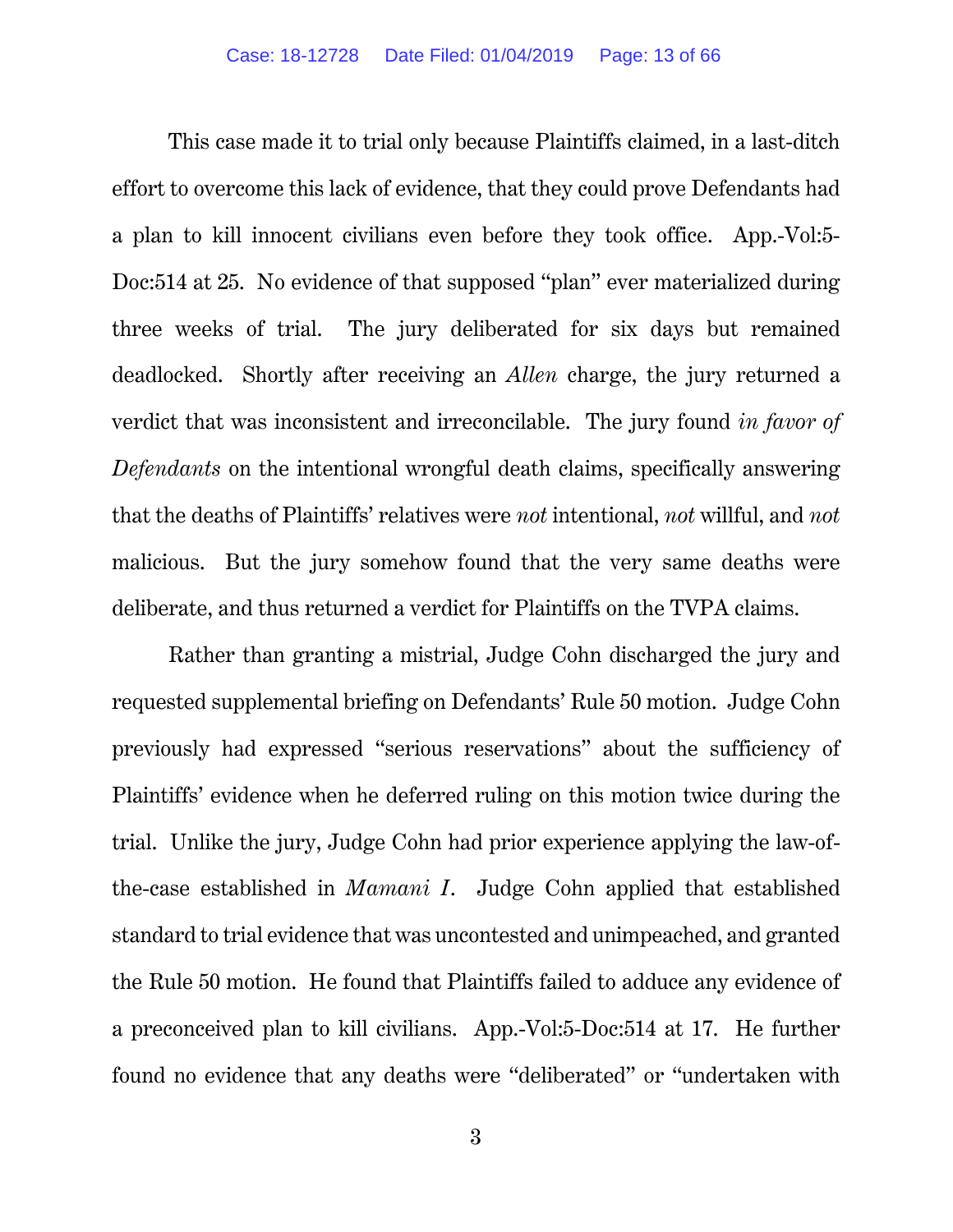studied consideration or purpose." *Id.* at 25. Judge Cohn explained that although there had been an "evolution of Plaintiffs' claims" in their amended complaints and at trial, the evidence turned out to be no different from the allegations in *Mamani I* that this Court held "were insufficient to make out a plausible claim for extrajudicial killings." *Id.* at 3-4, 17.

Accordingly, Judge Cohn entered judgment in favor of Defendants. In doing so, Judge Cohn faithfully exercised the court's "responsibility to assure the fidelity of its judgment to the controlling law, a responsibility imposed by the Due Process Clause of the Fifth Amendment." Fed. R. Civ. P. 50 advisory committee's note to 1991 amendment. This Court should affirm the district court's judgment.

#### **STATEMENT OF THE CASE**

After months of violent protests, armed insurgents overthrew Bolivia's democratically elected government on October 17, 2003. Insurgents ambushed police and soldiers, shooting and killing them. They threw dynamite at tanker trucks loaded with fuel. They blew up a gas station. They lit military vehicles on fire. They took hostages. They blocked roads and cut off supplies to the City of La Paz, resulting in deaths, including deaths of infants in a hospital that ran out of oxygen. Dialogue and negotiations failed. The Bolivian police, who do not carry lethal ammunition, were overrun. When soldiers eventually were called in, the military was unable to restore order.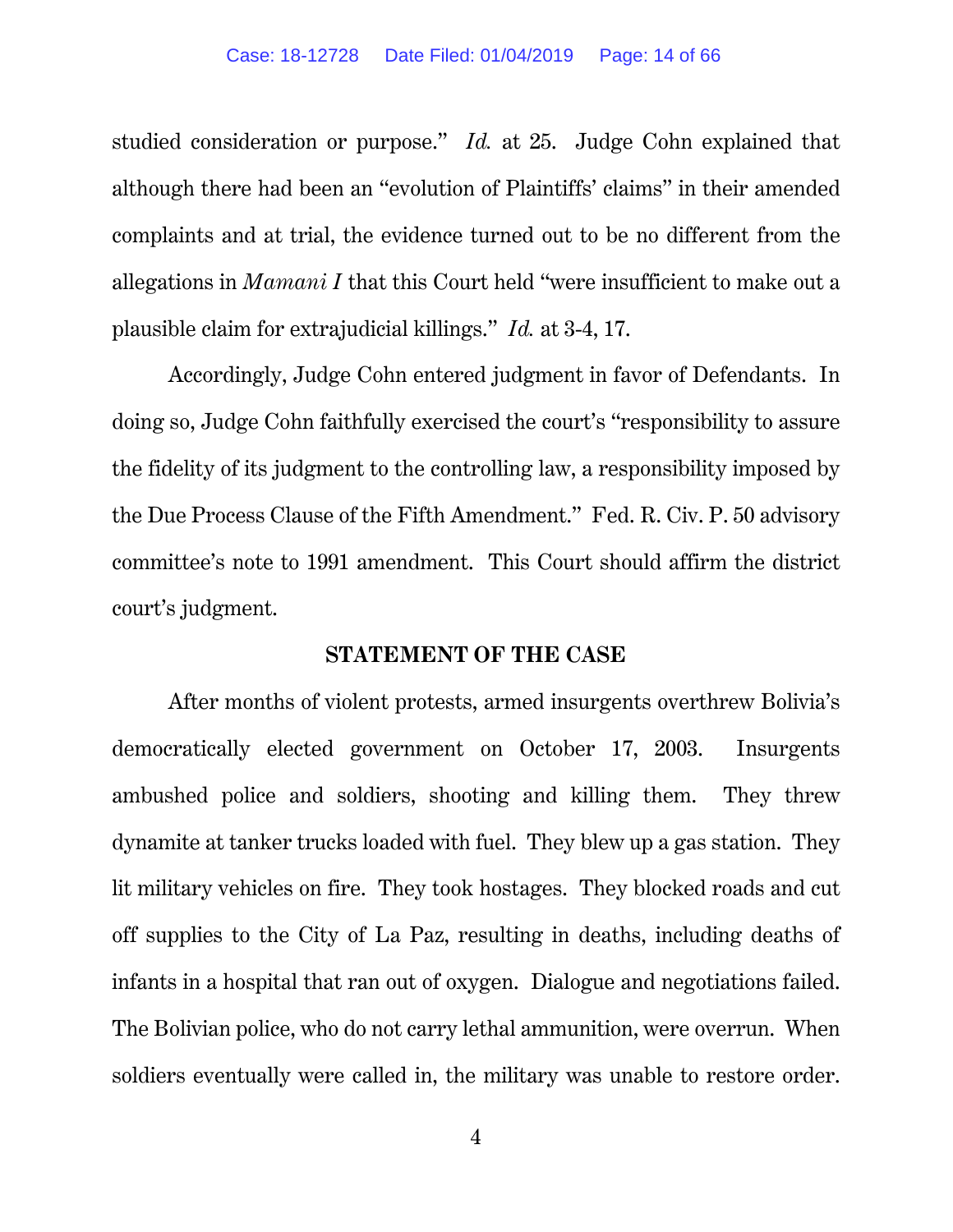The country was in crisis. These facts, established at trial and cited below, are undisputed.

Defendants Gonzalo Sánchez de Lozada Sánchez Bustamante and José Carlos Sánchez Berzaín are the former president and defense minister of Bolivia, respectively. Following the overthrow of Sánchez de Lozada's government, and facing public death threats from the leader of the coup current Bolivian President Evo Morales—Defendants left Bolivia and flew to Miami with assistance from the U.S. State Department.

Plaintiffs, nine Bolivian nationals, subsequently filed suit against Defendants. Plaintiffs alleged that their relatives were killed when the military used disproportionate force in response to the civil unrest in September and October 2003, and that Defendants were responsible for all the deaths. After a three-week trial featuring more than 40 witnesses, the district court issued an order under Rule 50 concluding that Plaintiffs had failed to adduce sufficient evidence to support their claims and granting judgment to Defendants. This appeal follows.

### **I. FACTUAL BACKGROUND**

### **A. President Sánchez de Lozada and Minister of Defense Berzaín**

Sánchez de Lozada came to Washington, D.C. with his family when he was 18 months old. Supp.App.-Vol:2-Doc:485 at 108:22-109:6. His father served as a diplomat and his mother worked with Eleanor Roosevelt at the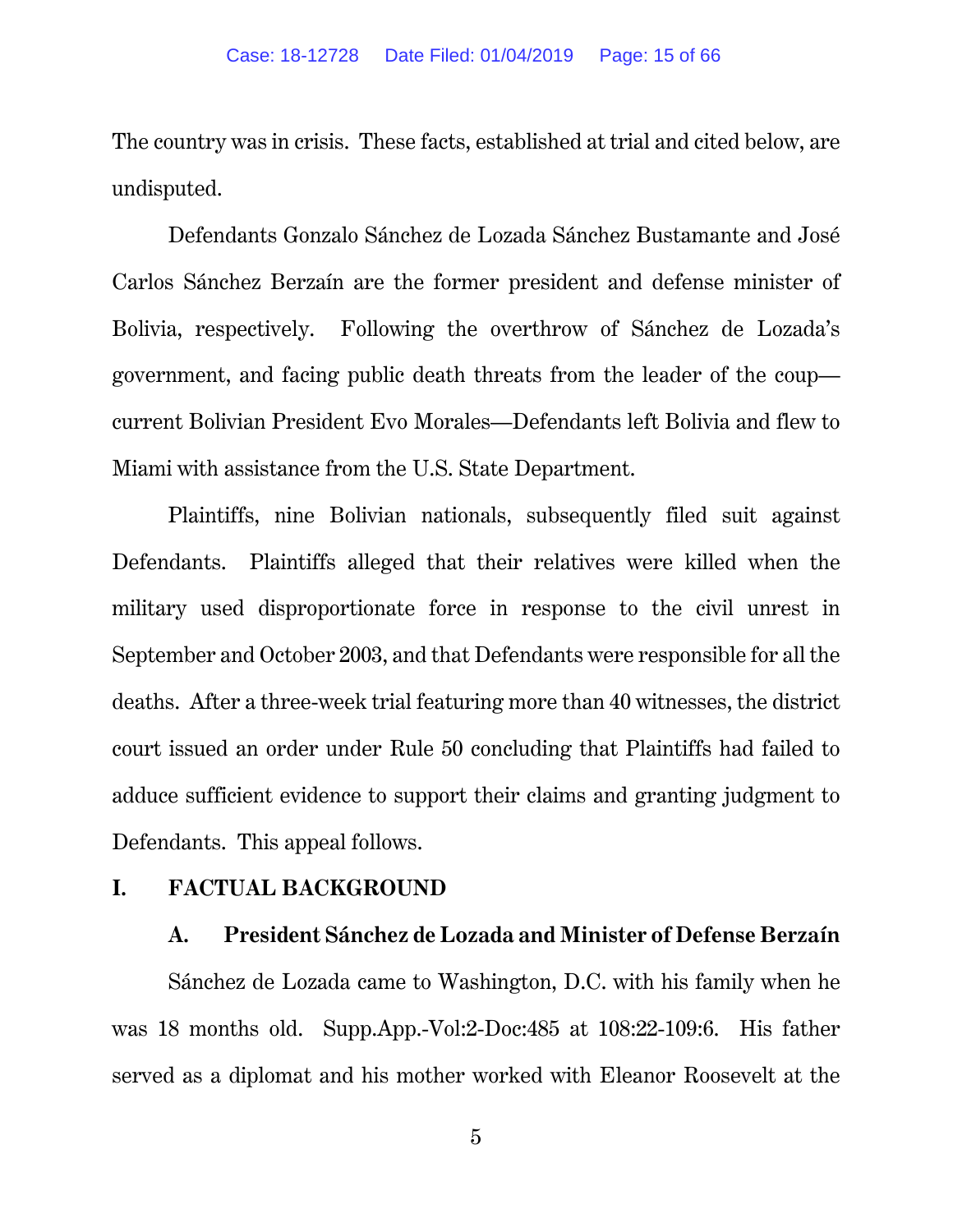Inter-American Council for Human Rights. Supp.App.-Vol:2-Doc:485 at 109:4-16. He attended high school at a Quaker boarding school in Iowa and graduated from the University of Chicago in 1952 with a degree in Philosophy. *Id.* at 111:12-112:14, 112:19-25. He decided to return to Bolivia. *Id.* at 113:1-3.

Before entering politics, Sánchez de Lozada worked as a filmmaker (discovering the story of *Butch Cassidy and the Sundance Kid*) and later bought a lead-silver mine. *Id.* at 113:1-25. He joined the MNR party in the 1950s, and when democracy returned to Bolivia after 20 years of military rule, he became a congressman, a senator, and a government minister. *Id.* at 114:1- 115:10. He gained credibility with Bolivians for his role in helping to stop a hyperinflation crisis and change Bolivia to a market economy. *Id.* at 114:21- 115:24. He won a landslide victory in the 1993 Presidential election. *Id.* at 117:2-8. During his four-year term, Sánchez de Lozada implemented significant reforms: "popular participation" that gave counties 20% of the government's income; free insurance policies for mothers, expecting mothers, and children up to age five; creation of a human rights ombudsman; and a government pension program for all Bolivians at age 65 that was funded by capitalization of government-owned companies. *Id.* at 117:11-122:1.

Sánchez de Lozada could not seek reelection because Bolivian law prohibited successive terms. *See id.* 117:9-10. He continued to work as a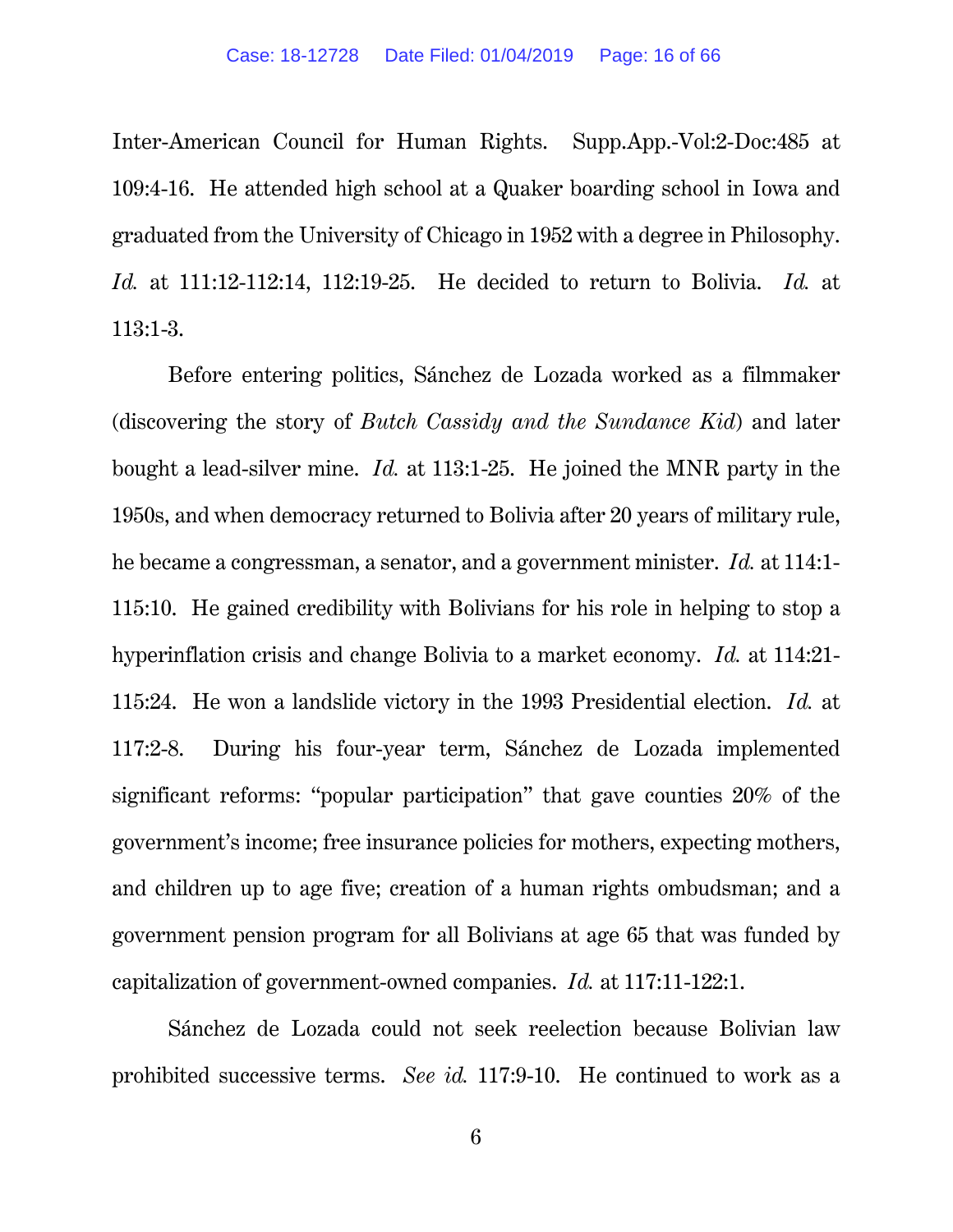leader of the MNR party and decided to run for President again in 2002. *Id.*  at 122:2-4, 122:25-123:2. The election occurred amid the turmoil of a worldwide recession. *Id.* at 123:3-17. Sánchez de Lozada won by a narrow margin over Evo Morales. *Id.* at 123:18-25. Morales had a history of violence. He was the leader of the *cocaleros*, Bolivia's coca growers union, and had threatened to overthrow the government in early 2003 because Defendants supported joint Bolivia-U.S. efforts to eradicate illegal cocaine. *Id.* at 124:1-15; Supp.App.- Vol:1-Doc:481 at 119:8-120:24. As a congressman, Morales had orchestrated the 2001 Sacaba Massacre in which his followers attacked ambulances carrying wounded soldiers away from a coca-growing region, and burned and murdered them. Supp.App.-Vol:2-Doc:482 at 21:5-20.

Sánchez de Lozada appointed Berzaín as Minister of the Presidency, and later as Minister of Defense. Supp.App.-Vol:1-Doc:481 at 71:9-13; 76:3-9. Berzaín had worked as a constitutional lawyer in private practice before serving in the government, first as a minister during Sánchez de Lozada's first term and then as a congressman. *Id.* at 64:14-65:4, 67:17-23, 70:9-18. Currently, he serves as the executive director for the Inter-American Institute for Democracy, does public speaking, and teaches at a university. Supp.App.- Vol:2-Doc:482 at 19:15-21.

7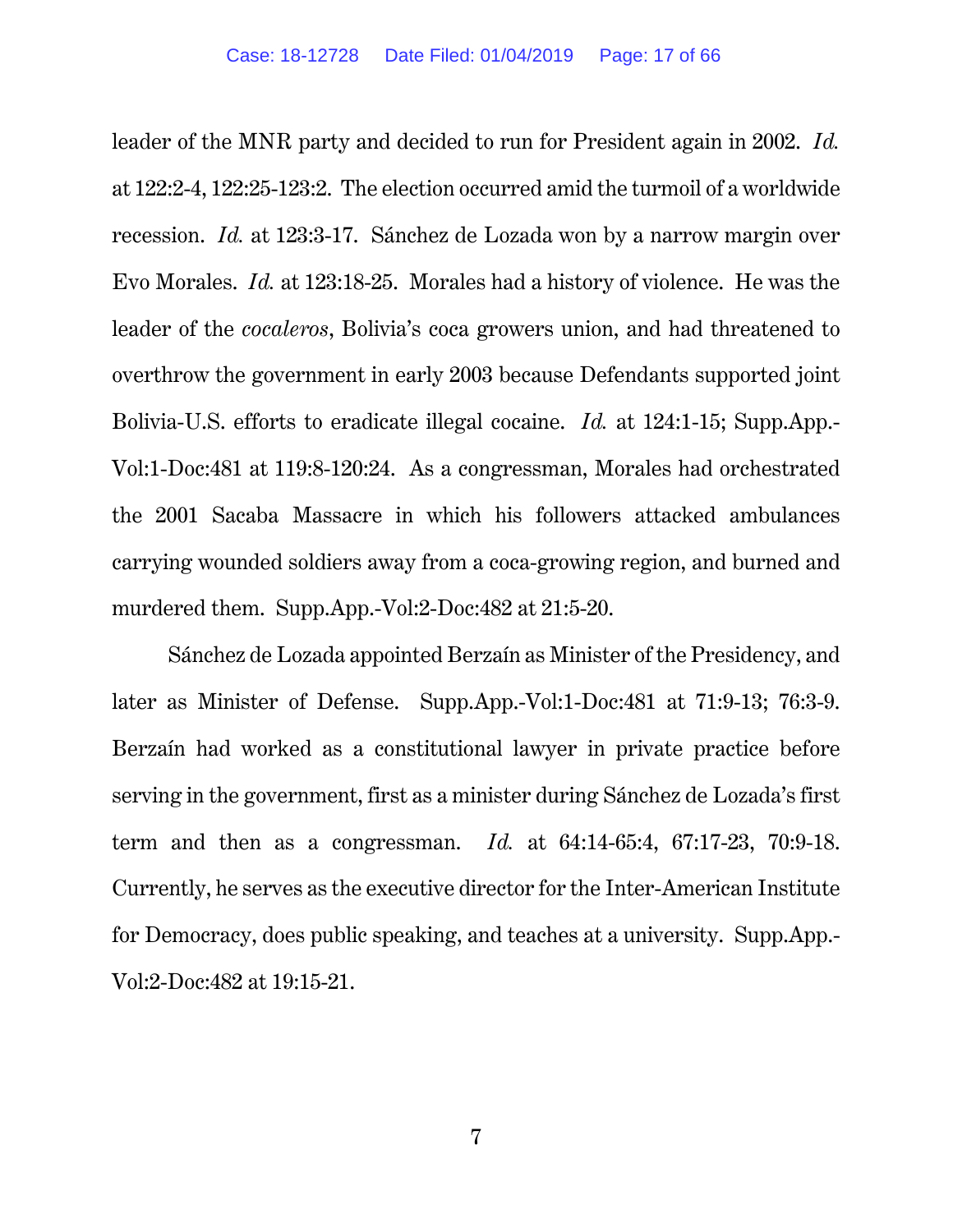### **B. 2003 Social Unrest**

Morales quickly exploited the divisions created by the close election. Sánchez de Lozada worked to continue coca eradication efforts to end the massive exportation of illegal cocaine. *See* Supp.App.-Vol:1-Doc:481 at 118:12– 199:11; Supp.App.-Vol:2-Doc:485 at 40:20-41:9, 124:1-15. Morales demanded that the government end the eradication and, in January 2003, summoned the public to "overthrow the government." Supp.App.-Vol:1-Doc:481 at 118:12– 119:11, 120:21-24. Morales teamed up with Felipe Quispe, a union leader and member of the Tupac Katari Guerilla Army who had spent time in jail for terrorist attacks against members of the American Embassy in La Paz. *Id.* at 137:6-9. After joining forces with Quispe, Morales withdrew from mediation with the Catholic Church, and told the church: "Our only interest is to have [Sánchez de Lozada] put out of office, and we're going to make life impossible for him." Supp.App.-Vol:2-Doc:485 at 125:9-20.

A month later, armed protestors, including police units, fired hand guns and assault rifles at military personnel stationed in front of the Presidential Palace. Supp.App.-Vol:2-Doc:497-1 at 1001.6; Supp.App.-Vol:2-Doc:497-2 at 1002.1. Sharpshooters fired into the Presidential Palace while Sánchez de Lozada, Berzaín, and others were inside. Supp.App.-Vol:2-Doc:497-1 at 1001.6.They managed to escape but an infantry captain and soldier were killed in the attack. *Id.* at 1001.8. The Organization of American States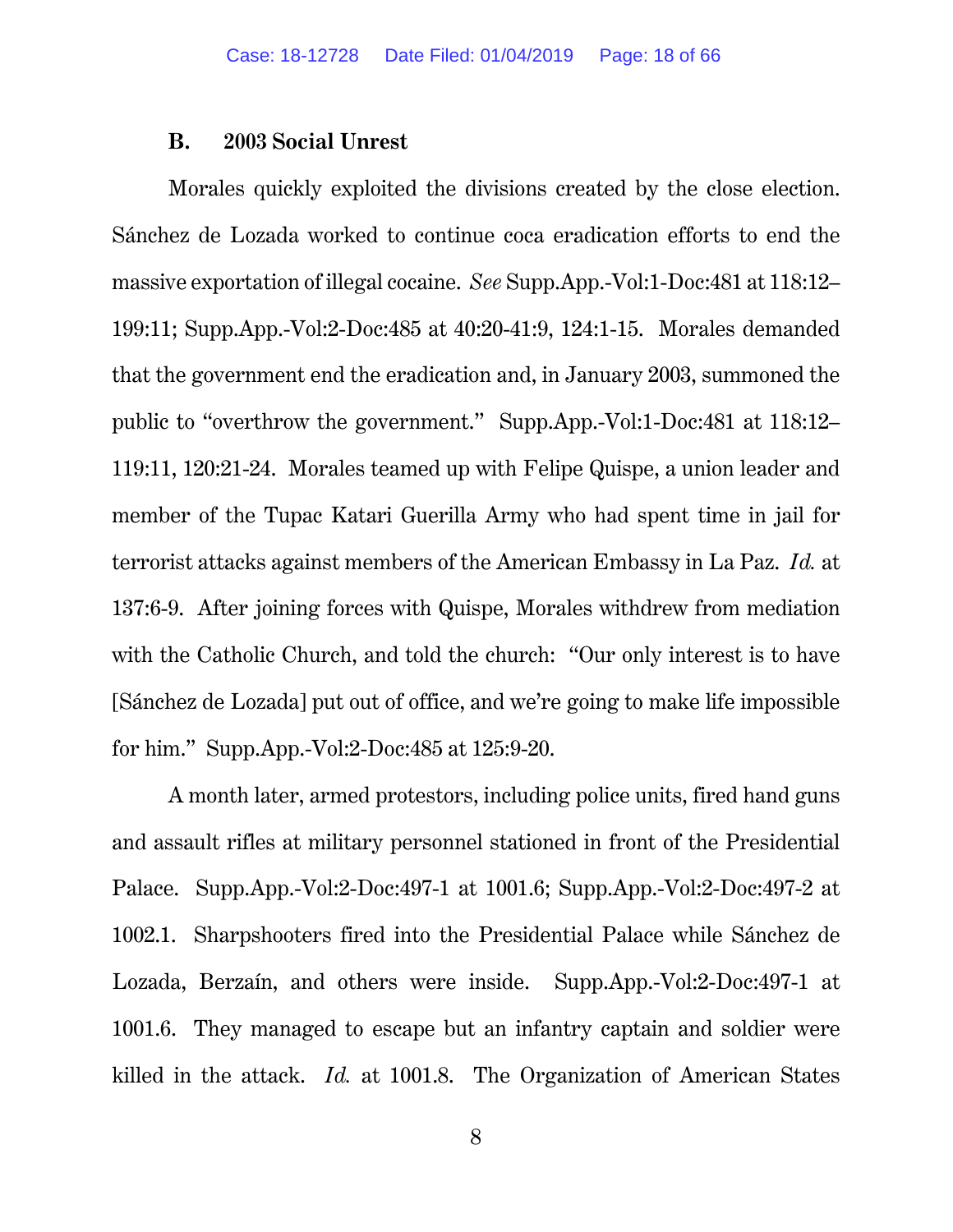investigated the attack and concluded: "The life of the President of Bolivia was indeed in danger, as was the stability of Bolivian institutions and democracy in this country." *Id.* at 1001.10. The OAS also determined that the Bolivian "armed forces acted to defend democracy and the rule of law against an attack by police, and their response was controlled and proportional, the large number of victims notwithstanding." *Id.*

Negotiations with Morales and Quispe over the next six months failed to bring peace. Their demands increased over time. Many simply could not be met, such as immediately releasing from prison a union leader who was convicted of torturing and hanging two suspected cattle thieves. *See*  Supp.App.-Vol:2-Doc:485 at 128:25-129:12; Supp.App.-Vol:2-Doc:497-2 at 1002.2. Quispe responded with a threat that, if the government did not meet his demands, "we will be obliged to radicalize the actions resolved upon by the nationwide rank and file." Supp.App.-Vol:2-Doc:485 at 131:3-10; *see*  Supp.App.-Vol:2-Doc:497-10. Sánchez de Lozada continued his attempts to engage in dialogue over the summer. Supp.App.-Vol:2-Docs:497-9, 497-12, 497-13, 497-14, 497-15, 497-16, 497-17. Morales and Quispe rejected all compromise. *See, e.g.*, App.-Vol:5-Doc:500-7 at 94:23-97:19; Supp.App.-Vol:2- Doc:497-2 at 1002.2.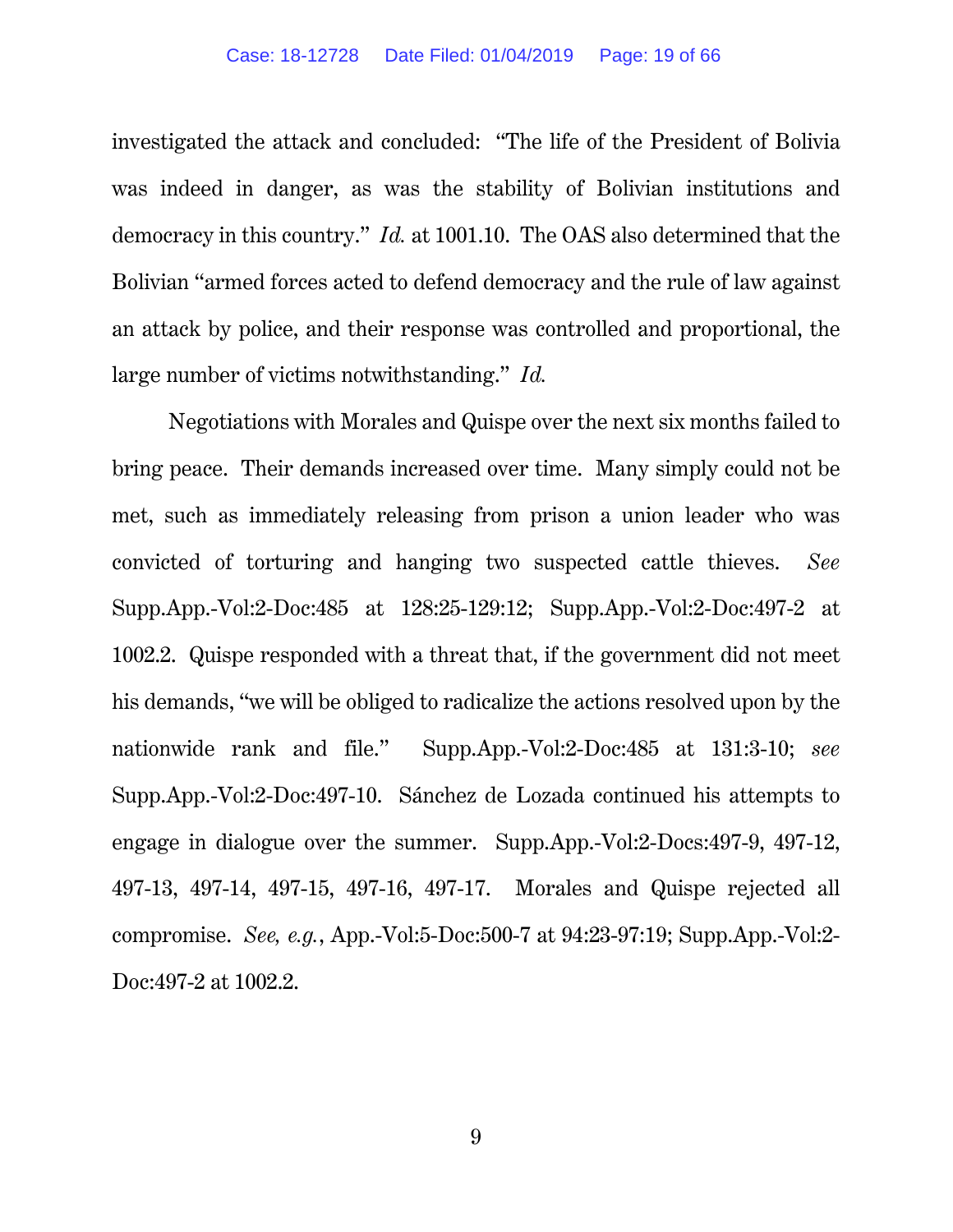#### **C. Events of September and October 2003**

The deaths in this case happened in the midst of violent conflict on three different days in September and October 2003. App.-Vol:5-Doc:514 at 18. The death of Marlene Nancy Rojas Ramos in Warisata on September 20 occurred when she was struck by a bullet during an ambush of a police and military convoy as it drove through the town. Supp.App.-Vol:2-Doc:497-2 at 1002.3. The military was escorting a fleet of buses carrying hundreds of tourists who had been held hostage by Quispe's followers in the nearby mountain town of Sorata. *Id.* As the convoy entered Warisata, insurgents attacked, firing shots from the surrounding hills and local homes. Supp.App.-Vol:2-Doc:497-2 at 1002.3, 1002.27; Supp.App.-Vol:2-Doc:500-1 at 68:20-69:24.

The deaths in October occurred when the Capital City of La Paz (and its 750,000 residents) were "virtually cut off from the rest of the country by the mob's application of El Alto's "'tourniquet.'" App.-Vol:4-Doc:497-28 at 1089.2; App.-Vol:4-Doc:497-30 at 1091.2. "[F]ood was scarce and stores, schools, businesses[,] and banks remained closed." App.-Vol:4-Doc:497-29 at 1090.2. Those "who suffered from the effects of the strangulating blockade[] include[d] three newborns who died because the hospital ran out of oxygen." *Id.* Dynamite-wielding protestors surrounded the only airport, forcing it to close. App.-Vol:4-Doc:497-28 at 1089.3; App.-Vol:5-Doc:500-7 at 119:10-120:05. Insurgents launched attacks "on the tanker trucks transporting gasoline to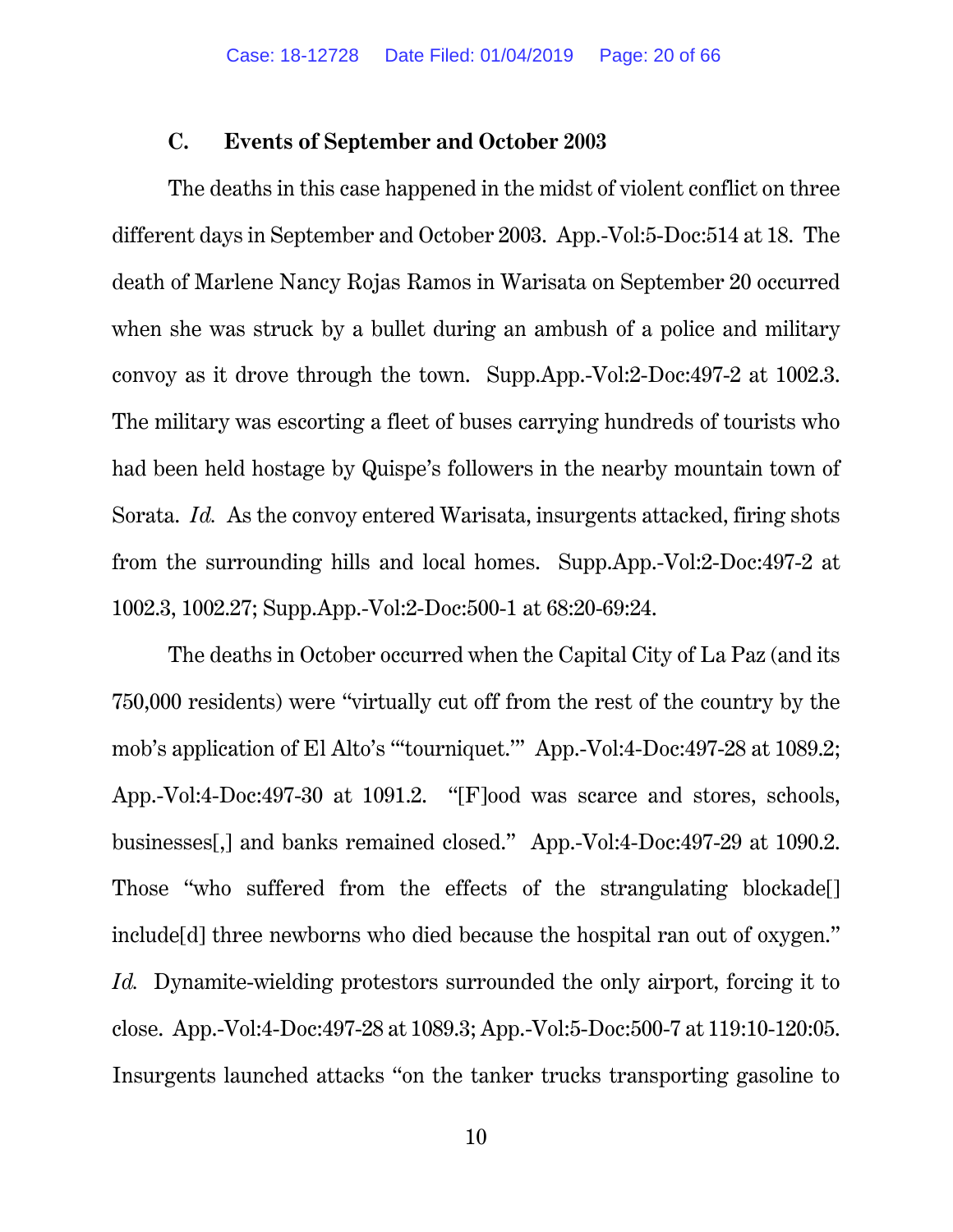the city of La Paz" as "the mobilized civilian population was armed with Mauser rifles and dynamite." Supp.App.-Vol:2-Doc:497-2 at 1002.27. The "attacks" targeted "the members of the joint forces" and "endangered the lives of the hundreds of civilians who did not take part in the clashes." *Id.*

The military was forced "to respond to acts of aggression from the demonstrators, which in some cases endangered the lives of their forces." *Id.* "There were numerous violent encounters between protesters and security forces over the weekend, with increasing levels of violence (with the protesters now bringing dynamite and guns to bear)." App.-Vol:4-Doc:497-28 at 1089.3. "[I]nsurgents on rooftops" fired down on the police and military from their "elevated positions." Supp.App.-Vol:2-Doc:488 at 150:2-20; *see id.* at 130:21- 131:4. The U.S. State Department concluded that "the danger of misdirected fire coming through windows or walls is a real threat for even those who stay home." App.-Vol:4-Doc:497-28 at 1189.3. Meanwhile, in the Southern Zone, insurgents blocked the main road and ambushed the military from a large hill; a soldier was shot in the head and killed. Supp.App.-Vol:1-Doc:480 at 130:12- 131:10, 151:22-152:1.

Negotiations failed to bring peace. Days later, on October 17, Sánchez de Lozada and his cabinet resigned under protest in an attempt to restore peace and safety to La Paz. Morales convened the people to assassinate

11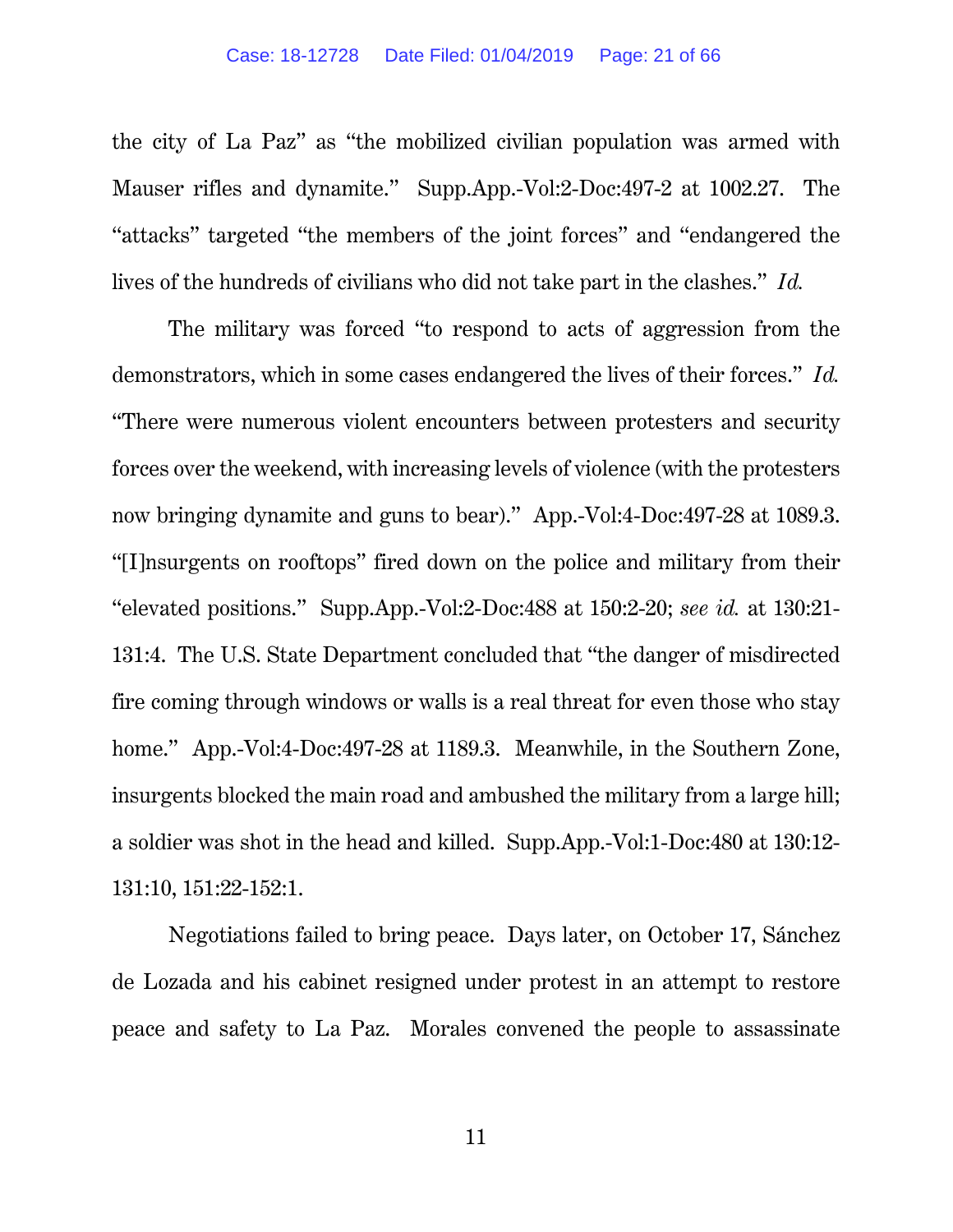Sánchez de Lozada and his cabinet, stating over the radio and television: "we have to kill them." Supp.App.-Vol:2-Doc:482 at 20:4-14.

### **D. Aftermath of the Coup**

Sánchez de Lozada requested an independent investigation into the events that had occurred. He wrote letters to the Inter-American Commission for Human Rights and the United Nations Human Rights Committee. Supp.App.-Vol:2-Docs:497-25, 497-26. Both letters "advocate[d] for the need for this important investigation to be conducted" and offered his full cooperation. *Id.* 

Meanwhile, three independent Bolivian prosecutors conducted a tenmonth investigation of all the deaths. Supp.App.-Vol:2-Doc:497-2. The investigation included witness interviews, ballistics evaluations, and forensic analysis. *Id.* The Bolivian prosecutors found "no evidence of the existence of any order to engage in . . . criminal conduct." *Id.* at 1002.32. And they did not conclude that any deaths resulted from deliberated killings by soldiers. *Id.* at 1002.3, 1002.27-1002.32.

Morales became president of Bolivia in 2005. Supp.App.-Vol:1-Doc:480 at 121:12-17. His control over the government is so absolute that he is still the president today notwithstanding the five-year term limit established in the Bolivian Constitution.

12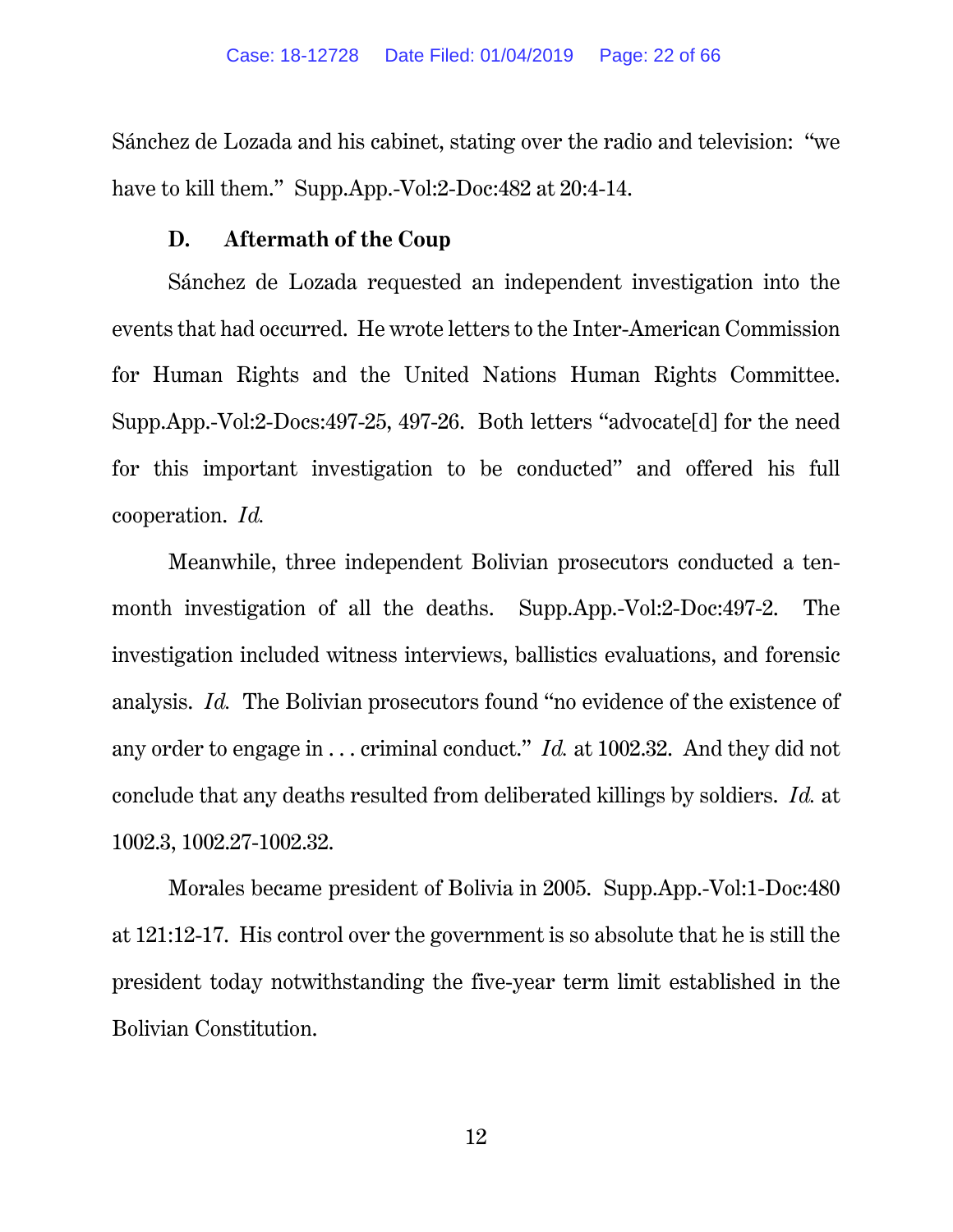### **II. PROCEDURAL HISTORY**

#### **A. Pre-Trial**

1. In 2007, Plaintiffs filed a complaint asserting claims against Defendants under the Alien Tort Statute (ATS), 28 U.S.C. § 1350, and Torture Victims Protection Act (TVPA), Pub. L. No. 102-256, 106 Stat. 73 (codified at 28 U.S.C. § 1350 note), as well as state law claims. Plaintiffs alleged that soldiers fired upon civilians without justification in the areas of the country where Plaintiffs' relatives were shot, and that Defendants bore responsibility for the military's actions. *See, e.g.*, App.-Vol:1-Doc:77 ¶¶ 38-39, 54, 63, 78.

Defendants moved to dismiss on a number of grounds. As is relevant here, Defendants argued that Plaintiffs' allegations did not establish that they had violated an actionable international norm, as is required for jurisdiction to lie under the ATS. In particular, Defendants challenged the allegations that they had violated the norm prohibiting extrajudicial killing—e.g., the targeted killing of a political opponent or the summary execution of innocent civilians without provocation. Defendants also argued that the TVPA claim should be dismissed because Plaintiffs had failed to exhaust available remedies in Bolivia, as the TVPA requires. The district court granted Defendants' motion as to Plaintiffs' TVPA claim, but denied the remainder of the motion. 636 F. Supp. 2d 1326 (S.D. Fla. 2009).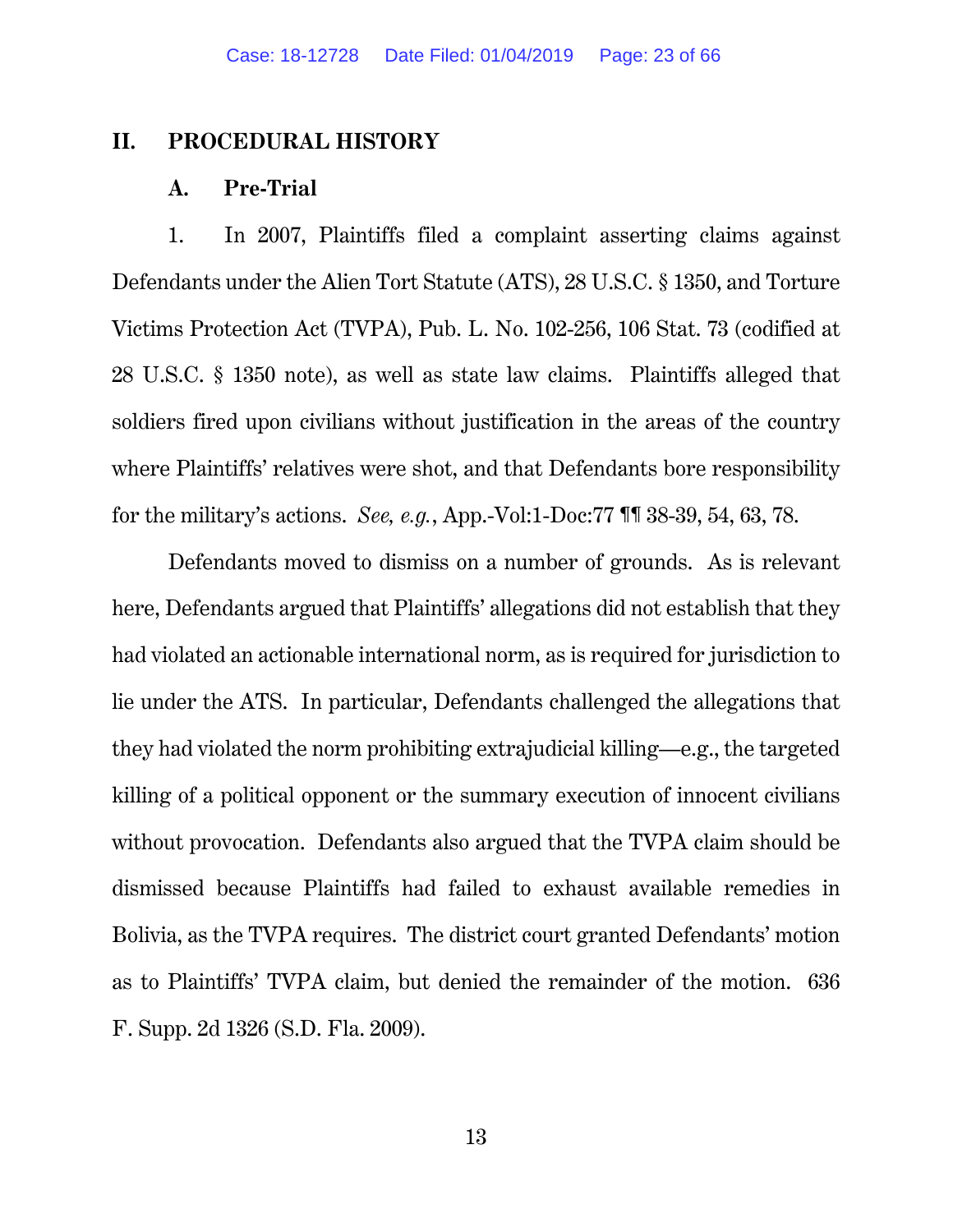This Court granted interlocutory review and reversed, holding that Plaintiffs had failed to state a valid claim for relief under the ATS. *Mamani I*, 654 F.3d at 1157. At the outset, the Court noted that this case "arise[s] out of a time of severe civil unrest and political upheaval in Bolivia," and it emphasized that courts "must exercise particular caution when considering a claim that a former head of state acted unlawfully in governing his country's own citizens." *Id.* at 1150, 1152. The Court explained that, "in the face of significant conflict," Defendants had "ordered the mobilization of a joint police and military operation to rescue trapped travelers" and "reestablish public order." *Id.* at 1154.

The Court rejected Plaintiffs' argument that Defendants could be liable for any alleged extrajudicial killings committed by soldiers during the relevant military operations. *Id*. The Court explained that "Defendants were facing a situation where many of their opponents in Bolivia were acting boldly and disruptively . . . not merely holding—or talking about—political opinions." *Id.* In such circumstances, the Court continued, "even if some soldiers or policemen committed wrongful acts," international law does not "embrace[] strict liability akin to respondeat superior for national leaders at the top of the long chain of command in a case like this one." *Id.*

The Court also noted that Plaintiffs had "allege[d] no facts showing that the deaths in this case met the minimal requirement for extrajudicial killing—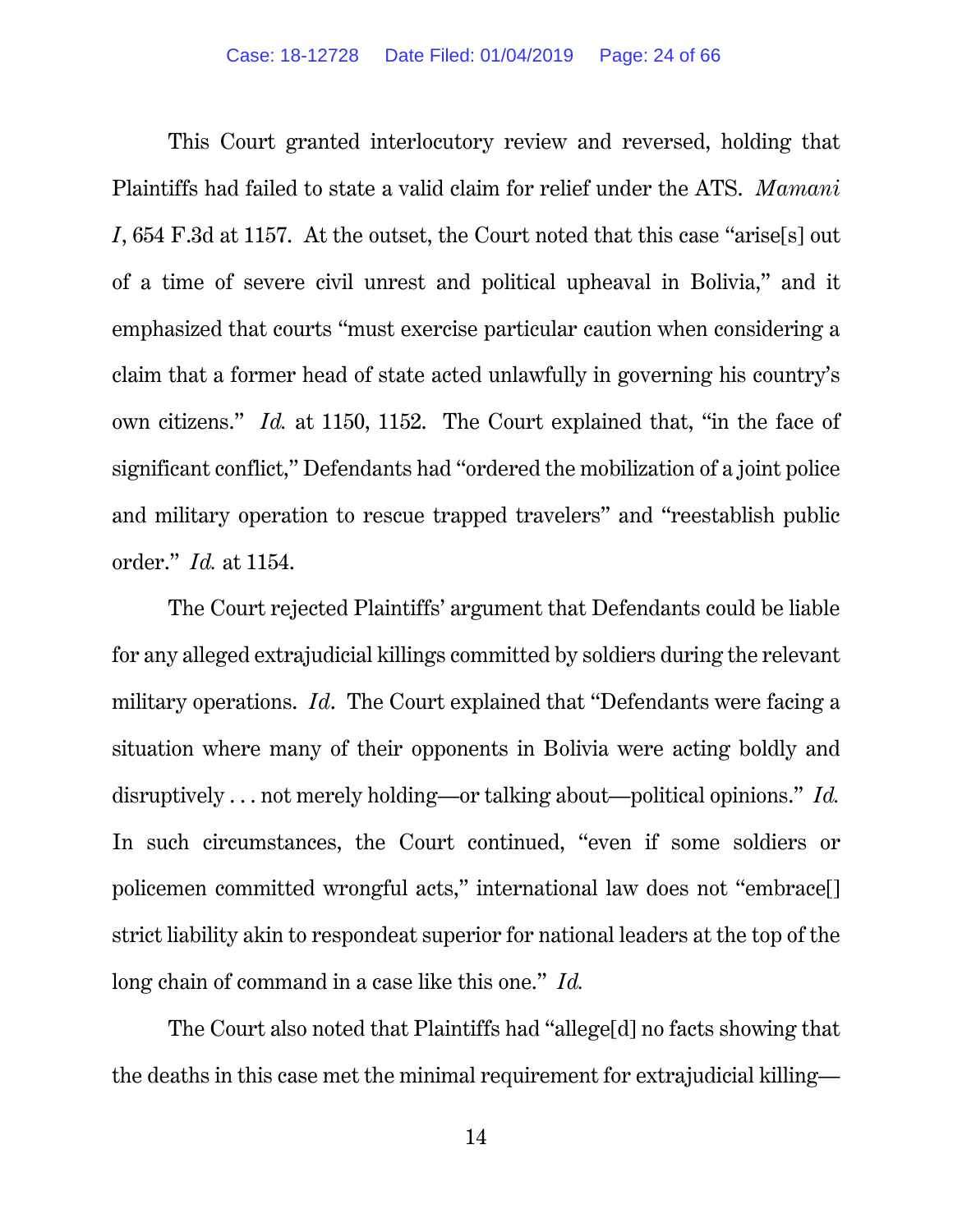that is, that plaintiffs' decedents' deaths were 'deliberate' in the sense of being undertaken with studied consideration and purpose." *Id.* at 1155. "On the contrary," the Court explained, "each of the plaintiffs' decedents' deaths could plausibly have been the result of precipitate shootings during an ongoing civil uprising." *Id.* The Court concluded that "[a]llowing plaintiffs' claims to go forward would substantially broaden, in fact, the kinds of circumstances from which claims may properly be brought under the ATS." *Id.* at 1156. The Court therefore reversed and remanded to the district court with instructions to dismiss. *Id.* at 1157.

2. On remand, Plaintiffs sought and received leave from the district court to amend their complaint.<sup>1</sup> The amended complaint included new allegations that Defendants took office intending to implement economic programs that they knew would trigger protests and that they planned to use unlawful, lethal military force to quash and deter any opposition. *See, e.g.*, App.-Vol:1-Doc:174 ¶¶ 2-7. Defendants again moved to dismiss. Supp.App.- Vol:1-Doc:183.

Citing the amended complaint's new allegations that the deaths were the intended result of Defendants' alleged preconceived plan, the district court held that Plaintiffs had sufficiently stated a claim that their relatives' deaths

<sup>&</sup>lt;sup>1</sup> On remand, the case was transferred to Judge Cohn after the original district judge, Judge Jordan, was elevated to this Court. Supp.App.-Vol:1-Doc:168.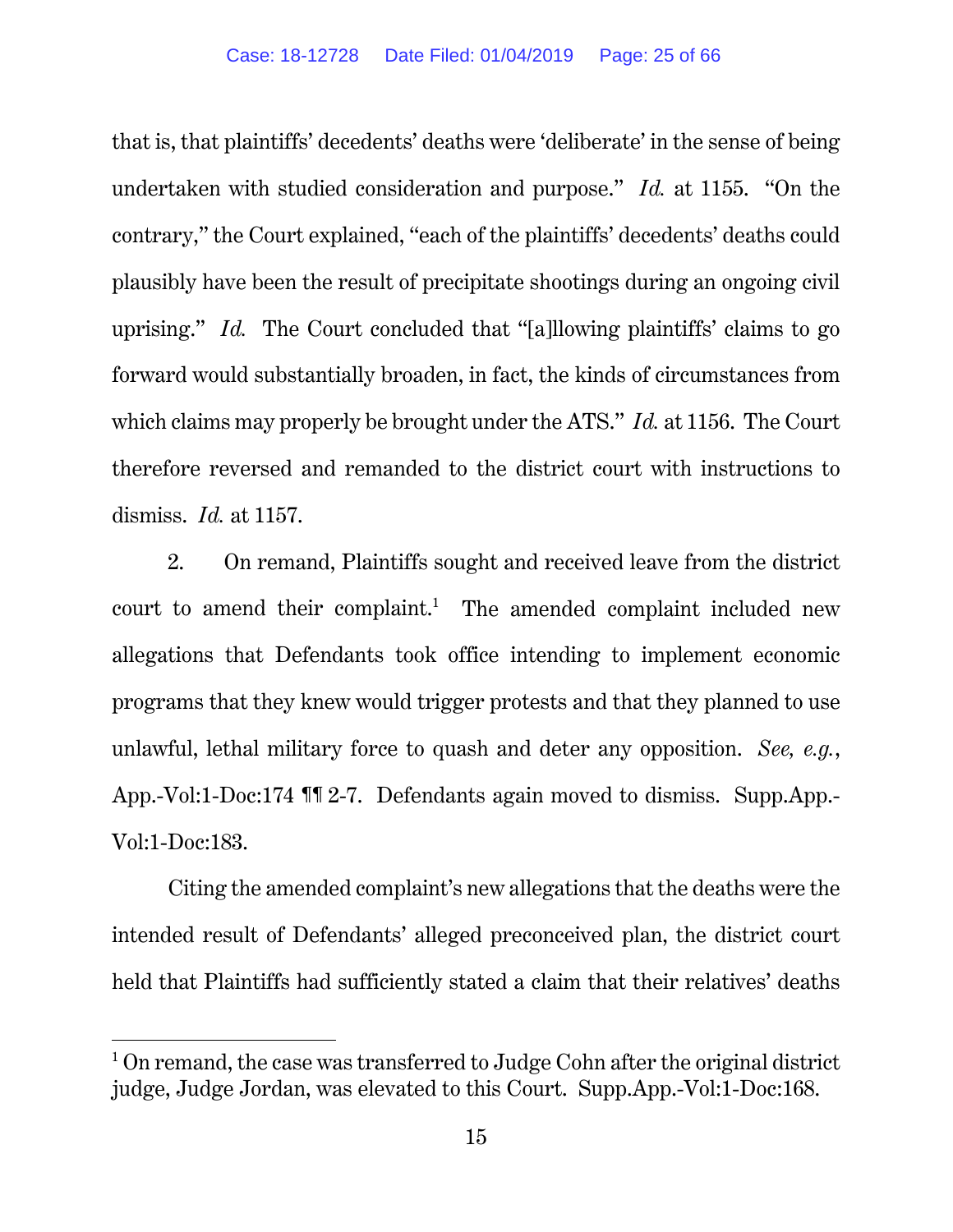were deliberated, and therefore extrajudicial killings. 21 F. Supp. 3d 1353, 1373-75 (S.D. Fla. 2014). On interlocutory appeal, this Court held that the TVPA's exhaustion requirement did not bar Plaintiffs' claims but exercised its discretion not to decide whether the amended complaint stated a claim for extrajudicial killings under the TVPA. 825 F.3d 1304, 1312-13 (11th Cir. 2016).

3. Two counts remained following this Court's 2016 decision: the TVPA claim, and a state-law claim for "Intentional Wrongful Death." Defendants filed a motion for summary judgment in November 2017. Defendants explained in their motion that, despite a year of extensive discovery, Plaintiffs had failed to come forward with evidence establishing that any of Plaintiffs' decedents was shot by a member of the military, let alone intentionally. Supp.App.-Vol:1-Doc:342-1 at 18-19. Defendants further explained that there was no evidence of any order by Defendants to kill civilians. *Id.* at 14-15, 27-29. Without such evidence, Defendants argued, it was impossible for Plaintiffs to satisfy the standard established by this Court in *Mamani I* because Plaintiffs could not show that (i) the unknown shooters had the required intent, (ii) the unknown shooters were soldiers linked to Defendants, or (iii) the unknown shooters were acting on orders from Defendants or under their control. *Id.* at 14-15, 18-25, 27-29.

In their response, Plaintiffs cited no evidence identifying any shooter, much less any shooter's state of mind. Instead, Plaintiffs argued that such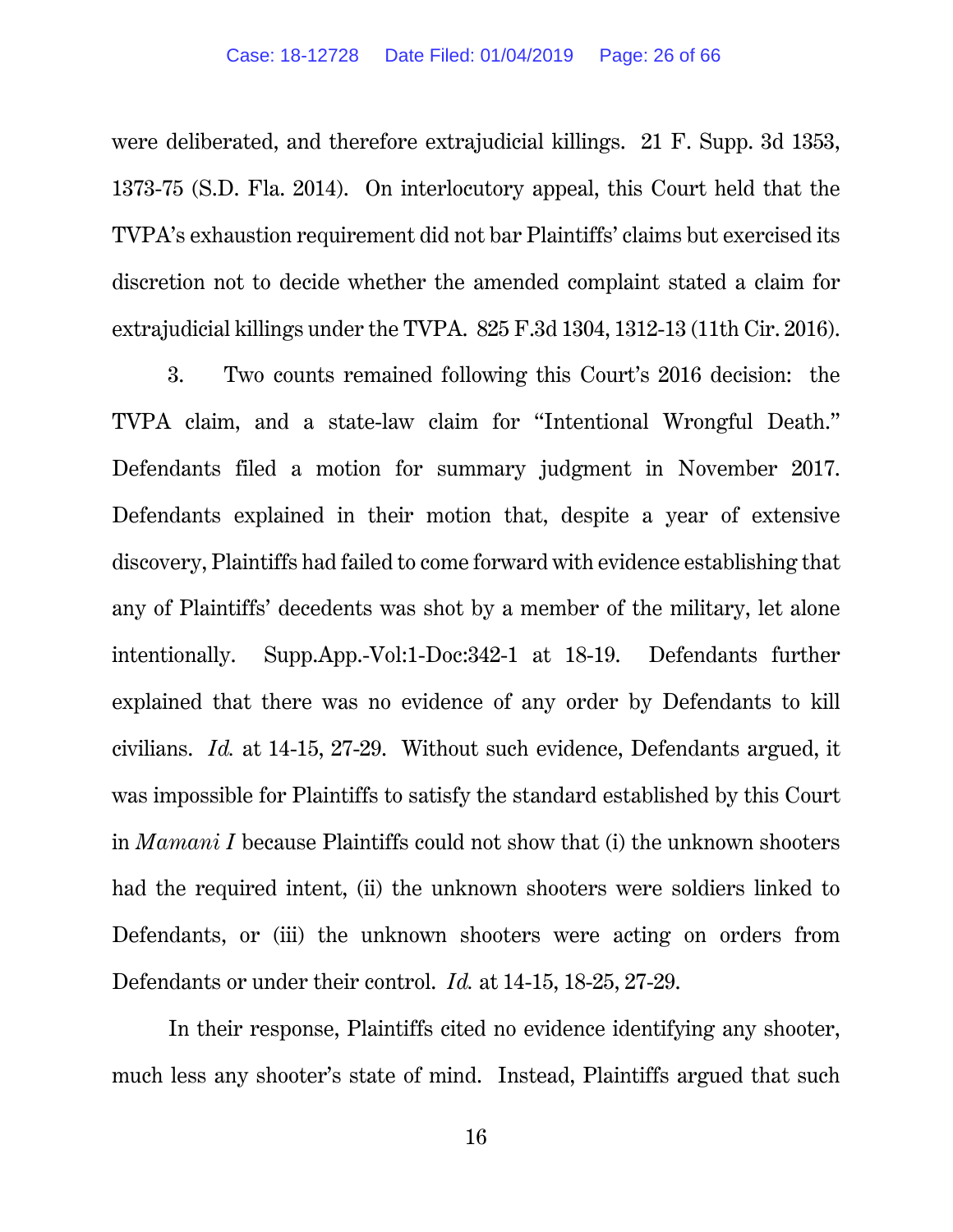evidence was unnecessary because Defendants still could be held liable based on the existence of a preconceived "plan to use military force to kill unarmed civilians in order to suppress civilian protests and deter opposition to their policies." Supp.App.-Vol:1-Doc:375 at 11, 14. The only fact Plaintiffs offered that such a plan existed was the declaration of one individual, Victor Hugo Canelas. Canelas claimed that he was present during a meeting in 2001 at which Berzaín stated that when he and Sánchez de Lozada came to power, it would be necessary to kill civilians to deter protests. Supp.App.-Vol:1- Doc:375-10, ¶¶ 4-6. According to Canelas's declaration, Sánchez de Lozada "indicated that he approved of what Berzaín said." *Id.* ¶ 7.2

The district court denied Defendants' motion for summary judgment. The district court acknowledged that under the TVPA and the standard previously set by this Court, Plaintiffs were required to "show that decedents were intentionally killed by the Bolivian military." App.-Vol:2-Doc:408 at 42. The court concluded, however, that such intent "need not necessarily be shown with evidence regarding each individual shooter's state of mind"—evidence Plaintiffs did not have—but could be "inferred by proof that decedents' deaths resulted from the implementation of Defendants' plan to use military force to kill unarmed civilians." *Id.* Because the district court was "satisfied that a

<sup>&</sup>lt;sup>2</sup> After receiving Plaintiffs' response, the district court ordered Plaintiffs to file a sur-reply confirming that Canelas would testify at trial; Plaintiffs affirmed he would. App.-Vol:2-Doc:408 at 3 n.4; Supp.App.-Vol:1-Doc:383.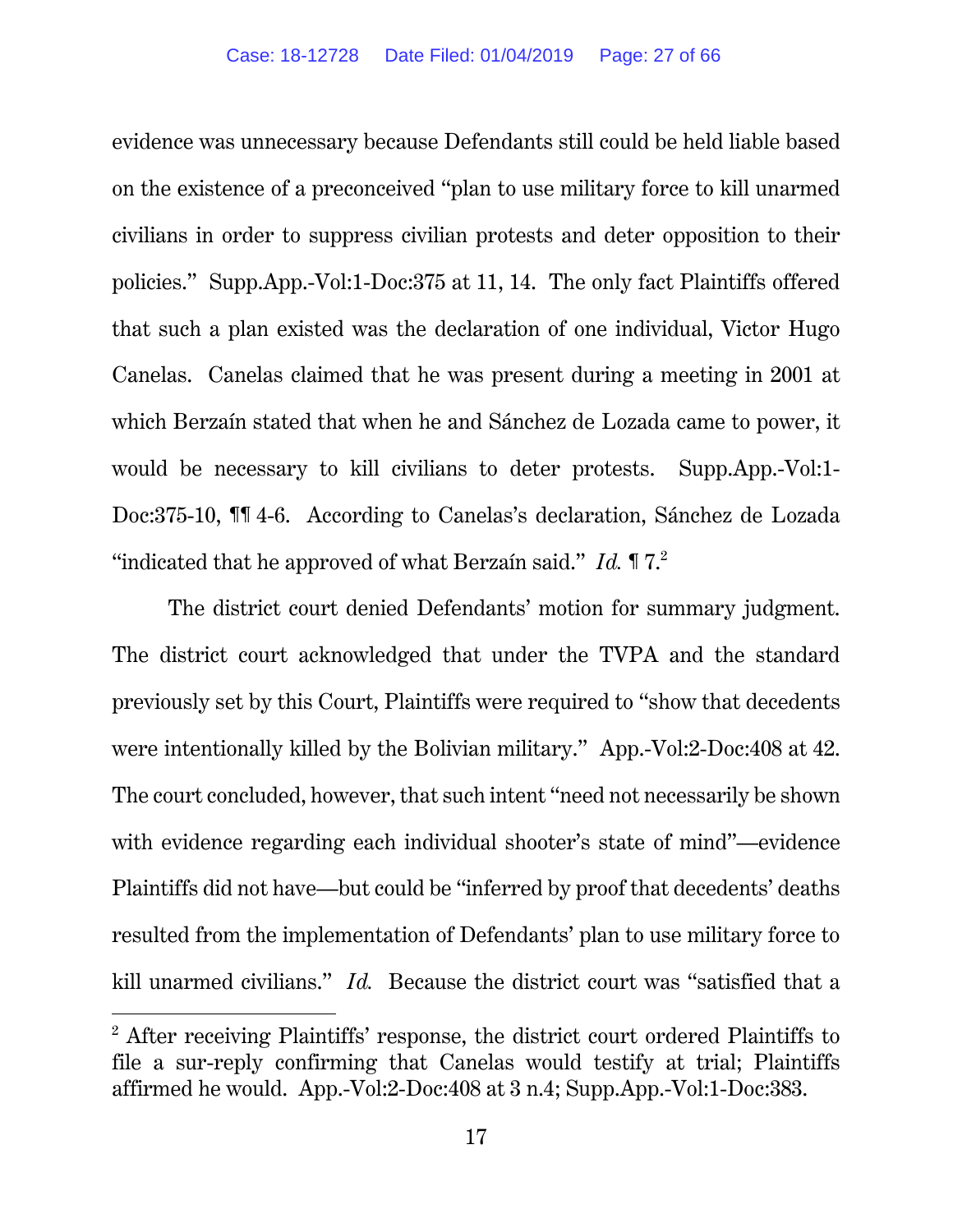showing that decedents['] deaths resulted from implementation of Defendants' plan is sufficient to show that these were deliberated killings under the TVPA," the district court set the case for trial. *Id.* at 41.

#### **B. Trial**

1. In March 2018, after more than ten years of litigation, the case proceeded to trial. Plaintiffs' case, which included the testimony of 29 witnesses over eight days, included no evidence identifying who fired the shots that killed any of the decedents, or the state of mind of anyone who fired a weapon. Plaintiffs provided no evidence to connect anything that Defendants personally did to any of the deaths of Plaintiffs' relatives. They conceded that there were no orders from Defendants to use lethal force against civilians. Supp.App.-Vol:2-Doc:484 at 25:9-11. And they failed to offer any testimony about ballistics or forensic evidence. The only evidence on these subjects came from Defendants' experts who showed, without impeachment, that it is not possible from the postmortem records to determine (i) the distance from which any decedent was shot, or (ii) whether the shot was deliberate. Supp.App.- Vol:2-Doc:487 at 27:24-31:4, 32:8-33:14, 34:13-35:18, 61:16-24, 62:25-65:25, 67:25-69:5.

There was another conspicuous omission in Plaintiffs' case: any evidence of a plan to use the military to kill civilians. Not a single witness testified that Sánchez de Lozada or Berzaín planned or ordered innocent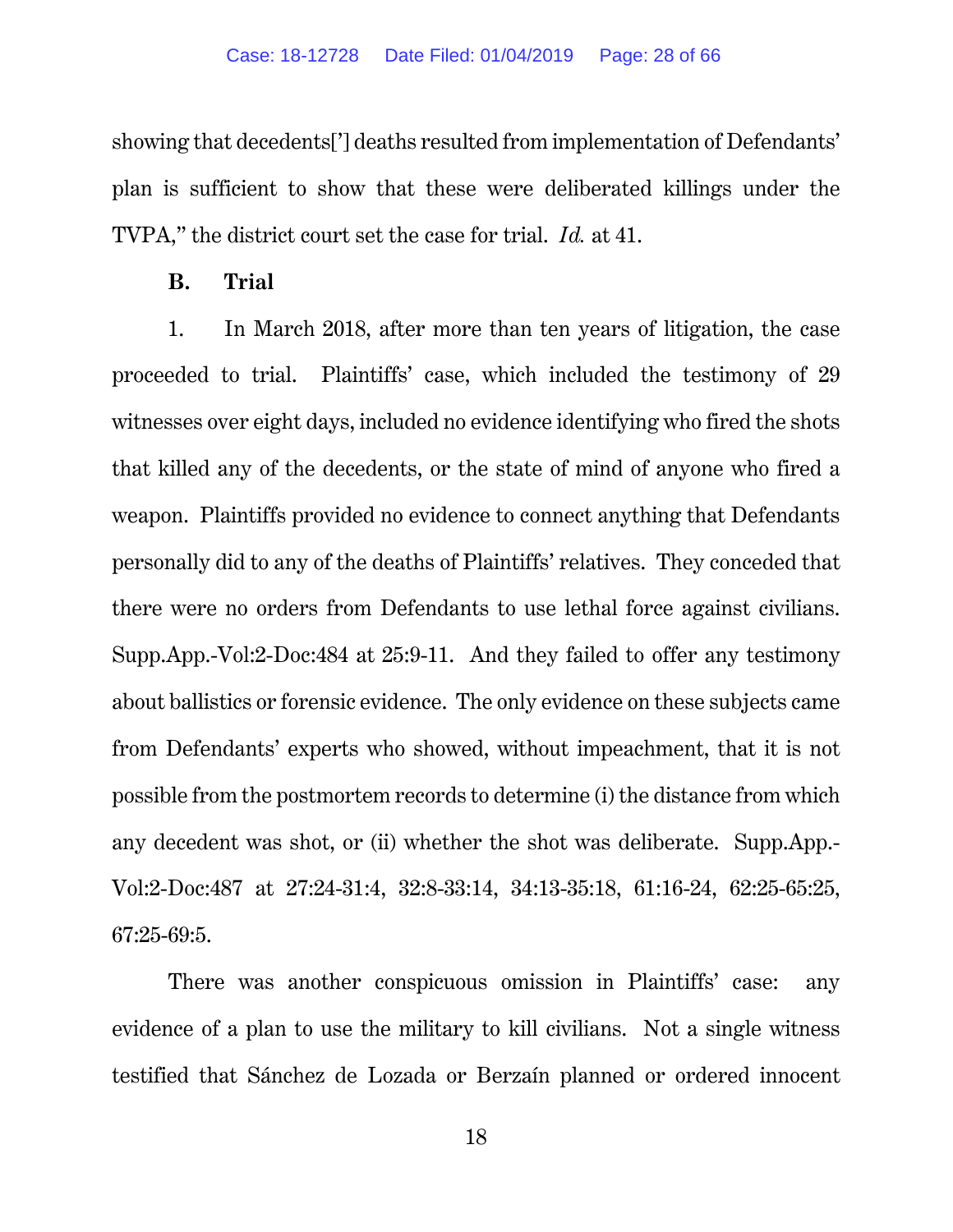civilians to be killed in order to deter protests in 2003. Not even Plaintiffs' key witness on this point, Canelas, testified to such a plan. To the contrary, after testifying about Berzaín's alleged comment during a meeting years before the events in question—still the entire basis of the purported "plan"—Canelas testified only that Sánchez de Lozada had stated, "This is over," and then "just adjourned the meeting." Supp.App.-Vol:2-Doc:482 at 92:6-12. "Despite repeated prodding by Plaintiffs' counsel," Canelas could not remember anything else President Sánchez de Lozada said or did, and he did not offer any admissible testimony that "otherwise indicated any agreement to a plan to kill civilians." App.-Vol:5-Doc:514 at 10*.* Without Canelas's testimony, Plaintiffs were left without any evidence of the existence of any plan—much less that the Sánchez de Lozada had agreed to any plan.

At the end of Plaintiffs' case, Defendants moved for judgment under Rule 50 based on that lack of evidence. The district court expressed "serious reservations" about the sufficiency of Plaintiffs' evidence and deferred ruling on the motion. When Defendants renewed their motion at the end of the trial, before jury deliberations, the district court again reiterated those reservations, but again deferred ruling.

2. By the close of the three-week trial, more than 40 witnesses had testified. The jury was deadlocked for six days and ultimately received an *Allen* charge. Hours later, the jury returned a verdict that was inconsistent

19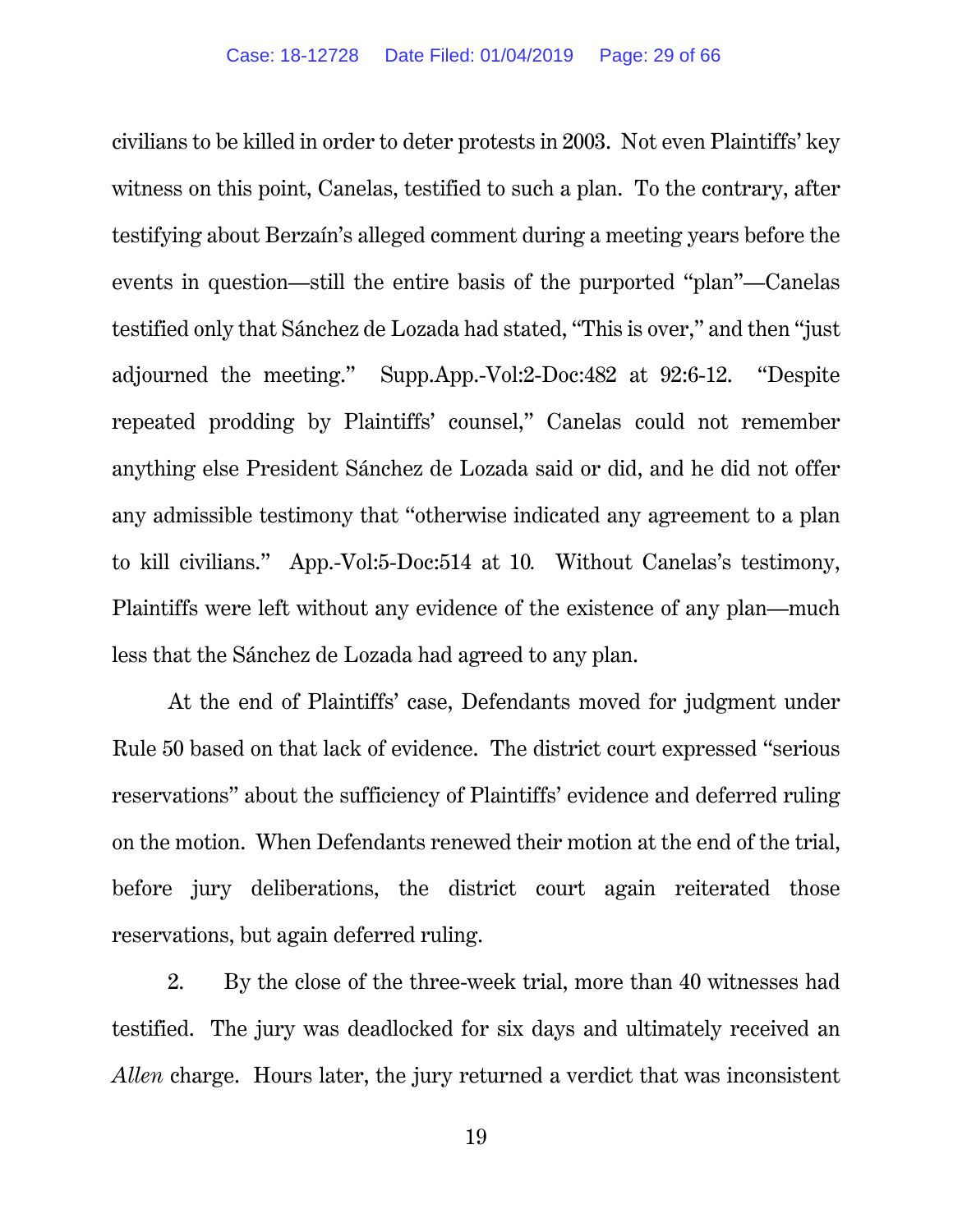and irreconcilable: it found in favor of Defendants on the intentional wrongful death claims, answering on the verdict form that the deaths of Plaintiffs' relatives were not intentional, not willful, and not malicious. App.-Vol:2- Doc:474. But on the TVPA claims, the jury found that the very same deaths were deliberate. The district court denied Defendants' request for a mistrial, discharged the jury, and requested supplemental briefing on Defendants' Rule 50 motion.

Following that additional briefing, the district court granted Defendants' motion. The court initially noted that the evidence relied on by Plaintiffs' to establish deliberate killing "has evolved during the course of trial and briefing the instant Motion." App.-Vol:5-Doc:514 at 15. By the time of the post-verdict briefing, Plaintiffs were reduced to arguing that "solely based on evidence that over fifty people died in different locations on different days, it is reasonable to infer that all of those people were killed deliberately." *Id.* at 16. The district court rejected that argument, concluding that "Plaintiffs' failure to adduce evidence at trial of Defendants' alleged preconceived plan to kill civilians—which had been central to their case theory for the past five years of this litigation and to this Court's Summary Judgment Order compels the Court to grant Defendants' Motion." *Id.* at 17.

As the district court recounted, the evidence established that on the days when Plaintiffs' decedents died, "not only was the country of Bolivia in crisis,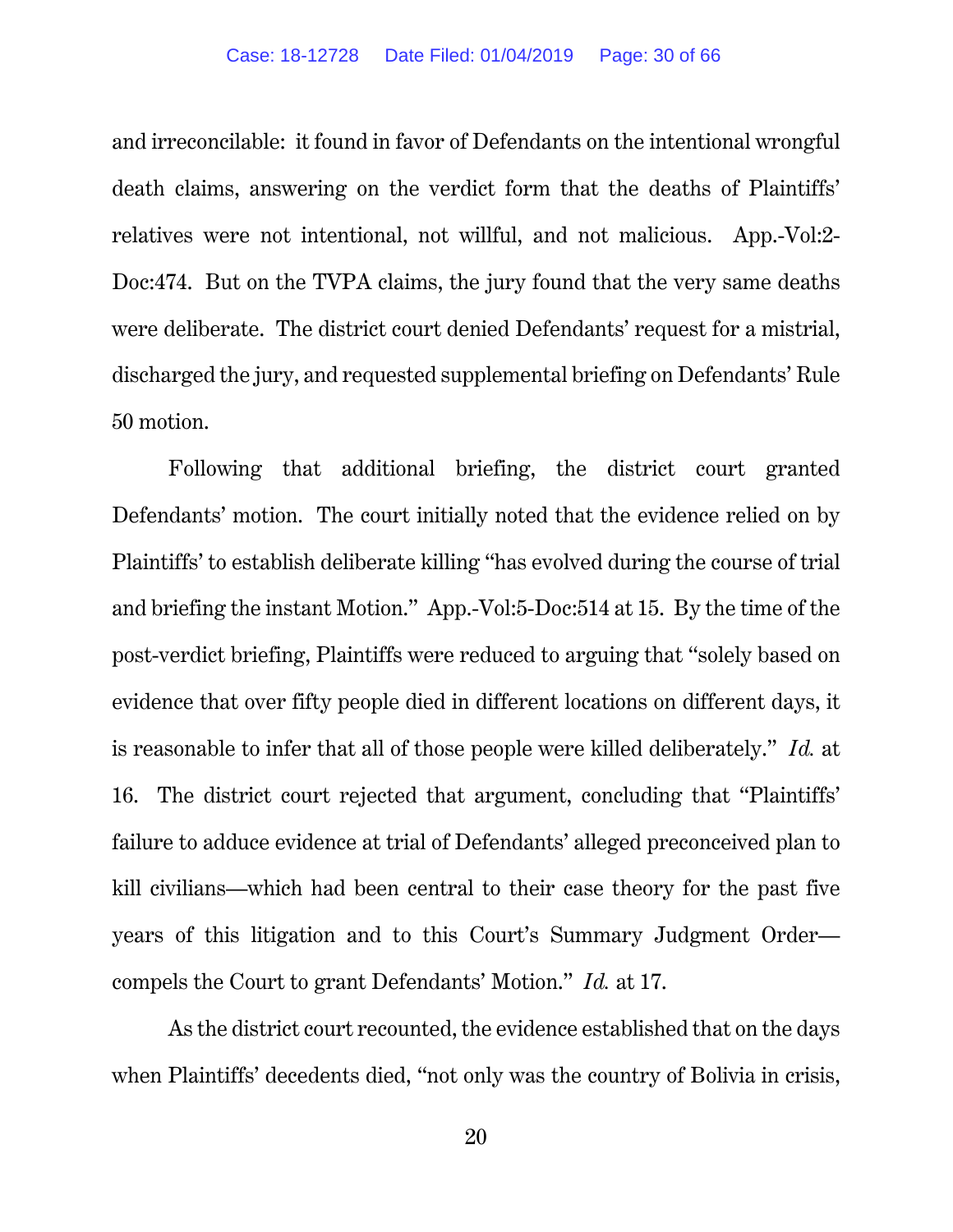but there were specific crises at each of the locations where decedents were shot." *Id.* at 18. Given that the evidence "establishes a plausible reason for the military's presence and its use of some degree of force in each shooting location," it was imperative that Plaintiffs "present some evidence to the jury from which it could reasonably infer (not merely speculate) that the shootings were more than disproportionate reactions to civil unrest or attacks on the military, but were essentially premediated, or deliberated, killings." *Id.* at 19. The district court observed that "this was the critical gap filled by evidence at summary judgment of Defendants' preconceived plan to kill civilians." *Id.* Without such evidence, the court concluded, Plaintiffs were "back where they were seven years ago, when the Eleventh Circuit found legally insufficient their allegations of indiscriminate shooting in multiple locations." *Id.* "At most," the district court concluded, "the evidence in these cases supports an inference that Defendants responded to civil unrest in their country with a heavy hand, and that some unidentified members of the Bolivian military fired upon civilians for unknown reasons. But that is not sufficient to impose TVPA liability on these defendants." *Id.* at 25. The district court accordingly entered judgment in favor of Defendants.

#### **STANDARD OF REVIEW**

This Court reviews *de novo* a district court's decision to grant a motion for judgment as a matter of law. *Hubbard v. BankAtlantic Bancorp, Inc.*, 688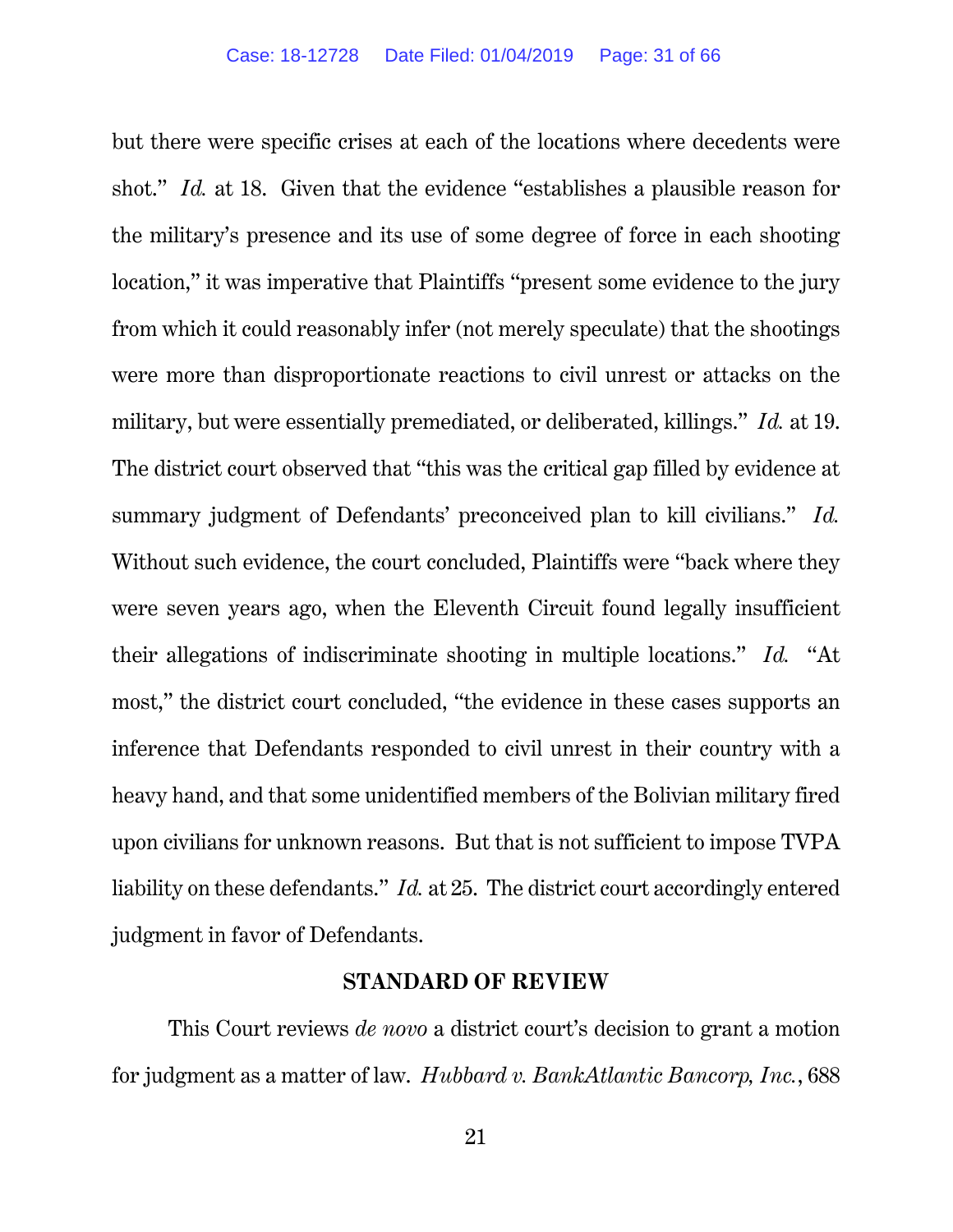F.3d 713, 723 (11th Cir. 2012). "[I]n order to survive a defendant's motion for judgment as a matter of law . . . the plaintiff must present evidence that would permit a reasonable jury to find in the plaintiff's favor on each and every element of the claim." *Bogle v. Orange Cty. Bd. of Cty. Comm'rs*, 162 F.3d 653, 659 (11th Cir. 1998). Rule 50 requires a court to "draw[] all reasonable inferences in favor of the [non-movant]." *Hubbard*, 688 F.3d at 724. That does not mean a court must credit a version of the facts the record belies; a court should also "give credence to . . . 'evidence supporting the moving party that is uncontradicted and unimpeached.'" *Reeves v. Sanderson Plumbing Prods., Inc.*, 530 U.S. 133, 151 (2000) (quoting 9A C. Wright & A. Miller, Federal Practice and Procedure § 2529, at 300 (2d ed. 1995)). Critically, "the nonmoving party must provide more than a scintilla of evidence that there is a substantial conflict in evidence to support a jury question." *Mee Indus. v. Dow Chem. Co.*, 608 F.3d 1202, 1211 (11th Cir. 2010) (internal quotation marks omitted). This standard supports the underlying function of Rule 50. "The whole purpose of . . . judgment as a matter of law is to allow judges to remove questions from the jury when the evidence can support only one result." *Home Design Servs., Inc. v. Turner Heritage Homes Inc.*, 825 F.3d 1314, 1326 (11th Cir. 2016), *cert. denied*, 137 S. Ct. 1335 (2017).

This Court reviews a district court's refusal to give a requested jury instruction for abuse of discretion. *Burchfield v. CSX Transp., Inc.*, 636 F.3d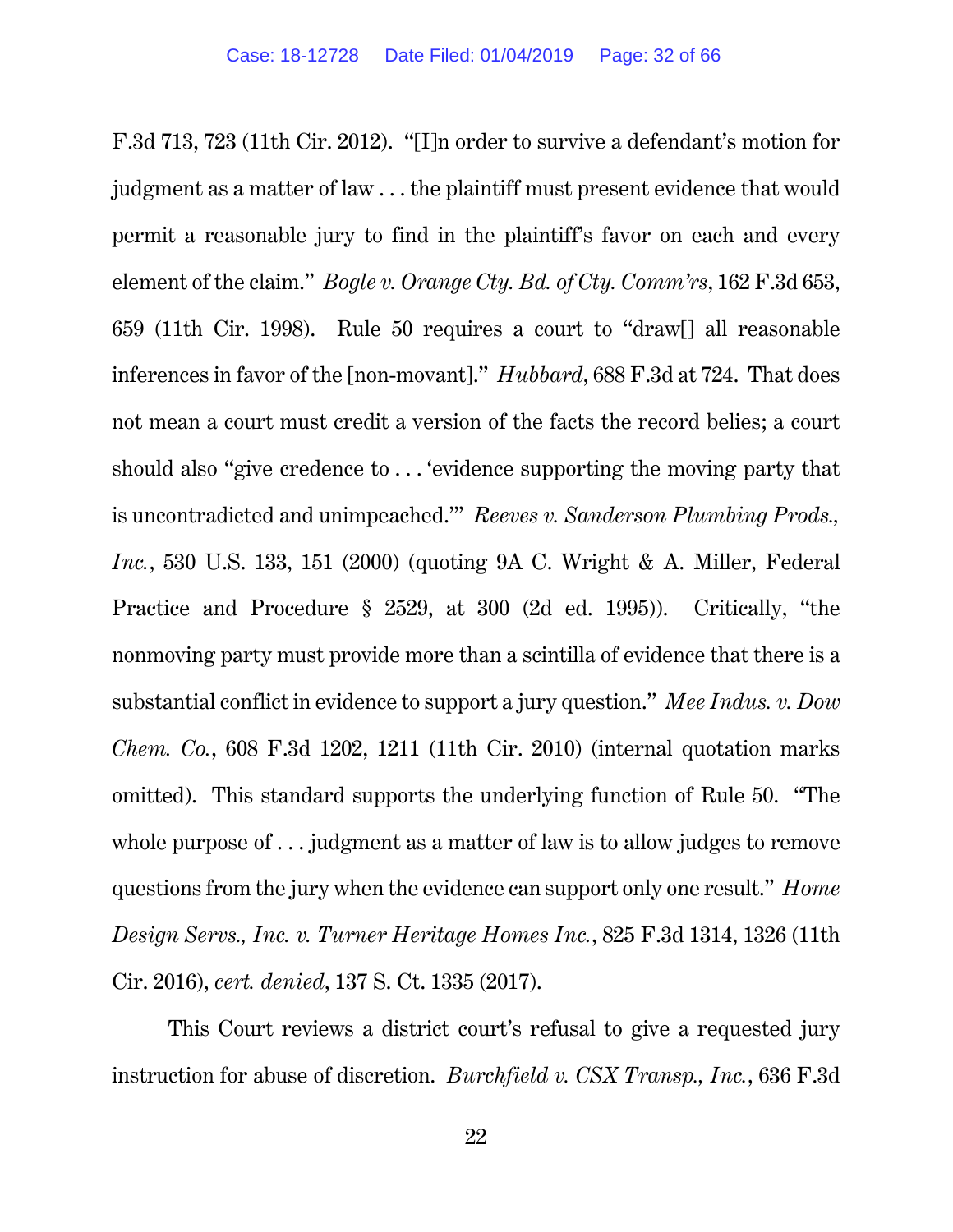1330, 1333 (11th Cir. 2011). "An abuse of discretion is committed only when (1) the requested instruction correctly stated the law, (2) the instruction dealt with an issue properly before the jury, and (3) the failure to give the instruction resulted in prejudicial harm to the requesting party." *Id.* at 1333-34 (internal quotation omitted). The Court will find reversible error only if it is "left with a substantial and ineradicable doubt as to whether the jury was properly guided in its deliberations." *Roberts & Schaefer Co. v. Hardaway Co.*, 152 F.3d 1283, 1295 (11th Cir. 1998) (internal quotation marks omitted).

This Court reviews for abuse of discretion a district court's evidentiary rulings. *Burchfield*, 636 F.3d at 1333. The Court will overturn a district court's ruling only if the district court (1) "made a clear error of judgment, or . . . applied the wrong legal standard" and (2) the ruling had a "substantial prejudicial effect." *Id.* (internal quotation marks omitted).

#### **SUMMARY OF THE ARGUMENT**

I. Plaintiffs began this case with sensational allegations: that the democratically elected President of Bolivia and his Minister of Defense ordered the military to kill Plaintiffs' relatives—just so the government could sell natural gas to the United States. This Court warned that Plaintiffs faced a high burden: Plaintiffs were required to establish not only that the decedents were shot by members of the military, but also that the "decedents' deaths were 'deliberate' in the sense of being undertaken with studied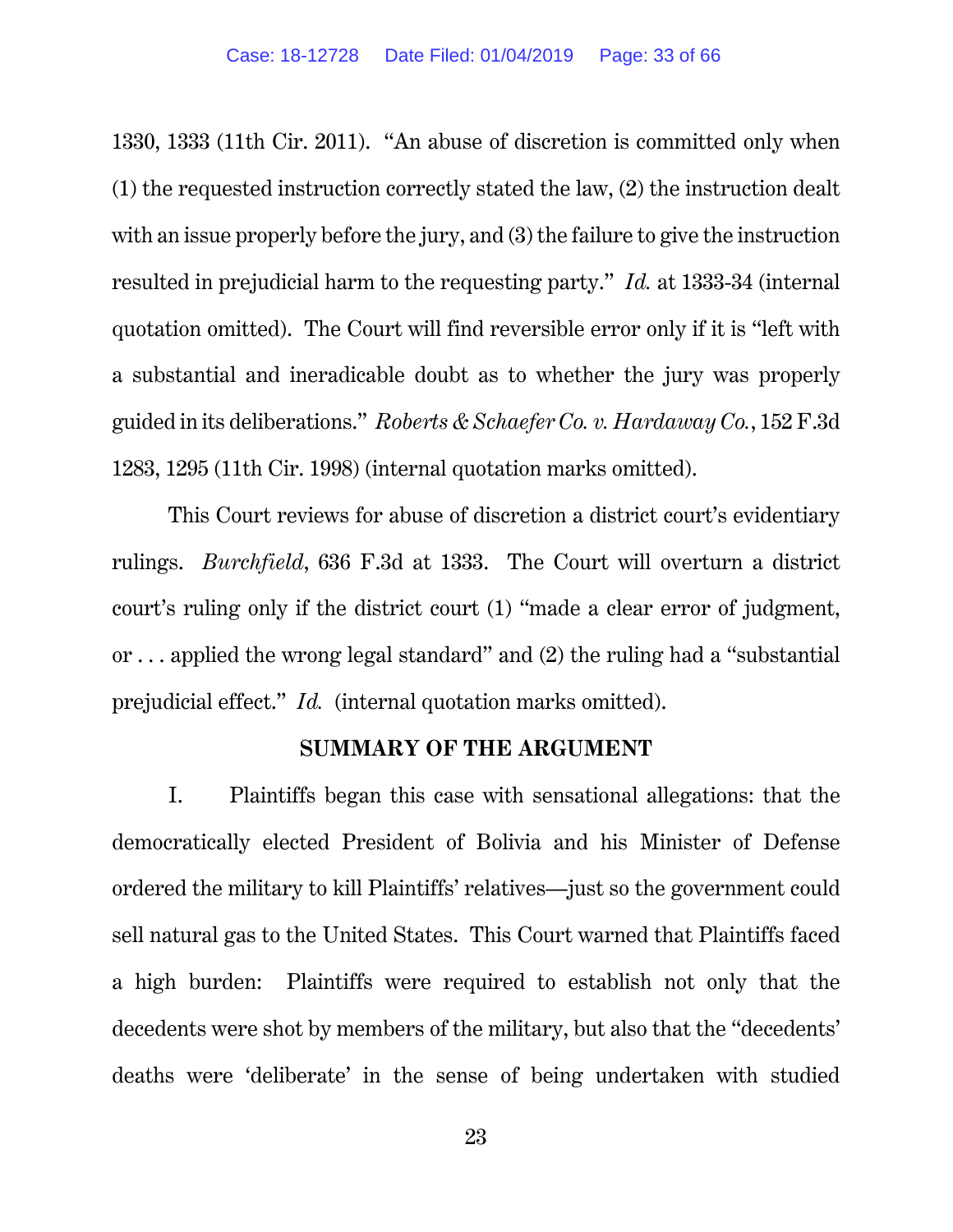consideration and purpose." *Mamani I*, 654 F.3d at 1155. After a three-week trial in which more than 40 witnesses testified, Plaintiffs were unable to produce any proof that would meet the standard set out by this Court. There was no evidence that any decedent was shot by a member of the military, let alone intentionally. Indeed, all Plaintiffs conceded that they could not identify the person who shot their relative.

Plaintiffs contend that, notwithstanding these undisputed facts, the district court erred in granting judgment to Defendants under Rule 50. According to Plaintiffs, the district court misapplied the law by requiring Plaintiffs to prove that Defendants had a preconceived plan to kill innocent civilians. But it was *Plaintiffs* who made the existence of such a plan a central feature of the case, arguing, in a last-ditch effort to save their case, that evidence of a plan could overcome their complete failure to show that their decedents were intentionally killed by the military as a result of Defendants' commands. The district court did not err in holding Plaintiffs to the standard of proof that they themselves set.

In any event, evidence of a plan to kill civilians—with no evidence of who actually killed anyone or why—still would not establish that any deaths resulted from deliberated, extrajudicial killings. The point is moot, however, because Plaintiffs came up empty on evidence of the supposed plan, much less any evidence that Defendants authorized the killing of civilians. Civilian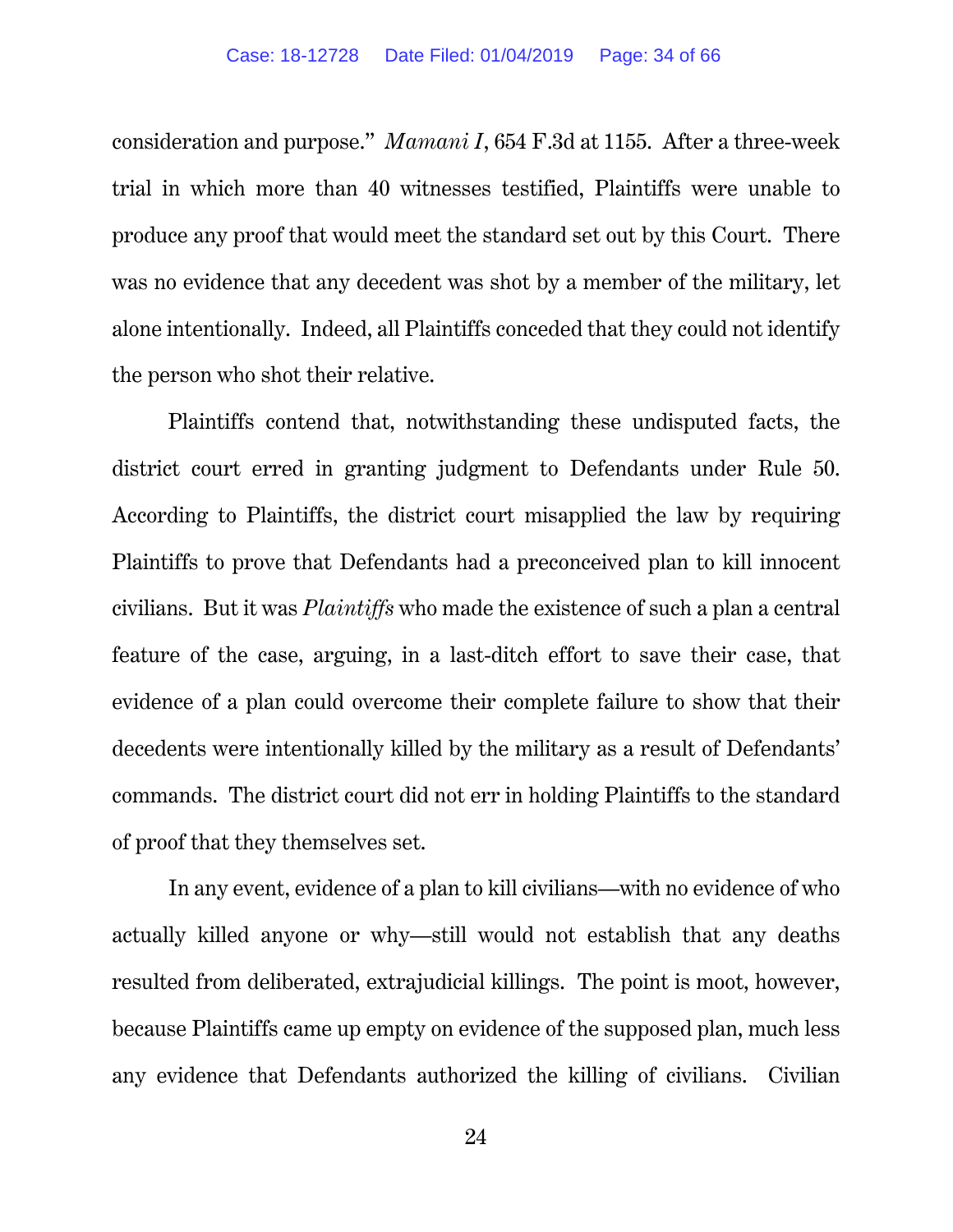deaths during military operations—in the context of hostage taking, debilitating road blockades, and armed and violent protests—are not the legal equivalent of a plan by Defendants to kill civilians.

Finally, judgment in Defendants' favor can be affirmed because Plaintiffs failed to establish any basis for holding Defendants liable under the doctrine of command responsibility. The doctrine of command responsibility does not permit a lawsuit against the former leaders of a country simply because individual soldiers, far down the chain of command, are alleged to have committed extrajudicial killings. Plaintiffs failed to come forward with evidence from which a reasonable jury could conclude that either Defendant exercised the level of control required for liability premised on command responsibility to apply.

II. Plaintiffs' additional arguments fail. The district court did not abuse its discretion in declining to give Plaintiffs' proffered instruction on an element of Bolivian law. There is no question that the instruction the district court actually gave on that element correctly stated the law. Regardless, Plaintiffs were not harmed by the rejection of their proposed instruction because they were permitted to argue for liability based on the same theory they now contend they were barred from advancing.

Equally unpersuasive is Plaintiffs' contention that the district court should have excluded certain State Department cables at trial. The cables

25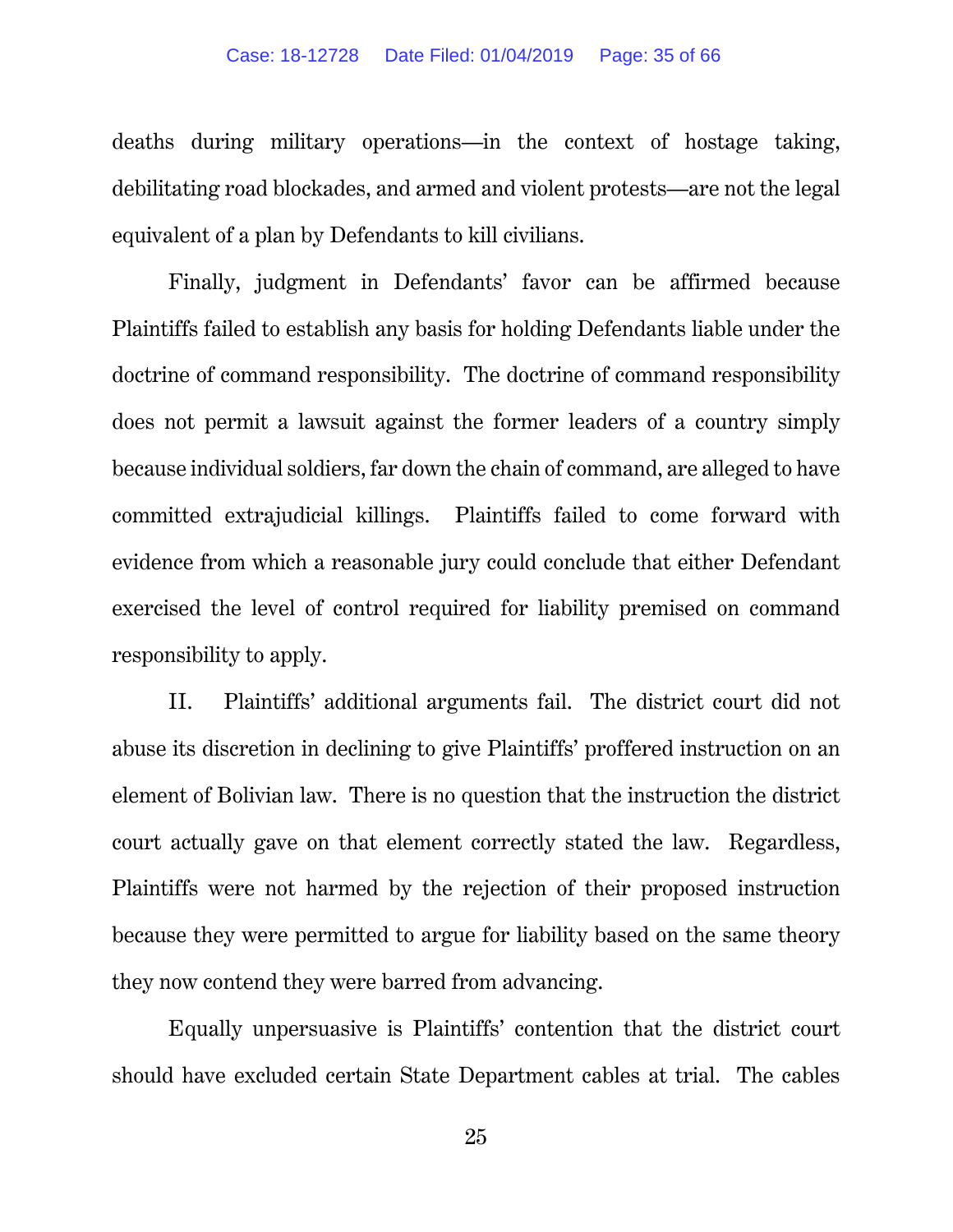were trustworthy reports made as a result of embassy personnel's legal duty to report on events in Bolivia; the district court correctly admitted that evidence under the hearsay exception for public records. And even if the admission of the cables was erroneous, Plaintiffs were not harmed because the evidence was cumulative of other properly admitted evidence.

### **ARGUMENT**

## **I. THE DISTRICT COURT CORRECTLY GRANTED JUDGMENT TO DEFENDANTS.**

## **A. There Was No Evidence that Decedents' Deaths Resulted from Extrajudicial Killings as Defined by This Court.**

1. Earlier in this litigation, this Court set a clear standard for establishing an extrajudicial killing under the TVPA. To meet that standard, it is "not enough" to allege "facts suggesting some targeting"; rather, a plaintiff must show that the killing was "undertaken with studied consideration and purpose." *Mamani I*, 654 F.3d at 1154-55. The Court also made clear that "not all deliberated killings are extrajudicial killings." *Id.* at 1155. In particular, shootings by soldiers "not linked to defendants," even if deliberated, do not constitute extrajudicial killings. *Id*. Thus, "to decide whether plaintiffs have stated a claim for extrajudicial killing against *these* defendants, [the court] must look at the facts connecting what these defendants personally did to the particular alleged wrongs." *Id.* at 1155 n.8.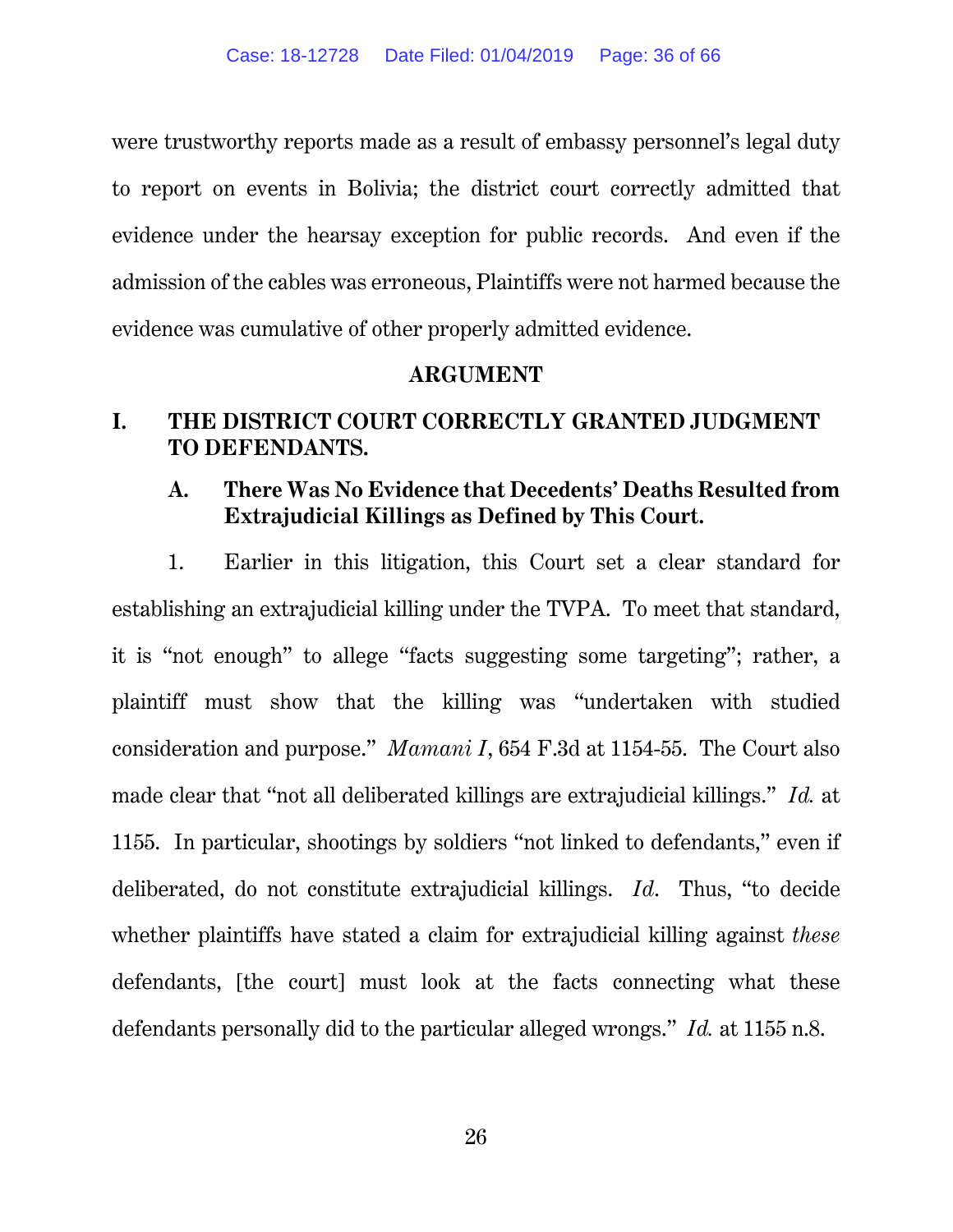Plaintiffs could not, and did not, satisfy that exacting standard. They presented no evidence from which the jury could conclude that the deaths of Plaintiffs' decedents were the result of extrajudicial killings, rather than "the result of precipitate shootings during an ongoing civil uprising." *Id.* at 1155. Certainly, there was no evidence presented at trial that identified who actually shot anyone—much less the state of mind of any of the unidentified shooters. Indeed, Plaintiffs concede as much. *See* Br. 29-32. They attempt to fill this glaring hole by contending that the jury "heard extensive evidence of a coordinated military campaign" and that "[e]ven if the soldiers did not know whom exactly they would kill and could not be certain that any specific individual would die, the jury reasonably inferred that these soldiers deliberately fired deadly shots with measured awareness that they would mortally wound civilians who posed no risk of danger." *Id.* at 31-32 (internal quotation marks omitted). This Court, however, made clear in this very case that Plaintiffs' allegations of a pattern of indiscriminate shootings, without more, were insufficient to meet even the most minimal requirement for establishing an extrajudicial killing. *Mamani I*, 654 F.3d at 1156.3

<sup>3</sup> Plaintiffs also briefly reference evidence of a "lopsided death toll" of 58 civilian deaths. Br. 31. But this Court specifically held that although the death toll (at that time, allegedly 70), was "sufficient to cause concern and distress," given the "mass demonstrations, as well as the threat to [La Paz] and to public safety," it was not sufficiently "widespread" or "systematic" to amount to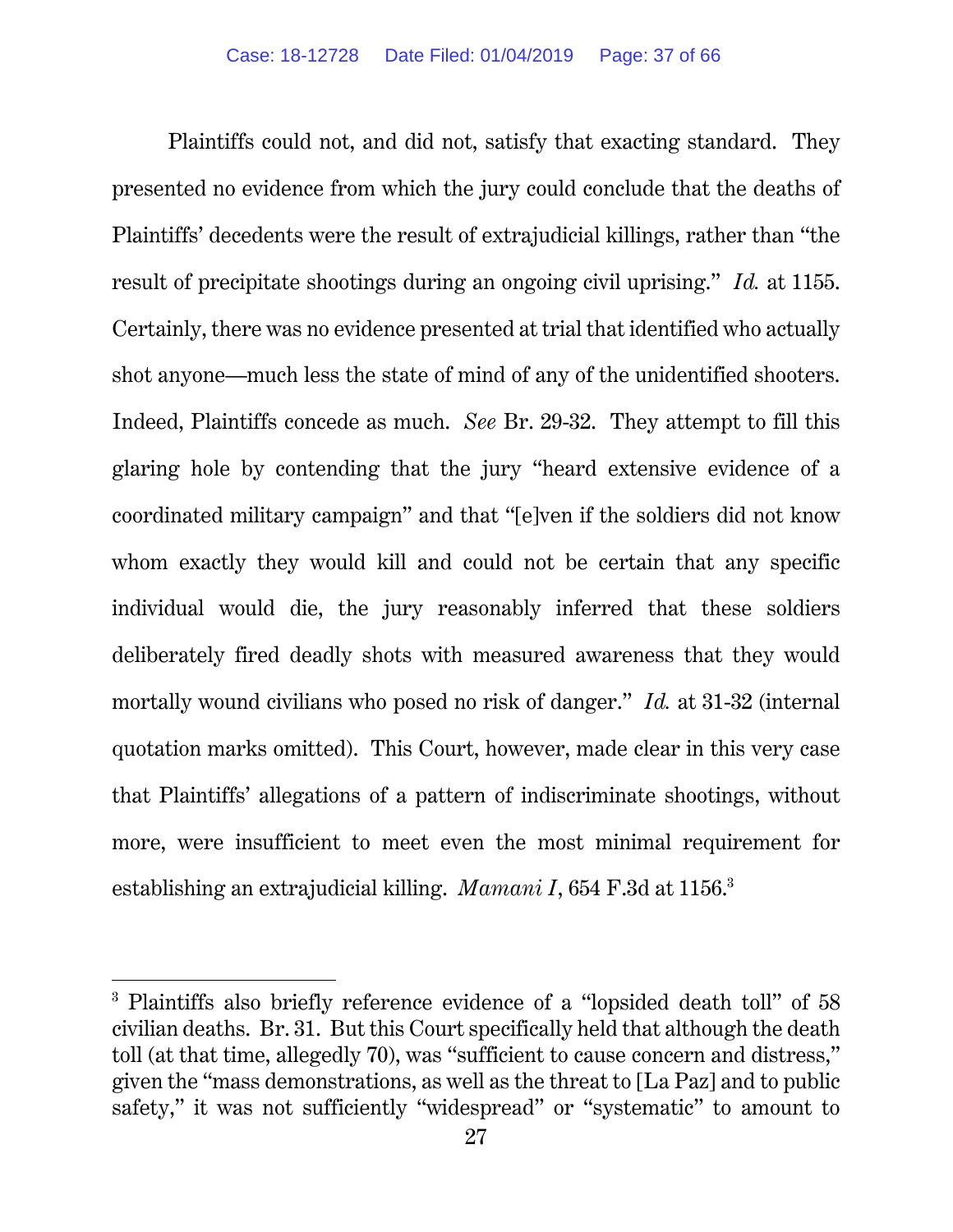2. Despite this Court's clear rejection of their theory of liability, Plaintiffs forge ahead. Plaintiffs first attempt to reinvent the evidence at trial, stunningly claiming that in each of the areas where decedents died, there was "testimony that *only* Bolivian soldiers fired . . . and that these soldiers had no justification for shooting." Br. 32. To the contrary, as the Court found in its Rule 50 Order, the unrebutted evidence shows that in each of the areas where decedents died, there were specific crises to which the military responded. App.-Vol:5-Doc:514 at 18.

*Warisata*: There was unrebutted evidence presented at trial that in Warisata, the military convoy transporting the hostages was ambushed on September 20. Supp.App.-Vol:2-Doc:497-2 at 1002.3, 1002.27; Supp.App.- Vol:2-Doc:500-1 at 68:20-69:13. It was only after a soldier was shot that the military switched from nonlethal to lethal ammunition. *Id.* at 76:18-25.

*El Alto and La Paz*: Undisputed evidence similarly confirmed that these areas were in crisis, suffering from crippling blockades and violence. *See, e.g.*, App.-Vol:4-Docs:497-28, 497-29, 497-30; App.-Vol:5-Doc:500-7 at 119:10-120:05; Supp.App.-Vol:1-Doc:478 at 86:5-87:11; Supp.App.-Vol:1- Doc:480 at 95:11-98:5; Supp.App.-Vol:2-Doc:497-2 at 1002.27. Indeed, on October 12, insurgents, armed with rifles and dynamite, attacked tanker

<sup>&</sup>quot;conduct that is carried out in an extensive, organized, and deliberate way, and that is plainly unjustified." *Mamani I*, 654 F.3d at 1156.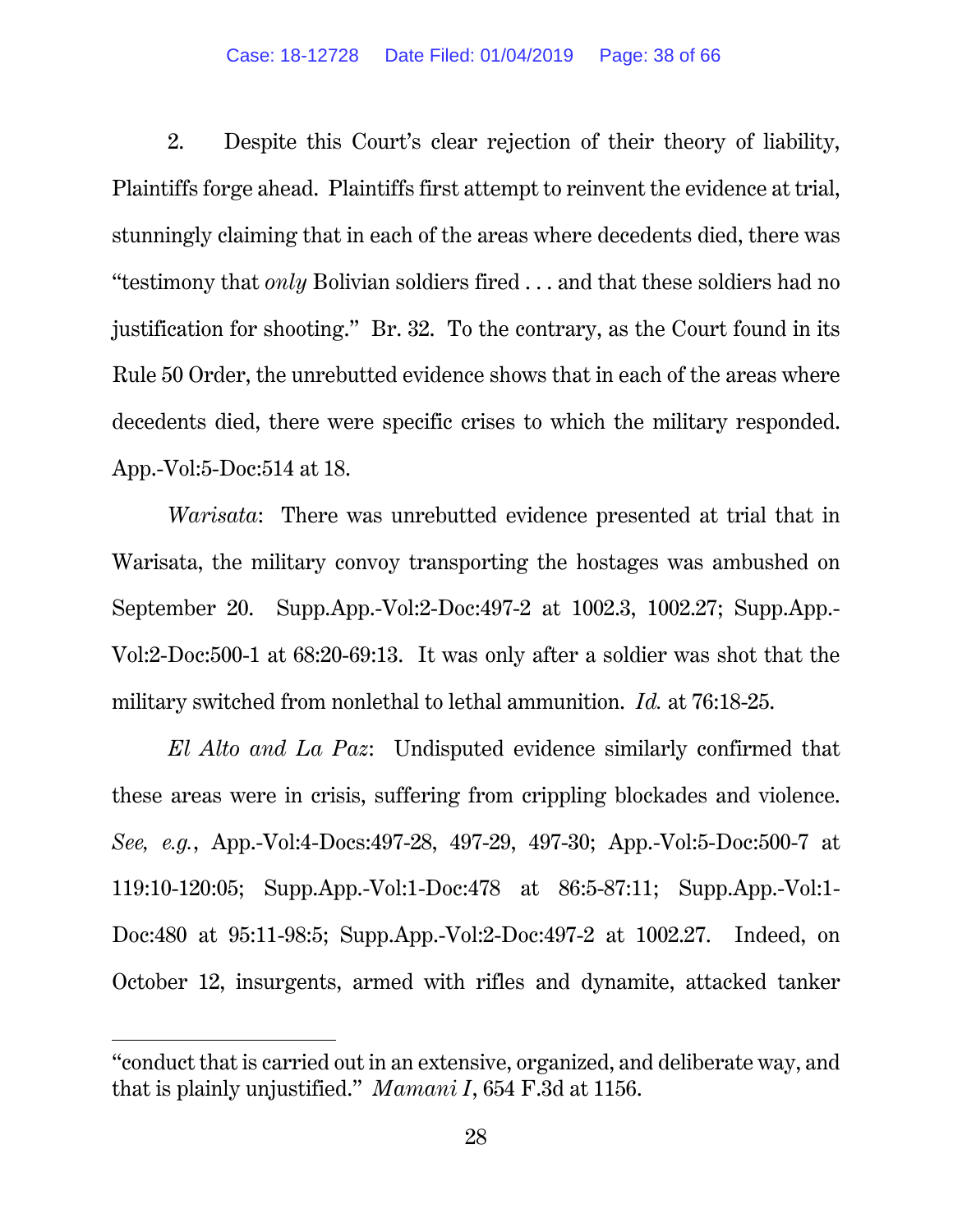trunks in El Alto that were transporting gasoline to La Paz. Supp.App.-Vol:2- Doc:497-2 at 1002.27. Separately, from their "elevated positions," "insurgents on rooftops" fired down on the military in El Alto. Supp.App.-Vol:2-Doc:488 at 150:2-20; *see id.* 130:21-131:4. In addition, on October 13 in the Southern Zone of La Paz, insurgents blocked the main road and attacked the military; a soldier was shot in the head and a military truck was burned. App.-Vol:4- Doc:500-2 at 139:05-143:13; Supp.App.-Vol:1-Doc:480 at 130:12-131:10; Supp.App.-Vol:2-Doc:503 (attached Ex. 1145A). This evidence, too, was undisputed.

With this unrebutted evidence, no reasonable jury could find—even assuming *arguendo* the deadly shots came from the Bolivian military—that the unknown shooters acted deliberately, with studied consideration and purpose, in a way that was "plainly unjustified." *Mamani I*, 654 F.3d at 1156. Indeed, having specifically found that each death was *not* the result of an intentional killing by Bolivian soldiers, the jury could not reasonably have found that the deaths were deliberated killings. App.-Vol:2-Doc:474 at B.8; *see also* App.-Vol:2-Doc:408 at 42 ("Plaintiffs must show that decedents were *intentionally* killed by the Bolivian military." (emphasis added)).

Plaintiffs next attempt to escape this Court's prior ruling on the governing legal standard. Plaintiffs suggest that *Mamani I* is distinguishable because it involved liability under the ATS, not the TVPA. That purported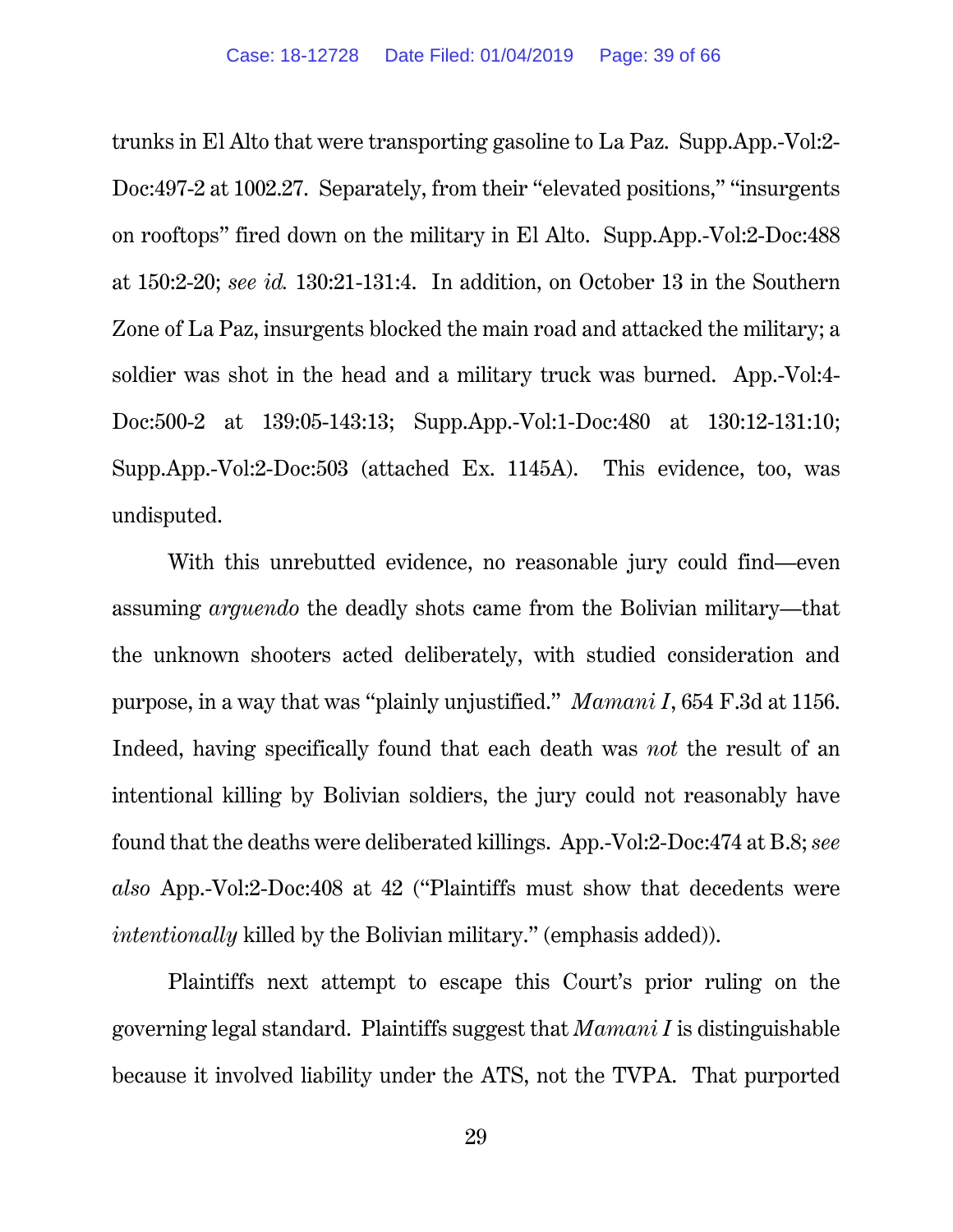distinction rings hollow. In *Mamani I*, this Court *used the definition of extrajudicial killing under the TVPA* to evaluate whether Plaintiffs stated a claim for extrajudicial killing under the ATS. 654 F.3d at 1154 (evaluating the extrajudicial killing claims by "relying—as did plaintiffs—on the TVPA definition for guidance"). To be sure, there may be instances where the ATS is interpreted more narrowly than the TVPA. But those hypothetical situations are not presented here because this Court "assume[d] for purposes of this discussion that an extrajudicial killing falling within the statutory definition of the TVPA would also likely violate established international law," and therefore constitute an extrajudicial killing under the ATS. *Id* at 1154 n.7*.* In other words, this Court dismissed Plaintiffs' ATS claims for extrajudicial killing because, even under the potentially broader TVPA definition at issue here, Plaintiffs *still* failed to state such a claim.

Finally, Plaintiffs wrongly suggest that *Mamani I* actually supports them. Plaintiffs note that when assessing the sufficiency of Plaintiffs' allegations, the Court commented that the complaint "may possibly include factual allegations that seem consistent with ATS liability for extrajudicial killing for *someone*: for example, the shooters." *Id.* at 1154 n.8 (emphasis added). According to Plaintiffs, this is the theory of liability ultimately accepted by the jury. Br. 40. As this Court explained, however, "to decide whether plaintiffs have stated a claim for extrajudicial killing against *these*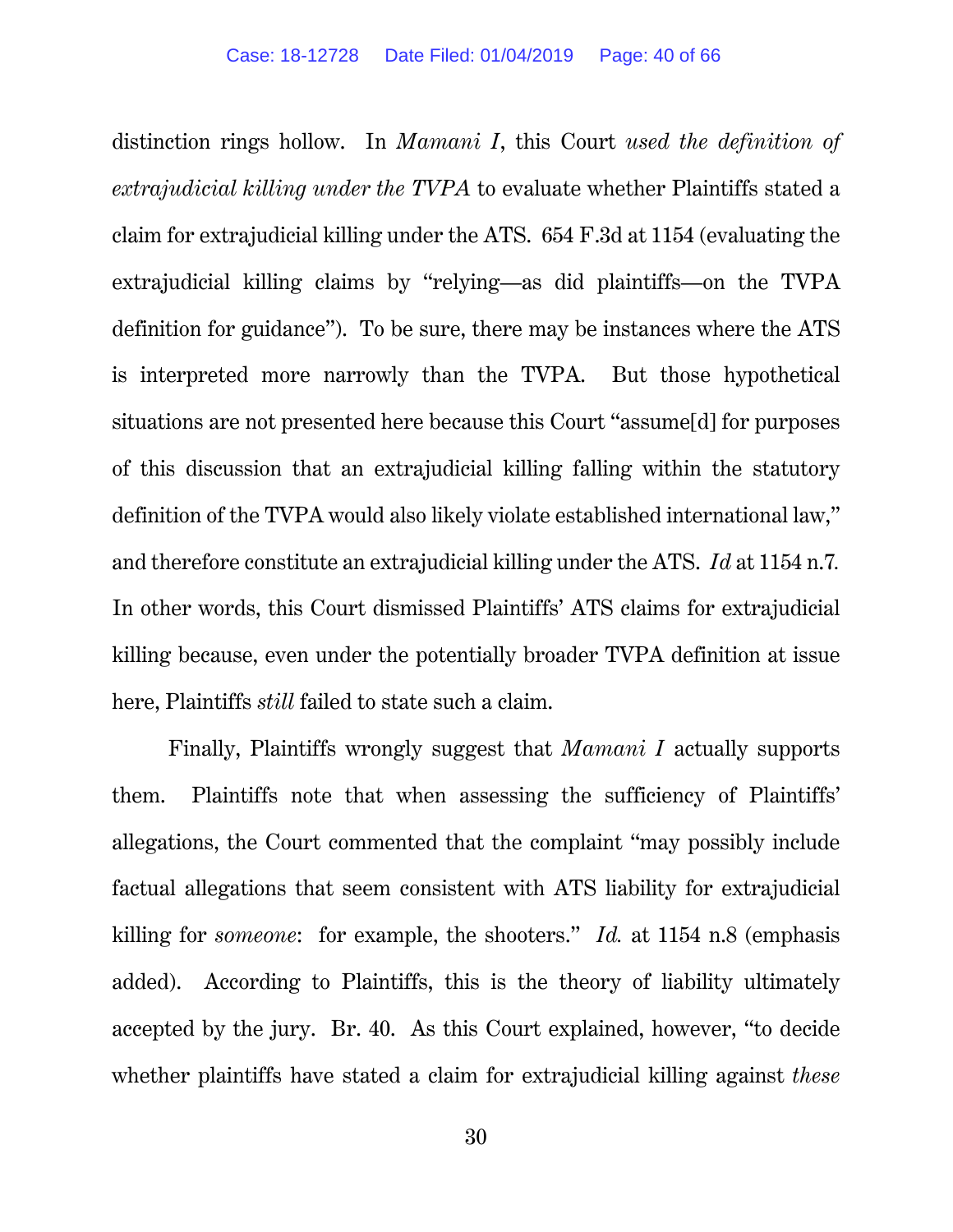defendants, we must look at the facts connecting what these defendants personally did to the particular alleged wrongs." 654 F.3d at 1154 n.8. The Court made clear that "Plaintiffs ha[d] not pleaded facts sufficient to show that *anyone—*especially *these defendants*, in their capacity as high-level officials committed extrajudicial killings within the meaning of established international law." *Id.* at 1155 (first emphasis added). Plaintiffs cannot evade their burden (at the pleading stage or at trial) by suggesting that the evidence is merely consistent with liability for *someone*, especially when there is no evidence of who actually shot any decedent or what that person was thinking. Plaintiffs were required, but failed, to "present any evidence supporting a reasonable inference that decedents' deaths were 'undertaken with studied consideration and purpose.'" App.-Vol:5-Doc:514 at 25 (quoting *Mamani I*, 654 F.3d at 1155); *see also Carlson v. United States*, 754 F.3d 1223, 1229 (11th Cir. 2014) ("[A]n inference is not reasonable if it is only a guess or a possibility, for such an inference is not based on the evidence but is pure conjecture and speculation." (internal quotation marks omitted)).

### **B. The District Court Properly Applied This Court's** *Mamani I*  **Test and the Rule 50 Standard.**

*1. The District Court Did Not "Require" a Plan To Kill Civilians, Nor Would Proof of Such a Plan Suffice.* 

Plaintiffs argue that the district court erred in requiring them to produce evidence of a "preconceived plan" to kill unarmed civilians. Br. at 35.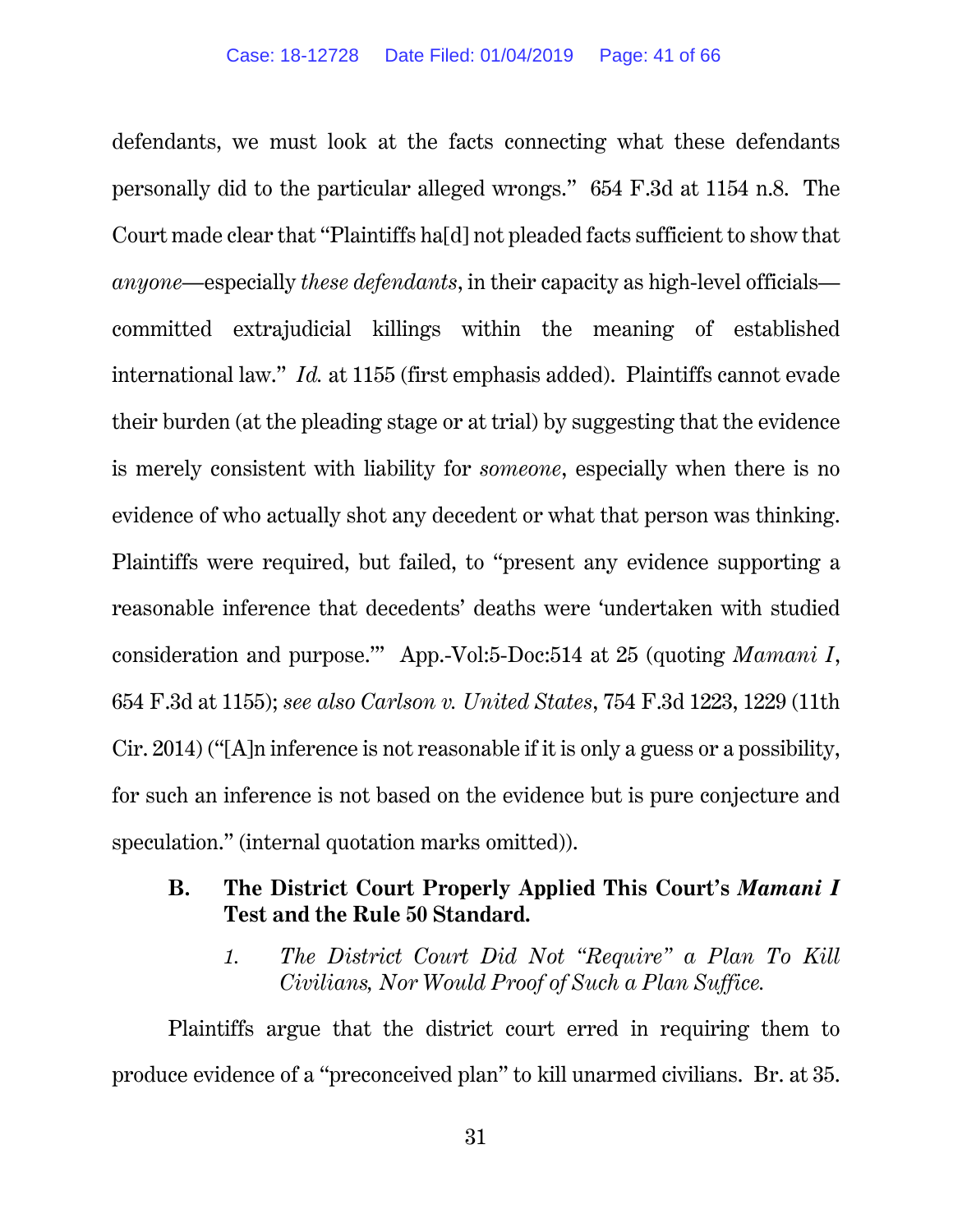That argument fundamentally misconceives the district court's order and, indeed, Plaintiffs' own case.

Consistent with the TVPA and *Mamani I*, the only requirement the district court imposed on Plaintiffs was that they adduce evidence from which a jury reasonably could conclude that the deaths were extrajudicial killings. App.-Vol:5-Doc:514 at 19 ("Plaintiffs needed to present some evidence to the jury from which it could reasonably infer (not merely speculate) that the shootings were more than disproportionate reactions to civil unrest or attacks on the military, but were essentially premeditated, or deliberated, killings."). At the summary judgment stage, however, it became apparent that Plaintiffs could not meet this standard because there is no evidence of the identity or intent of any shooter. But rather than dismiss the case, as Defendants requested, the district court accepted Plaintiffs' argument that the requisite deliberateness for extrajudicial killings "c[ould] be inferred by proof that decedents' deaths resulted from the implementation of Defendants' plan to use military force to kill unarmed civilians." App.-Vol:2-Doc:408 at 42; *see also* Supp.App.-Vol:1-Doc:375 at 11, 14 (Plaintiffs arguing that Defendants could be liable based on a "plan to use military force to kill unarmed civilians in order to suppress civilian protests and deter opposition to their policies"). Evidence of a preconceived plan, in other words, was merely the way in which the district court determined—*at Plaintiffs' own urging*—that Plaintiffs could attempt to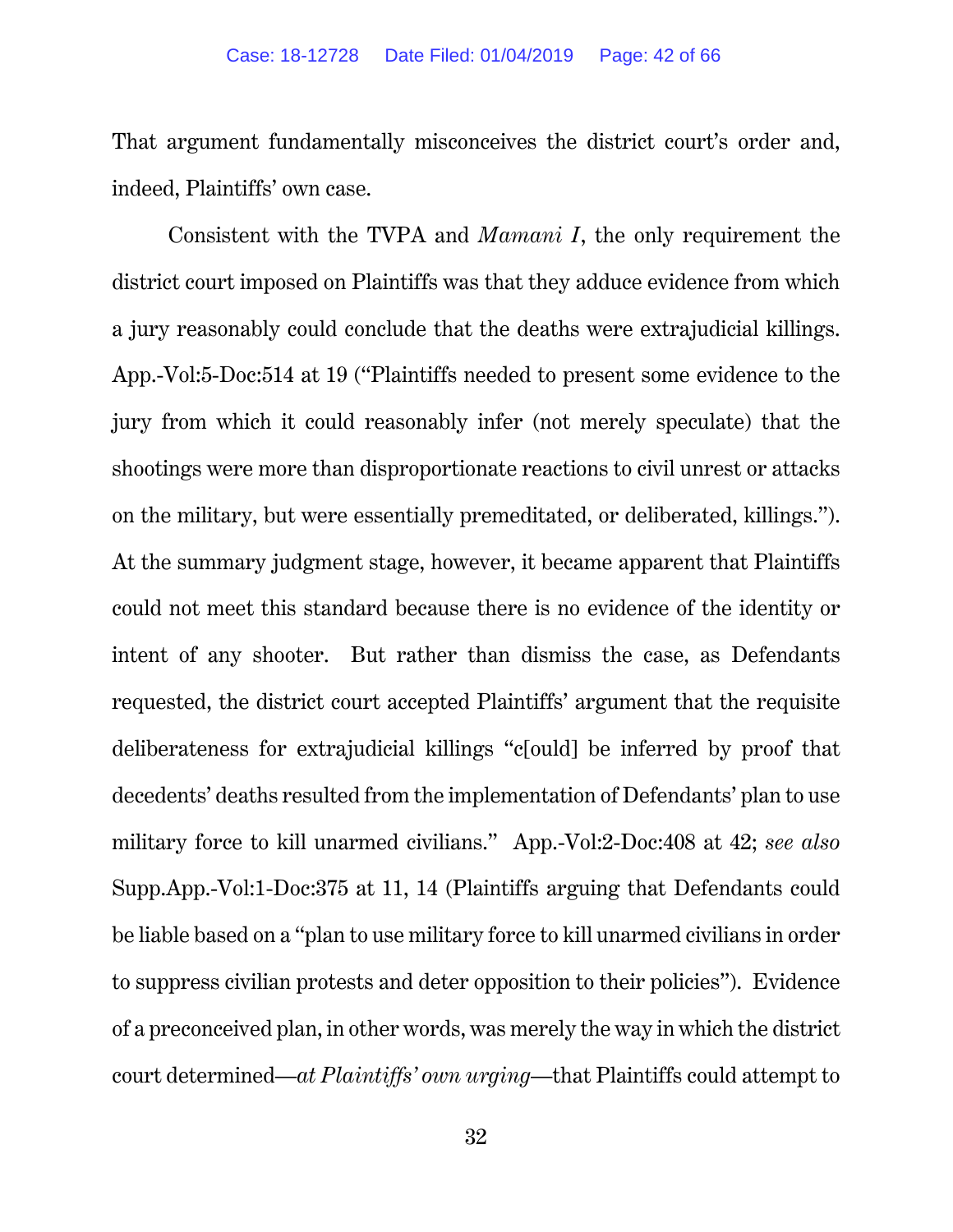fill the evidentiary void, despite their complete failure to produce evidence that the shootings were "linked to defendants" based on "what these defendants personally did," *Mamani I*, 654 F.3d at 1155, or anything "sufficient to plausibly suggest that their relatives' deaths had been 'deliberate,'" *Mamani v. Berzaín*, 21 F. Supp. 3d at 1374.

Having no evidence of their supposed "plan," Plaintiffs now ask this Court to find that the district court erred in faulting them for that failure. Plaintiffs appear to be arguing that evidence of Defendants' intentions is irrelevant to whether a particular death was deliberated, because that is a question of the shooter's intent. Defendants agree that the shooter's state-ofmind must be determined before any death can be deemed deliberate, regardless of any alleged plan. As Plaintiffs now assert, "the relevant inquiry was the purpose of the *Bolivian soldiers* who shot Plaintiffs' relatives, not the 'cho[ice]' and 'desire' of Defendants." Br. 37 (alterations in original). And that is exactly why Plaintiffs' case fails: inquiring into the shooter's state-of-mind is impossible where, as here, there is no evidence of the identity of any shooter.<sup>4</sup> Without such evidence, a jury could not reasonably infer that a

<sup>4</sup> Plaintiffs have suggested that the identity of the shooter is not always required to determine deliberateness, citing cases involving terrorist bombings, but in those cases the deliberated nature of the deaths was not in question. *See* App.-Vol:5-Doc:514 at 21 ("These cases are unhelpful to Plaintiffs for obvious reasons."); *see, e.g., Flatow v. Islamic Republic of Iran*, 999 F. Supp. 1 (D.D.C. 1998) (suicide bombing by state-sponsored terrorist group); *Alejandre v. Republic of Cuba*, 996 F. Supp. 1239, 1242, 1248 (S.D. Fla.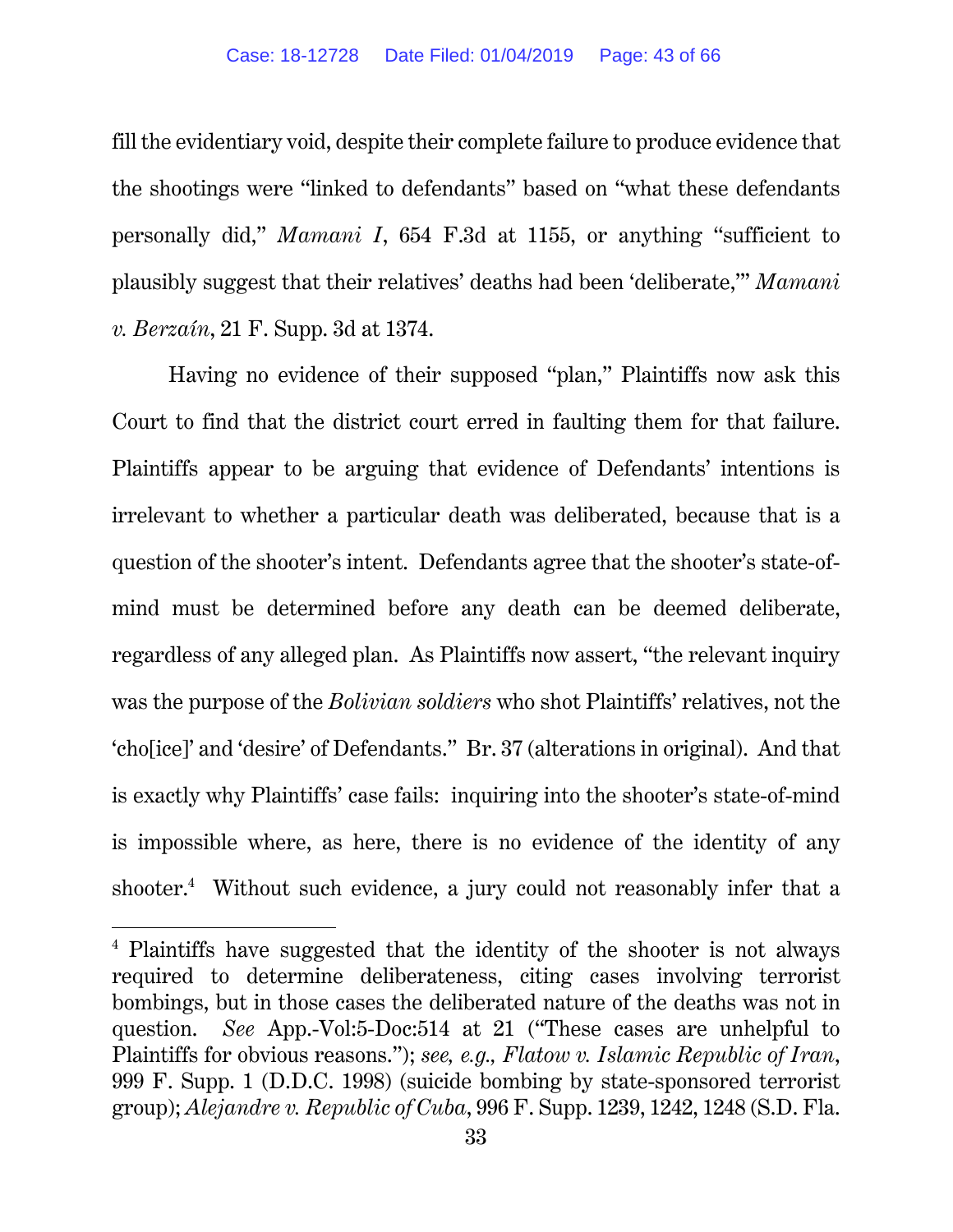particular shooter fired with "studied consideration and purpose" as opposed to "mistakenly identifying a target as a person who did pose a threat to others." *Mamani I*, 654 F.3d at 1155. Similarly, a reasonable jury would have to speculate to conclude that in each of the cases the shooter was acting on orders from superiors as opposed to "individual motivations (personal reasons) not linked to defendants," or "precipitate shootings during an ongoing civil uprising." *Id.*; *see also id.* at 1154 (dismissing as insufficient Plaintiffs' allegations that "in the face of significant conflict and thousands of protesters, [Defendants] ordered the mobilization of a joint police and military operation").

At bottom, Plaintiffs' case required the jury to make inference upon inference—infer that a soldier shot their decedents, then infer that the soldier took an intentional shot, then infer that the soldier knew he was shooting at an unarmed civilian and did not perceive himself to be under any threat, and then infer that the soldier took the shot based on some order from Defendants as opposed to personal reasons (where Plaintiffs concede that Defendants gave no such order). There was no evidence to support the first speculative inference, much less every inference thereafter. *See Hammett v. Paulding Cty.*, 875 F.3d 1036, 1050 (11th Cir. 2017) (rejecting inferences as "pure

<sup>1997) (</sup>shooting down unarmed civilian airplanes by the Cuban Air Force; pilots "obtained authorization from state officials prior to shootdown of each plane and hearty congratulations from those officials after the planes were destroyed").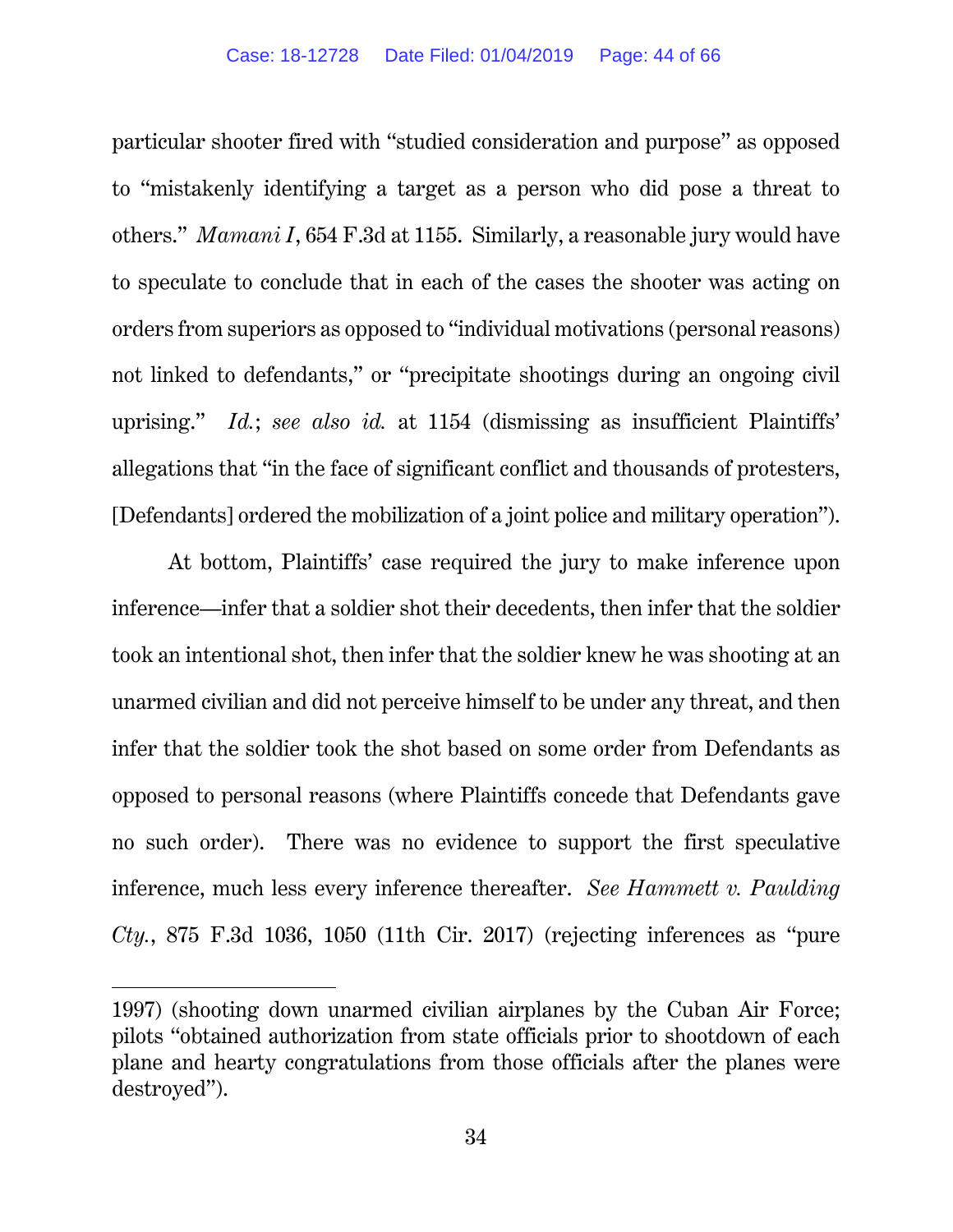speculation" even "when viewed in the light most favorable to Plaintiff"). For that reason, the district court correctly granted judgment to Defendants.

### *2. There Was No Evidence of a Plan To Kill Civilians.*

Even if evidence of a plan to kill civilians were sufficient to carry Plaintiffs burden, the district court properly concluded that there was no evidence of such a plan.

#### a. No Direct Evidence of a Plan.

Plaintiffs called 29 witnesses over eight trial days. The word "plan" was spoken zero times in connection with a plan to kill. At summary judgment, "[a]lthough Defendants' alleged plan to kill civilians was central to Plaintiffs' theory of the case, Plaintiffs' only evidence of the existence of this plan was the Declaration of Victor Hugo Canelas Zannier." App.-Vol:5-Doc:514 at 8. According to the Canelas written *declaration*, Berzaín stated in 2001 that the government would confront opposition from the people, including "marches and road blockades," by bringing in elite, trained troops from Beni and that *2,000 to 3,000* would need to be killed. Supp.App.-Vol:1-Doc:375-10 ¶¶ 5, 6. The declaration concludes that Sánchez de Lozada "indicated" his approval for this plan. *Id*. ¶ 7.

At trial, Canelas and his written declaration fell apart. Canelas did not testify that Berzaín discussed using military force to respond to protestors, marches, or road blockades, and did not testify that Sánchez de Lozada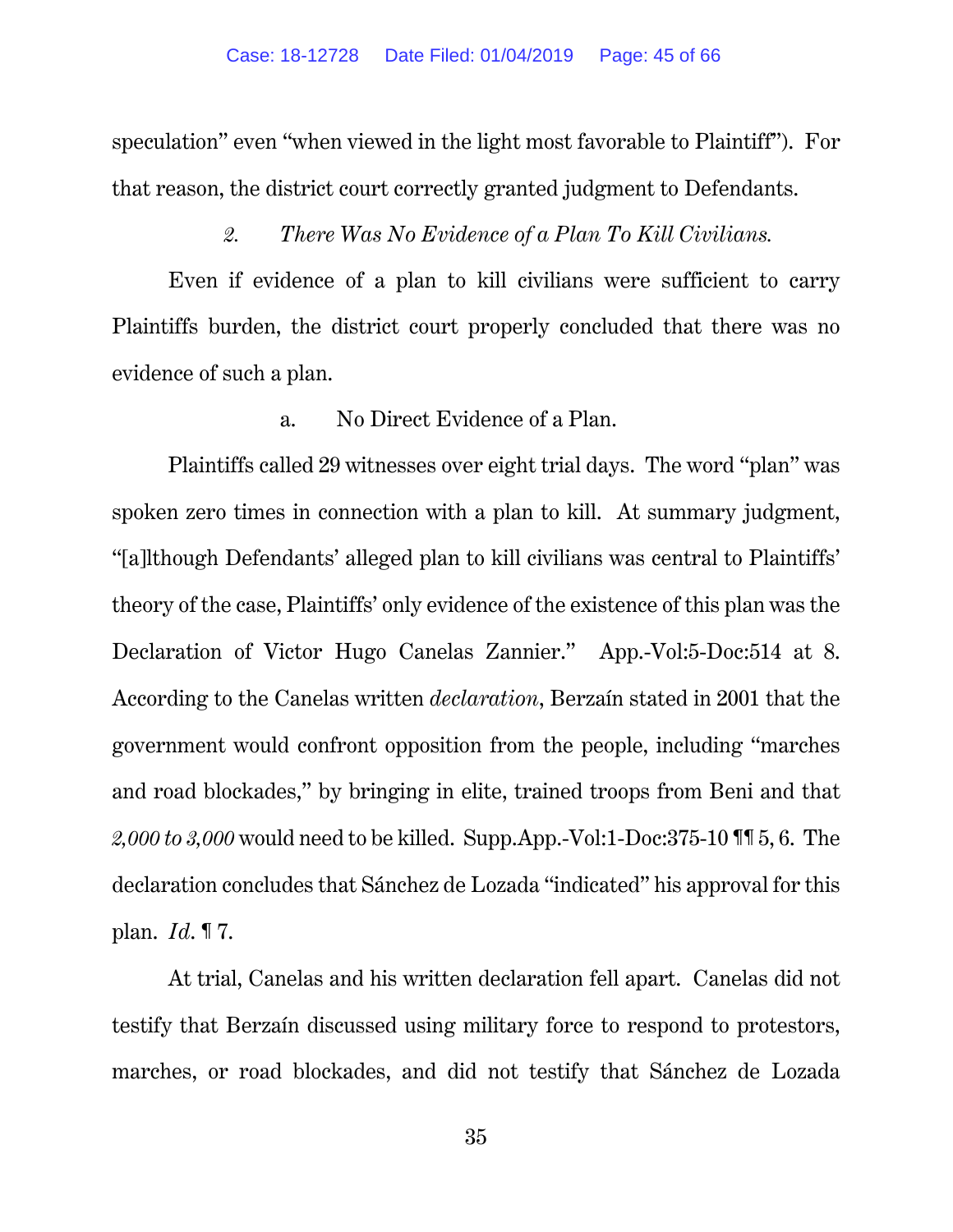indicated approval in any way. Canelas testified only that, in 2000, he arrived at a meeting in Sánchez de Lozada's garden, was told to approach, and heard the following in a conversation that had been in progress before he arrived:

> A. . . . In Bolivia, in the year 2000, under the government of Banzer, what was known as the Water War, where the people of Cochabamba opposed the privatization of water, and Banzer uses force in the attempt to repress them. And I heard Carlos Sánchez Berzaín say, "It's not going to happen to us as it happened to Banzer." Banzer used soldiers without what we call in Bolivia mostrencos. Mr. Sánchez Berzaín continues, and he says, "What we're going to use are elite troops, troops from the Beni, and we will kill 50, a hundred, a thousand." Upon hearing that I said to the people that were gathered there, but I was addressing Sánchez Berzaín, that if it were a matter of killing people, dictatorships would have lasted forever.

Q. What happens after that?

A. The leader of the—the national leader of the party [Sánchez de Lozada] adjourns that meeting, because other people are now arriving. He says to everyone and he says to me, "This is over."

Supp.App.-Vol:2-Doc:482 at 91:15-92:8. That is the full extent of Plaintiffs' evidence of a plan to kill innocent civilians. It is not even a "mere scintilla of evidence" of a plan. There is nothing in Canelas's testimony that Berzaín contemplated using troops to kill *unarmed civilians*. In fact, Canelas did not testify *at all* about protestors, marches, or blockades, as he had in his declaration. Canelas simply had no context, and provided none, for Berzaín's stray comments in the garden.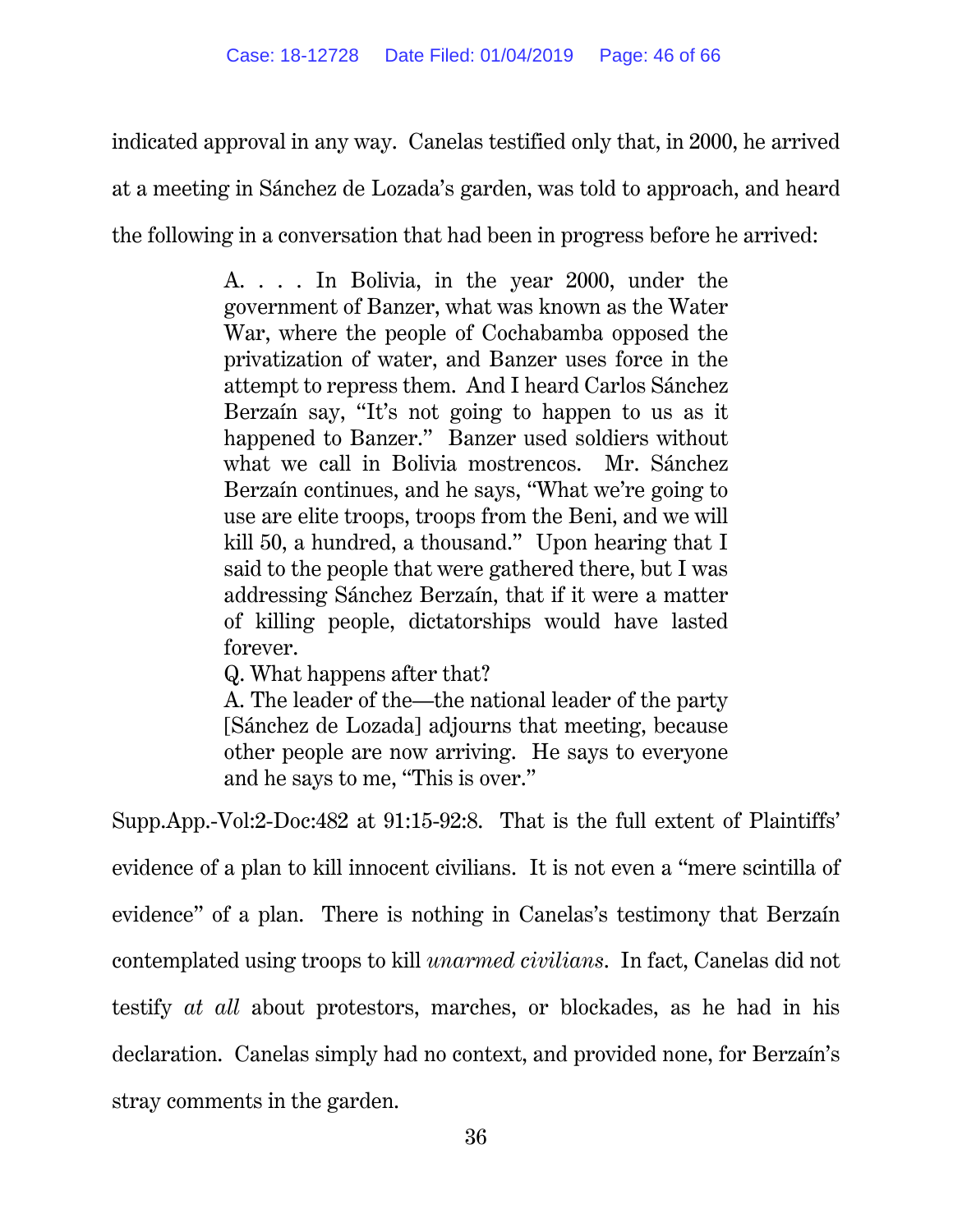No jury could reasonably infer that these comments constituted a plan to kill civilians, let alone that Sánchez de Lozada's response constituted "assent" to such a plan. In support, Plaintiffs cite an inapposite Restatement excerpt regarding when silence may constitute assent. Br. 47 (citing Restatement (Third) of Agency § 1.03 cmt b ("Silence may constitute a manifestation [of assent] when, in light of all the circumstances, a reasonable person would express dissent to the inference that other persons will draw from silence.")). But Plaintiffs' corresponding *record* citation is incomplete it cuts off immediately before Sánchez de Lozada's response. Br. 47 (citing Vol:4-Doc:482 at 92:1-4). Sánchez de Lozada was not silent. He said, "[t]his is over," and adjourned the meeting. Supp.App.-Vol:2-Doc:482 at 92:5-14.

No one could infer that his response constituted acquiescence to a plan to kill unarmed civilians three years later when he became the President. Indeed, such an inference is inconceivable where the two alleged architects of the supposed plan never ordered or told anyone to execute it. Yet Plaintiffs *concede* this very fact and thereby confirm that no reasonable jury could find that any deaths were the result of a plan to kill civilians. This is no doubt why Plaintiffs did not contend there was evidence of a plan by Defendants to kill civilians, in opening statement or closing argument.

Absent any evidence that Defendants planned to kill civilians, Plaintiffs conflate evidence of a plan with the knowledge element of command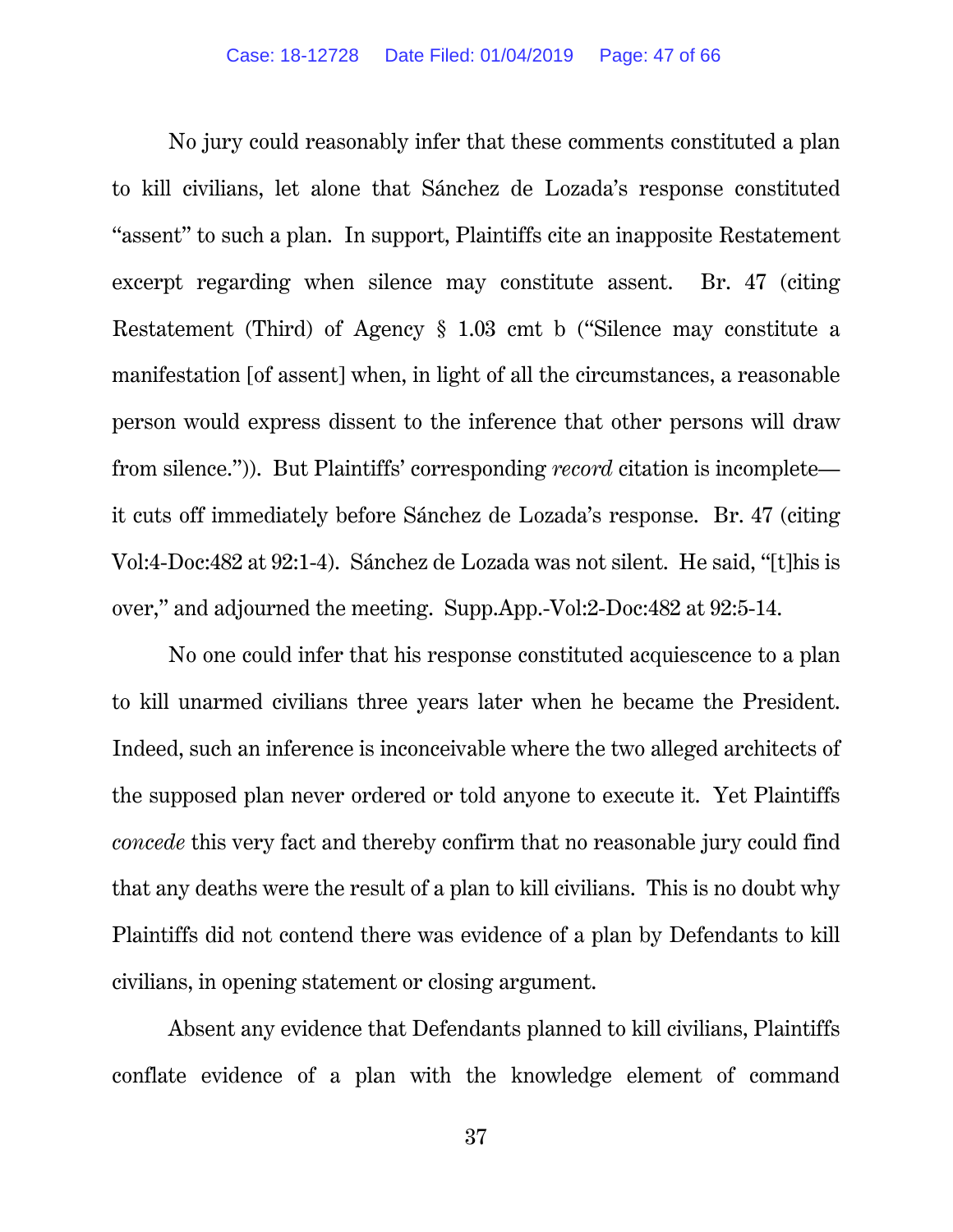responsibility. But there is not a single piece evidence that Sánchez de Lozada or Berzaín learned of or should have known that soldiers were committing extrajudicial killings at any time. To the contrary, Plaintiffs' own witness, Vice Minister José Elías Harb, gave unrebutted testimony that Defendants were receiving intelligence reports that (i) police officers were killed in the Warisata ambush, and (ii) the "police had casualties" during "clashes between law enforcement and some people who would become radical during the blockages." App.-Vol:5-Doc:500-7 at 106:25-107:21, 108:13-22.5

b. No Circumstantial Evidence of a Plan.

Lacking any direct evidence, Plaintiffs attempt to string together excerpts from the record to suggest that there is circumstantial evidence of a plan. That attempt also fails.

<sup>&</sup>lt;sup>5</sup> Plaintiffs point to evidence that the Cabinet learned that Marlene Rojas Ramos died, Supp.App.-Vol:1-Doc:481 at 101:2-13, but there is no evidence that the Cabinet learned she was deliberately killed by a soldier, as opposed to being killed by a stray shot or in the midst of cross-fire during an ambush. Indeed, this Court specifically held that precipitate shootings during a civil uprising, or accidental or negligent shooting (including mistakenly identifying a target as a person who did not pose a threat to others), are *not* extrajudicial killings. *Mamani I*, 654 F.3d at 1155. There is no evidence that Defendants were told of any extrajudicial killings, as opposed to being aware of deaths that could have occurred for a variety of reasons. *See Doe v. Drummond*, 782 F.3d 576, 604-05, 608 (11th Cir. 2015) ("[G]eneral awareness of the presence of the AUC and the AUC's violent methods" is insufficient to support TVPA liability; the TVPA requires evidence of "active participation" by defendants.).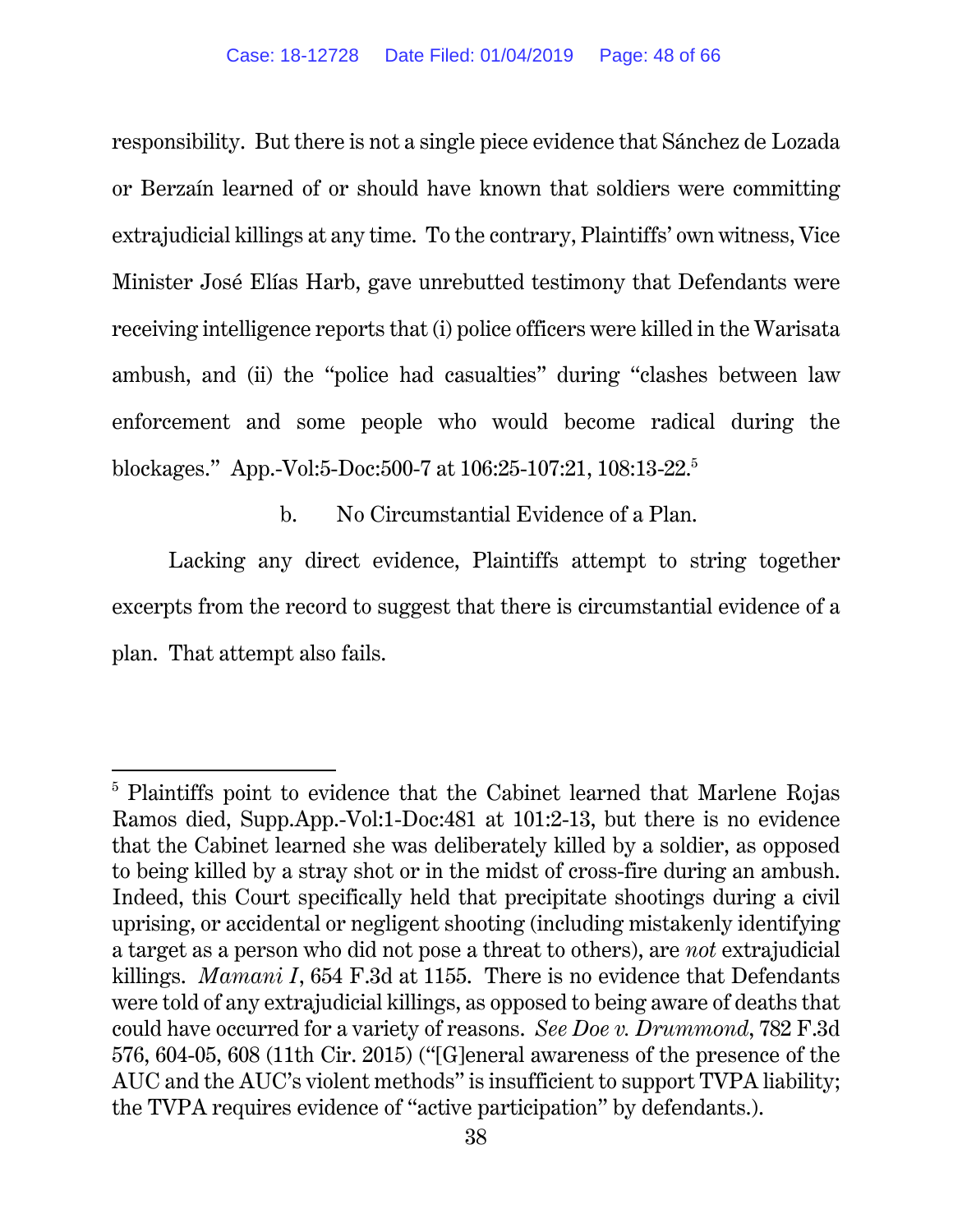*The Republic Plan and Manual for the Use of Force.* After "chang[ing] tack" and abandoning reliance on these two documents, Plaintiffs repackage them yet again. App.-Vol:5-Doc:514 at 15. Plaintiffs cite them as the main evidence in support of their argument that Sánchez de Lozada "took actions consistent with a plan to kill civilians," Br. 48, and that there were "facts on the ground" that "corroborated" Berzaín's purported plan to kill civilians, *id.*  at 45.

First, neither document authorizes extrajudicial killings, or evidences a plan thereof. To the contrary, the Manual requires that the military's "[u]se of force must be proportional," App.-Vol:5-Doc:506-22, at 38-0010. The Republic Plan merely aided the police in clearing blockades. Supp.App.-Vol:2- Doc:485 at 19:8-23:8. And when it was offered into evidence, Plaintiffs disavowed the very purpose for which they now advocate here: "We're not saying it was a plan. We're not saying that it was implemented." Supp.App.- Vol:1-Doc:478 at 24:19-23. Finally, there is no evidence that Defendants even knew about these military documents or what they contained. Both Defendants testified, but Plaintiffs did not ask either one about either of these documents.

*Troops from the East.* No nefarious inference can be drawn from evidence that some soldiers were from various parts of Bolivia, including the eastern region. Br. 44. This is to be expected, given the unrebutted evidence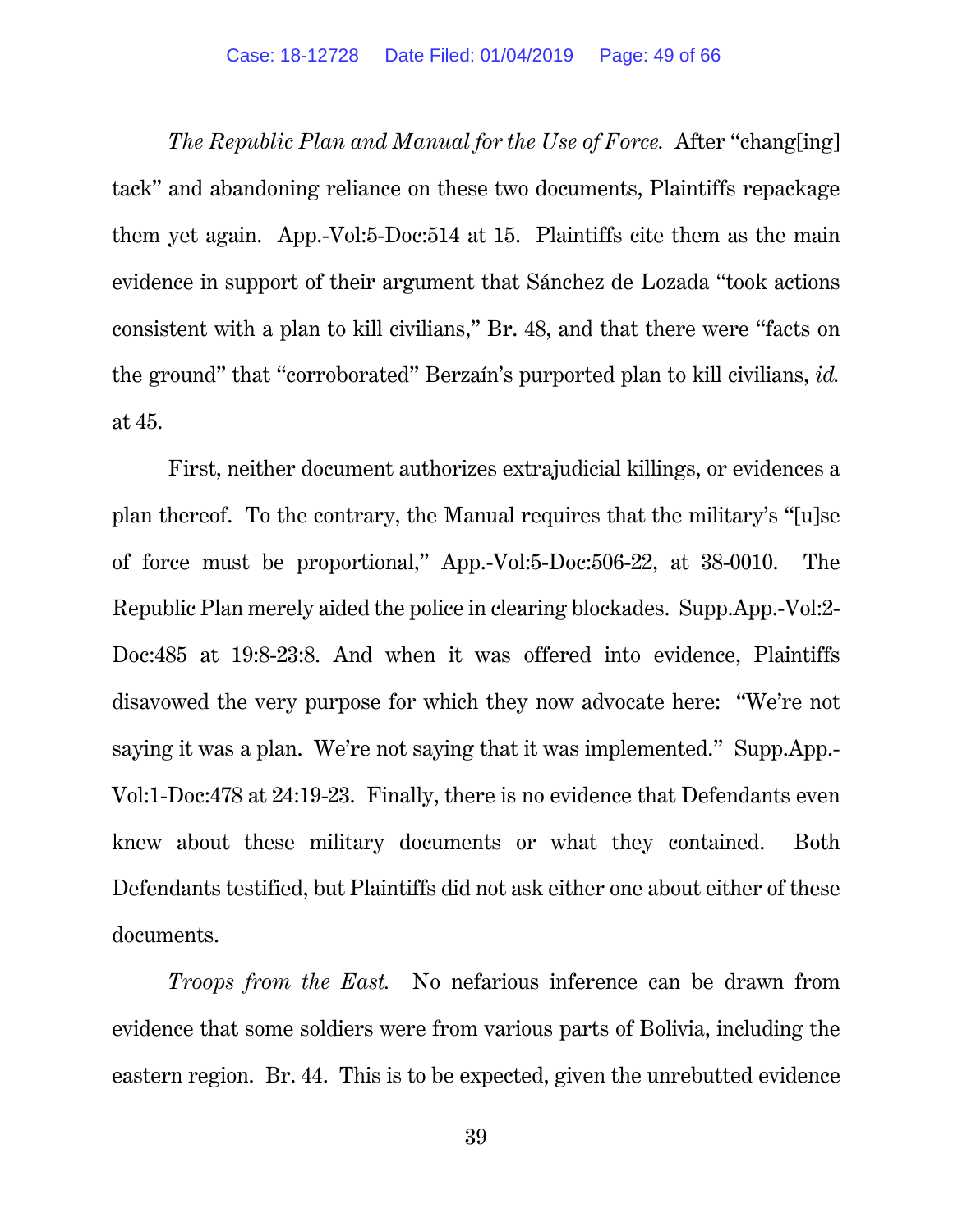that there is a one-year mandatory service requirement for all Bolivians, and that conscripts are sent to different posts throughout the country. Supp.App.- Vol:2-Doc:485 at 24:21-25:3. There is zero evidence in the record that *elite soldiers* from Beni were used in September or October 2003, let alone as part of a plan to kill civilians.

*Actions by Sánchez de Lozada.* Sánchez de Lozada issued only two orders to the military: the first on September 20, 2003 to General Rocabado, App.-Vol:5-Doc:506-3, and the second on October 11, 2003 to General Claros Flores, App.-Vol:5-Doc:506-26. Both were issued in response to a crisis. *Id.*  Plaintiffs admitted that neither order instructed the military to kill or use lethal force against civilians: "[W]e have not said that President [Sánchez] de Lozada issued an explicit order to shoot and kill unarmed civilians." Supp.App.-Vol:2-Doc:484 at 25:9-11. Indeed, based on undisputed facts, there is no possible link between the September 20 order and the death of Marlene in Warisata. That order was not typed until after 5:00 p.m., more than one hour after she died. Supp.App.-Vol:2-Doc:485 at 87:20-88:14; Supp.App.-Vol:2- Doc:506-7. As for the October 11 order, the unrebutted testimony confirmed what the order made plain: amid the ongoing crisis, it was "*necessary* to declare a national emergency in order to safeguard the security and normal operation of the country's economic activities." App.-Vol:5-Doc:506-1 at 1-0002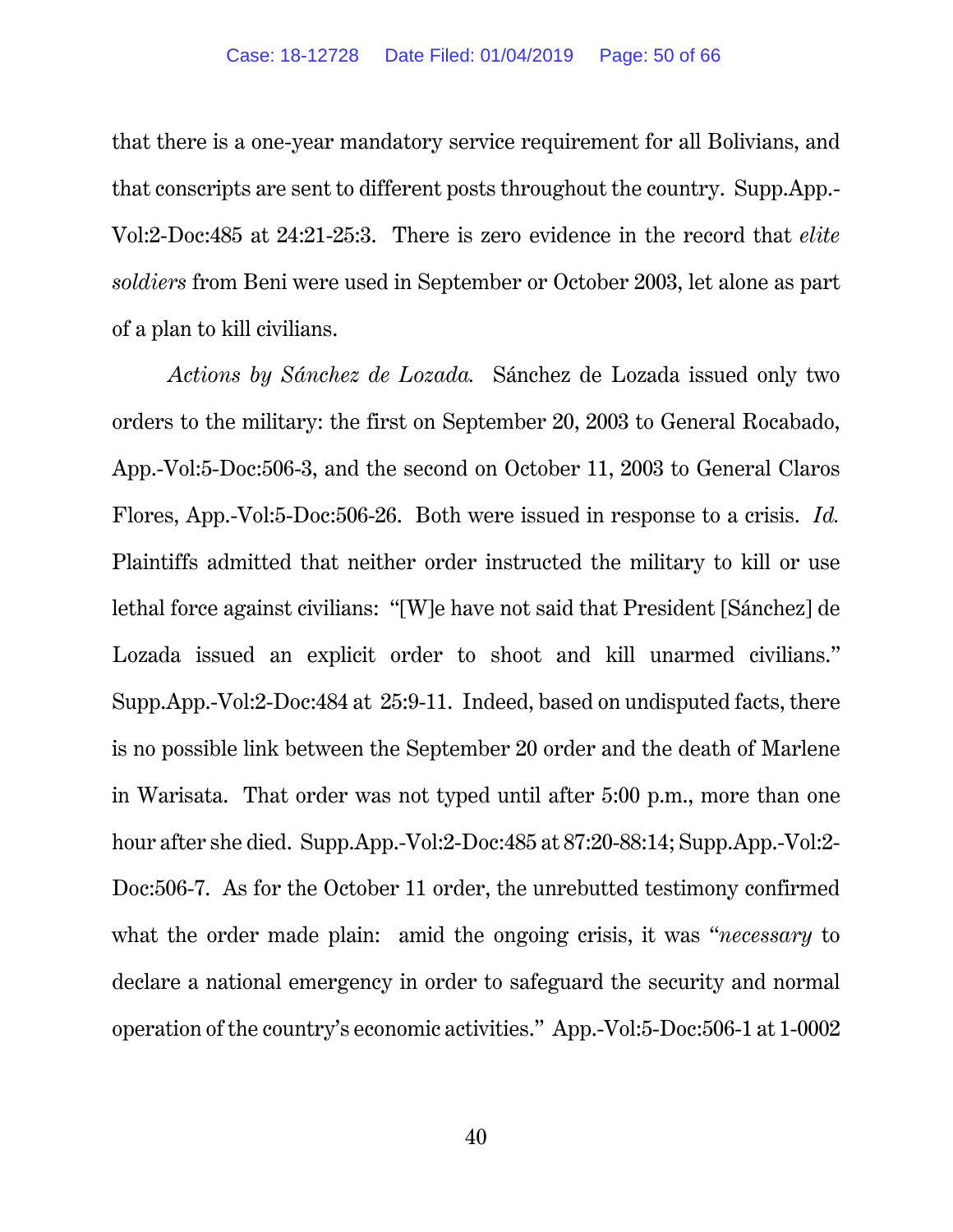(emphasis added); *see also* Supp.App.-Vol:1-Doc:482 at 44:6-22, 45:13-23, 46:3- 12, 48:11-19; Supp.App.-Vol.2-Doc:486 at 15:15-18:1.

*Berzaín's approach to conflicts.* At most, the evidence suggests Berzaín had a strict approach to the ongoing conflicts; it does not come close to evidencing a plan to kill civilians. Vice Minister of Government Harb, a witness for Plaintiffs, testified that there were differences "of a political and ideological nature" for dealing with conflict. App.-Vol:5-Doc:500-7 at 79:20- 80:04. As Harb explained, some (including Berzaín) "believed that a solution of the conflict . . . could be reached through the control of the State mechanisms." *Id.* at 164:11-20. Notably, Harb freely admitted that "[e]very day the issue of restoring order was talked about . . . because that is the purpose of every state, to maintain restored order. *It's a legal obligation*." *Id.* at 61:17-24 (emphasis added). The legal obligation arose because "[c]ertain sectors of society had been radicalized" and "there was a widespread crisis in the country." *Id.* at 133:19-134:2. Plaintiffs' own witness thus confirmed that the military was deployed, not under a plan to kill civilians, but under a "legal obligation" to restore order in response to a national crisis.

*Statements from Berzaín.* The handful of inflammatory statements attributed to Berzaín do not come close to evidencing a plan to kill civilians. Berzaín's alleged statement to a political rival (the Mayor of La Paz) about "clashes" between the police and the military during an armed attack on the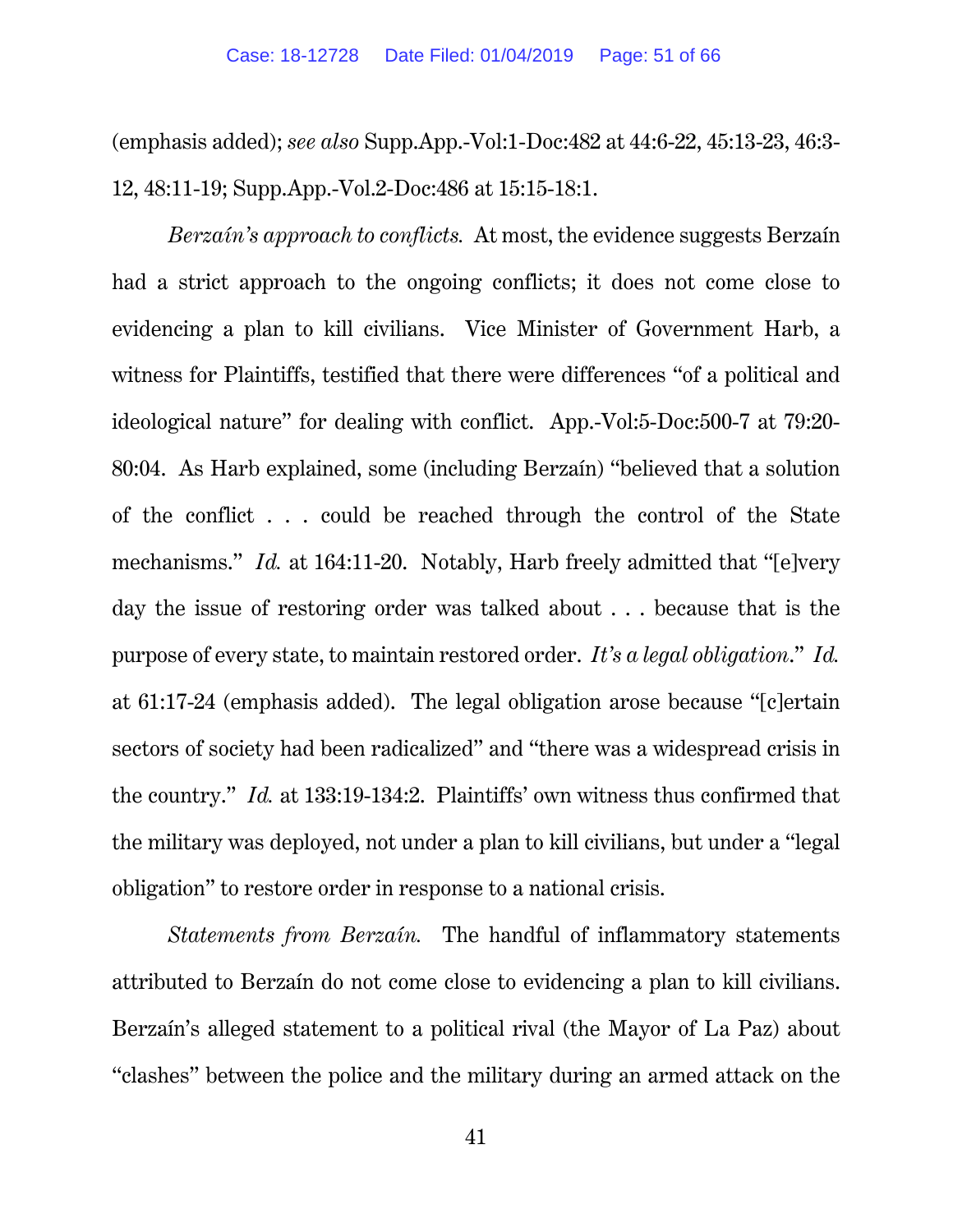Presidential Palace—seven months before the Sorata hostage rescue—has no bearing on an alleged plan to kill unarmed protestors. Statements to a local leader in Sorata also prove nothing relevant because the rescue of the tourists in Sorata was peaceful—the shooting started only after the caravan of buses had left Sorata and troops clearing their path came under attack by armed insurgents in Warisata. Supp.App.-Vol:1-Doc:477 at 50:3-10, 53:19-54:14; Supp.App.-Vol:2-Doc:497-2 at 1002.3. And statements in October 2003 concerning the government's response to the gas shortage crisis have nothing to do with any alleged plan. According to Germán Loza, Berzaín commented at a meeting that the military's escort of gas tankers could result in deaths. Supp.App.-Vol:2-Doc:482 at 35:2-14. Loza made clear, however, that "the concern being expressed at the October 10th meeting about deaths related to possible explosions at gas stations," not to the possibility of soldiers killing unarmed civilians. *Id.* at 40:15-18. That testimony was unimpeached and unrebutted.

## c. Plaintiffs' Remaining "Plan" Arguments Are Meritless.

The district court correctly dispensed with Plaintiffs' "there must have been a plan because so much shooting occurred" argument: "The problem for Plaintiffs, of course, is that evidence suggesting that shootings occurred as part of a plan is not itself evidence that a plan existed in the first place." App.- Vol:5-Doc:514 at 15. Indeed, although Plaintiffs elicited eyewitness testimony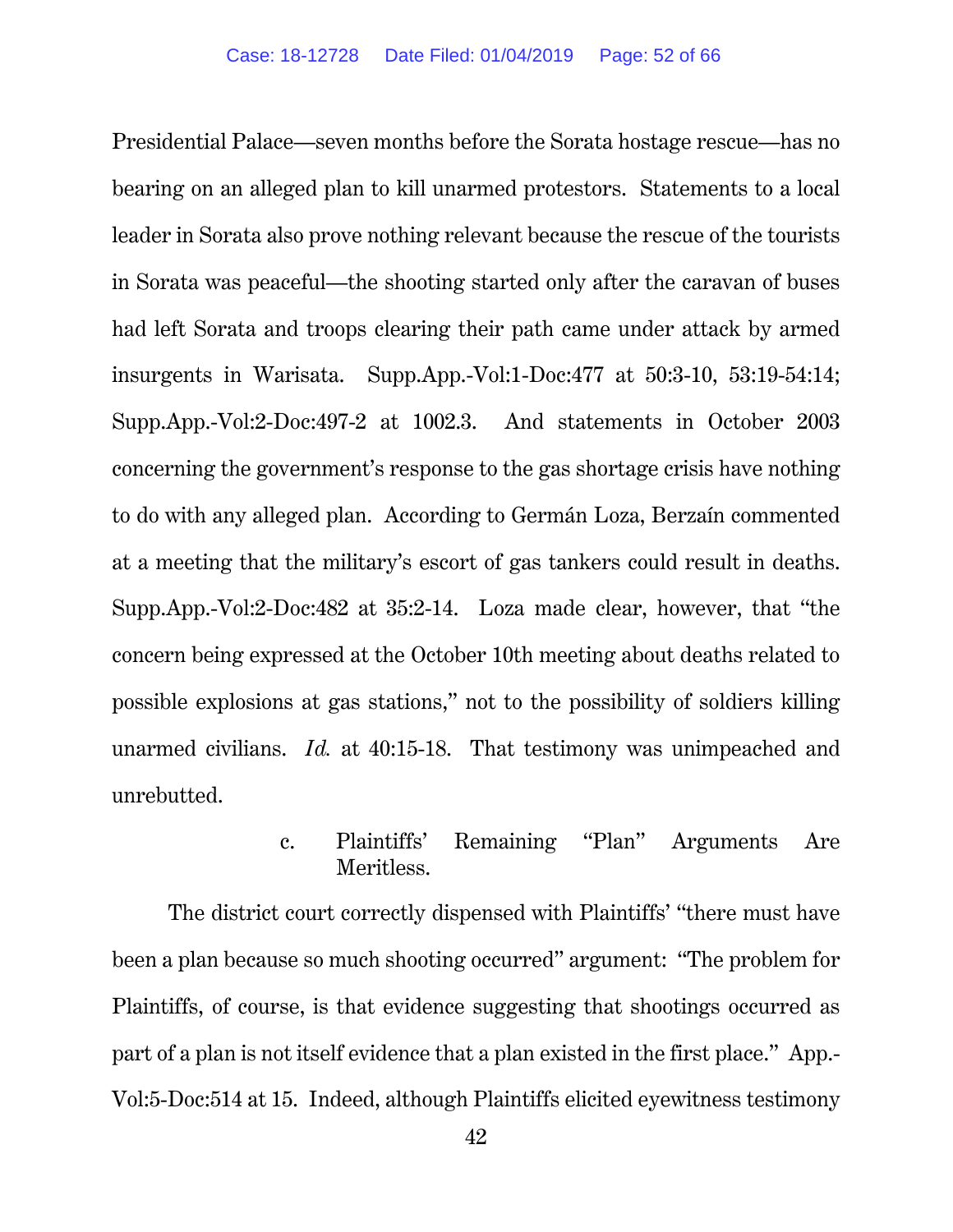#### Case: 18-12728 Date Filed: 01/04/2019 Page: 53 of 66

that some soldiers were shooting in places where clashes occurred (e.g., Br. 11), they failed to adduce any evidence identifying any soldier who shot any of the decedents, let alone "deliberately" or "with studied consideration and purpose." App.-Vol:5-Doc:514 at 25.

The district court did precisely what this Court has deemed proper: grant judgment as a matter of law for a defendant after denying the defendant's earlier motion for summary judgment, where "the non-movant's evidence, when presented at trial, does not live up to its promise at the summary judgment stage." *Bogle*, 162 F.3d at 658 n.7; *see also Gleason v. Title Guarantee Co.,* 317 F.2d 56, 58 (5th Cir. 1963) ("Sound practical reasons... may justify a trial judge's denying a motion for summary judgment even on the identical evidence supporting his granting a directed verdict."). Most importantly, the district court entered judgment based on "Plaintiffs' failure to present any evidence supporting a reasonable inference that decedents' deaths were 'undertaken with studied consideration and purpose.'" App.- Vol:5-Doc:514 at 25.

### **C. Defendants Cannot Be Held Liable Under the Doctrine of Command Responsibility.**

The district court's judgment in favor of Defendants also should be affirmed because the evidence adduced at trial cannot support a finding of secondary liability for either Defendant under the theory of command

43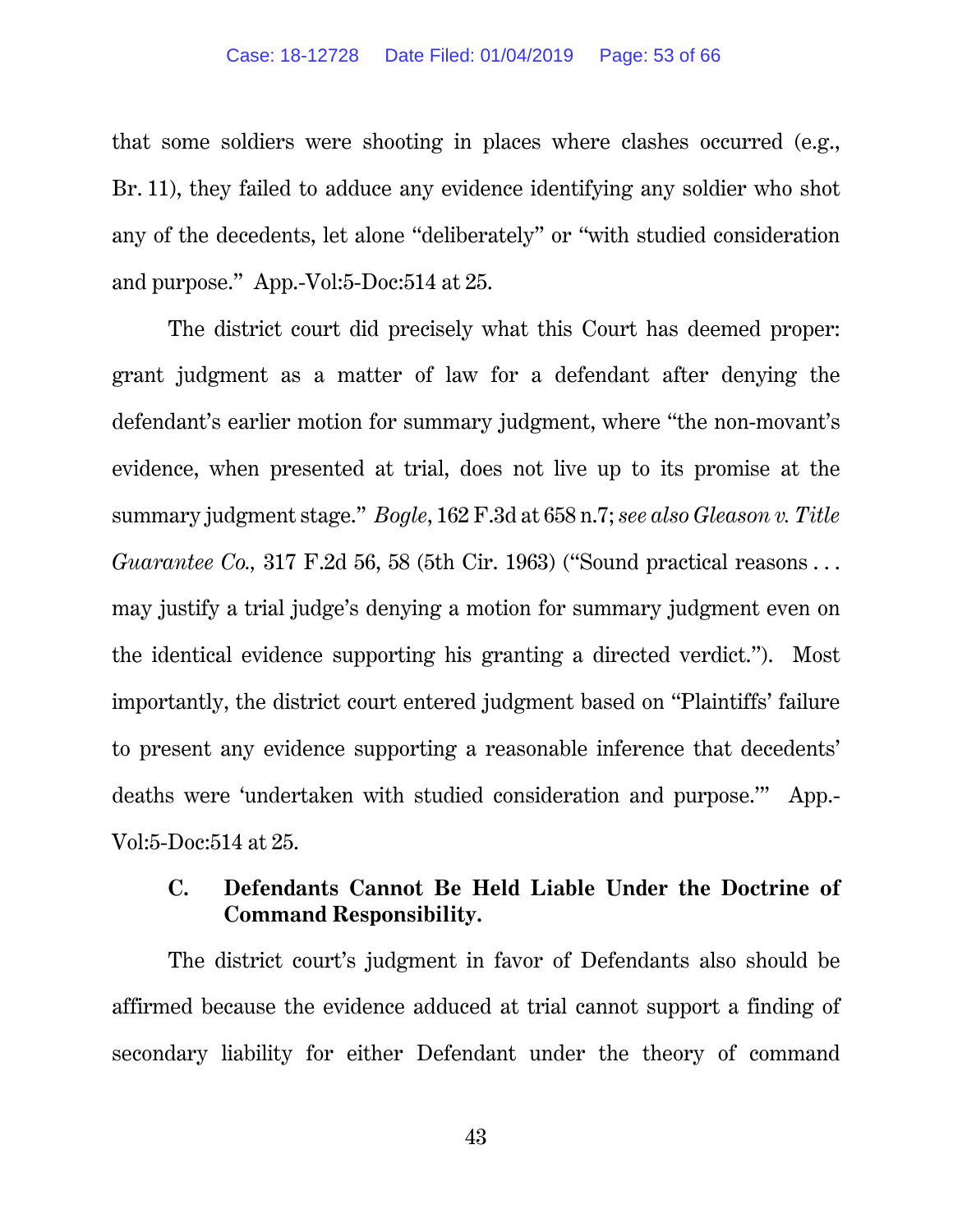responsibility.6 In *Mamani I*, this Court rejected the concept of "strict liability akin to respondeat superior for national leaders at the top of the long chain of command." *Mamani I*, 654 F.3d at 1154. As the Court explained, liability under the TVPA requires "facts connecting what these defendants personally did to the particular alleged wrongs." *Id.* at 1155 n.8. No reasonable jury could find on this record that *these* Defendants are responsible for the deaths at issue under a theory of command responsibility.<sup>7</sup>

1. The Organic Law of the Armed Forces of Bolivia requires the President to call in the military when the police are insufficient to maintain public order: the President "*shall* order the use of the military forces:... Domestically, for maintaining public order when the institutions legitimately constituted for this purpose prove insufficient." App.-Vol:5-Doc:506-11, art. 8

<sup>&</sup>lt;sup>6</sup> The district court did not address Defendants' argument concerning command responsibility liability. *See* App.-Vol:5-Doc:514 at 12 n.10. This Court "may affirm for any reason supported by the record, even if not relied upon by the district court." *Allen v. USAA Cas. Ins. Co.*, 790 F.3d 1274, 1278 (11th Cir. 2015) (explaining in the  $12(b)(6)$  context). Indeed, "a prevailing party is entitled to defend its judgment on any ground preserved in the district court." *Molina v. Aurora Loan Servs., LLC*, 635 F. App'x 618, 623 (11th Cir. 2015) (per curiam). It is undisputed that this argument was preserved here. *See* Supp.App.-Vol:1-Docs:447-1; Supp.App.-Vol:2-Docs:501, 513.

<sup>7</sup> Plaintiffs' designated expert on command responsibility and proportionate use of force, Allen Borrelli, did not show up at trial after portions of his opinions were excluded under *Daubert.* Supp.App.-Vol:1-Doc:427.The *amicus* briefs filed in support of Plaintiffs are an insufficient substitute for expert testimony that Plaintiffs were unable (or unwilling) to provide at trial.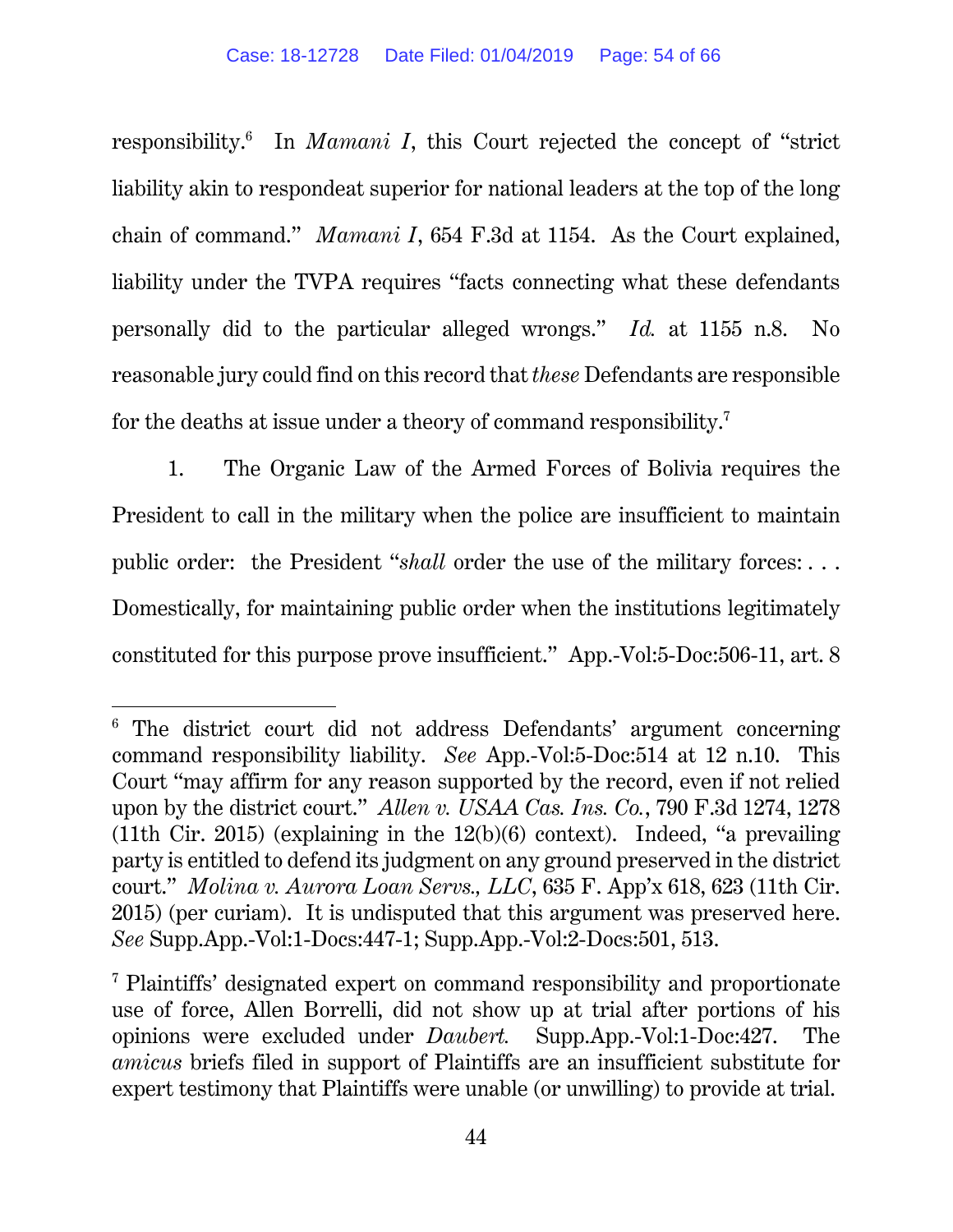(emphasis added); Supp.App.-Vol:2-Doc:485 at 23:21-24:3. Moreover, neither the President nor the Defense Minister has authority to order the military to shoot anyone. Under the military's Manual for the Use of Force, "the decision to open fire is the exclusive responsibility of the Unit Commander and will always be under his control." App.-Vol:5-Doc:506-22 at 38-0012; Supp.App.- Vol:2-Doc:485 at 27:10-23.

In Bolivia, the President is not the Commander in Chief of the Armed Forces. The Commander in Chief is a military general who is the highest command and decision-making body of a technical/operating nature. App.- Vol:4-Doc:500-2 at 154:4-155:3; App.-Vol:5-Doc:500-6 at 83:12-17; App.-Vol:5- Doc:506-11 at 13-0007, art. 36. Bolivia thus differs from the United States because the President has no control over operational matters of the military. Supp.App.-Vol:1-Doc:481 at 78:21-79:11, 124:3-8. The President can only provide orders of a general concept that become operationalized through the Commander in Chief. App.-Vol:4-Doc:500-2 at 154:15-155:17.

Here, Sánchez de Lozada issued only two orders to the military: the first on September 20 to General Rocabado, App.-Vol:5-Doc:506-3, and the second on October 11 to General Claros Flores, App.-Vol:5-Doc:506-26. Both were issued in response to a crisis, *id.,* after consulting the Constitution, Supp.App.-Vol:2-Doc:485 at 99:8-10, 100:21-101:8, and with the benefit of legal advice, *id.* at 97:8-23. Neither order instructed the military to kill or use lethal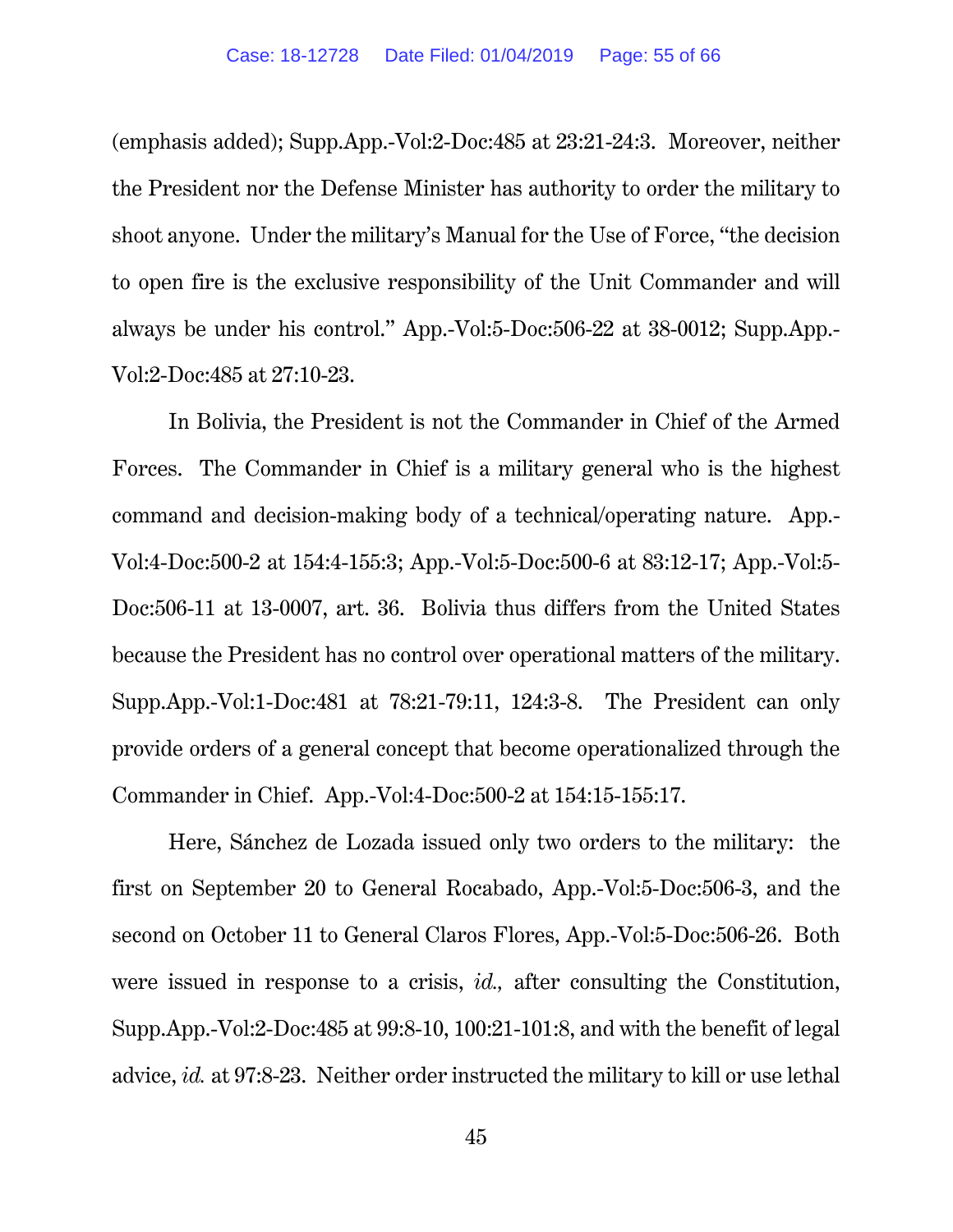force against civilians. *See* App.-Vol:5-Docs:506-3, 506-26. Accordingly, there is no link between any orders by Defendants and any extrajudicial killings by the military.

2. For his part, Berzaín did not give any orders to the military at all, and it is undisputed that he had no authority to do so. App.-Vol:5-Doc:506-11 at 13-0007, art. 36 (Commander in Chief is the highest Command). In Bolivia, the Defense Minister has no authority to order military operations. Bolivian law specifically limits the Defense Minister's authority to providing orders "on administrative matters." App.-Vol:5-Doc:506-24 at 40-0042, art. 210.

3. The lack of any evidence linking Defendants to any deaths cuts across all three command responsibility elements. $\delta$  First, neither Defendant had effective control over those who could have committed the extrajudicial killings: Defendants lacked control over operational matters of the military,

<sup>&</sup>lt;sup>8</sup> Although the Eleventh Circuit has applied the command responsibility doctrine to defendants regardless of their military status, *see Doe*, 782 F.3d at 576, Defendants maintain, consistent with their objections to the jury instructions on this issue, that the command responsibility doctrine does not apply to a civilian leader outside of armed conflict as defined under international law. Supp.App.-Vol:2-Doc:487 at 85:12-86:5, 90:1-7; *see also*  Gunael Mettraux, *The Law of Command Responsibility* 97 (2012). Even when the command responsibility doctrine is applied to a civilian leader, different standards apply. *See* Supp.App.-Vol:1-Doc:447-1 at 14 n.4; App.-Vol:2-Doc:415 (Instruction Nos. 21, 21(a-c)); *see also* Supp.App.-Vol:1-Doc:415-1 (expert report submitted in support of jury instructions). Regardless of the standard applied, however, there is no evidence to support command responsibility as to each of the three elements.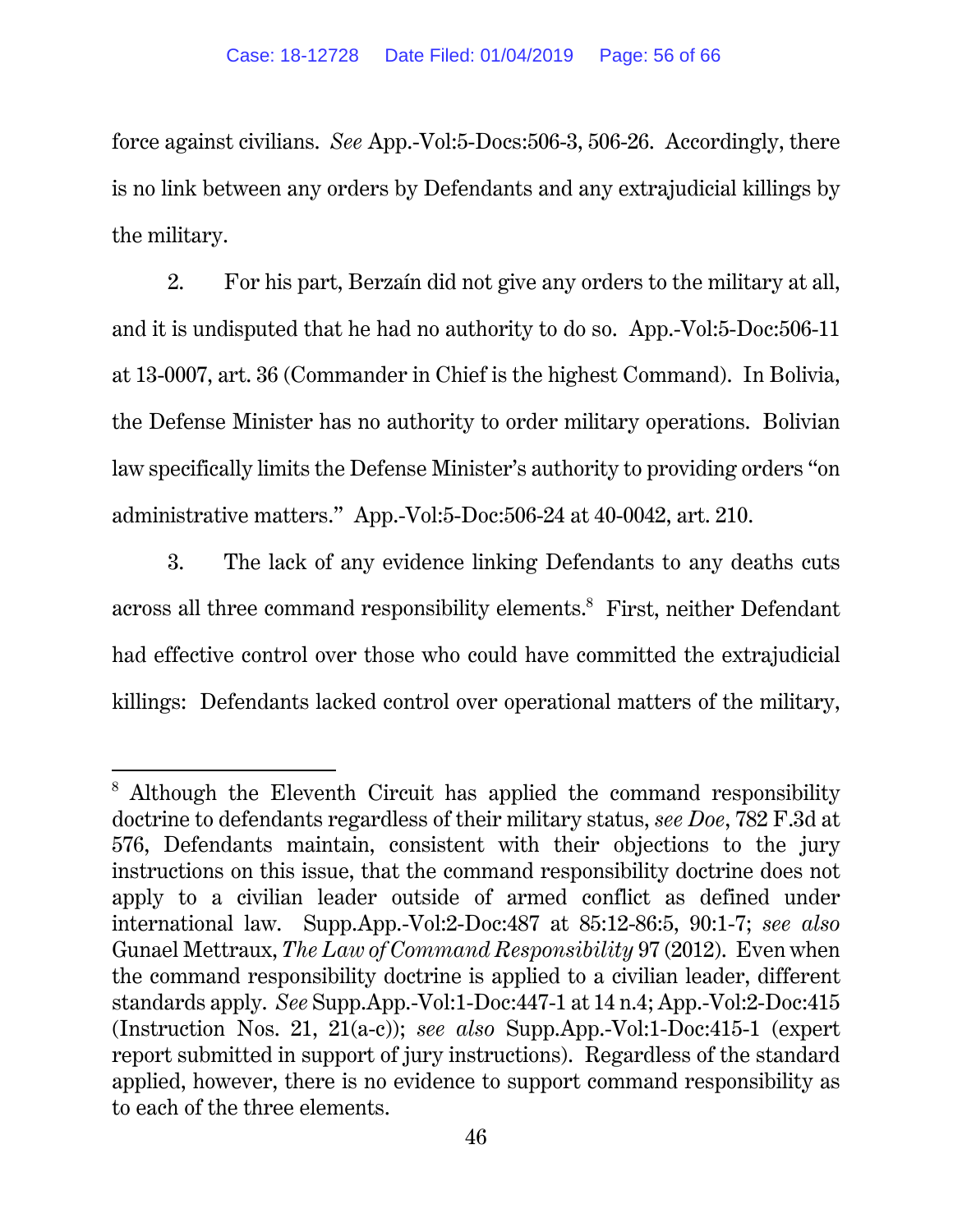let alone the "actual ability to control the guilty troops." *Ford ex rel Estate of Ford v. Garcia*, 289 F.3d 1283, 1291 (11th Cir. 2002). Second, there was no evidence that either Defendant knew or should have known that the deaths at issue constituted extrajudicial killings, as opposed to shootings "not linked to defendants" or "precipitate shootings during an ongoing civil uprising." *Mamani I*, 654 F.3d at 1155. Third, there is no evidence that Defendants could have prevented or punished the extrajudicial killings: they lacked the operational ability to prevent (or order) the deaths, and any investigation and punishment was governed by military rules and independent tribunals. Supp.App.-Vol:1-Doc:481 at 89:6-21, 93:12-94:6; App.-Vol:5-Doc:500-7 at 63:17-  $65:02.^9$  Permitting command responsibility liability under these circumstances would be tantamount to strict liability based solely on Defendants' high-level positions in the government—a result squarely rejected in *Mamani I*. 10

For these reasons, the Court should affirm the district court's judgment based on a lack of command responsibility. At a minimum, Defendants respectfully request that the Court remand "for the district court to consider th[is] issue[] in the first instance." *Bennett v. Hendrix*, 325 F. App'x 727, 743

<sup>&</sup>lt;sup>9</sup> The Minister of Defense's only role was to see that this worked as an institution, not to intervene in the work of the independent tribunals. Supp.App.-Vol:1-Doc:481 at 93:12-94:6.

<sup>10</sup> Defendants briefed this issue fully in the district court. *See* Supp.App.-Vol:1- Doc: 447-1; Supp.App.-Vol:2-Docs:501, 513.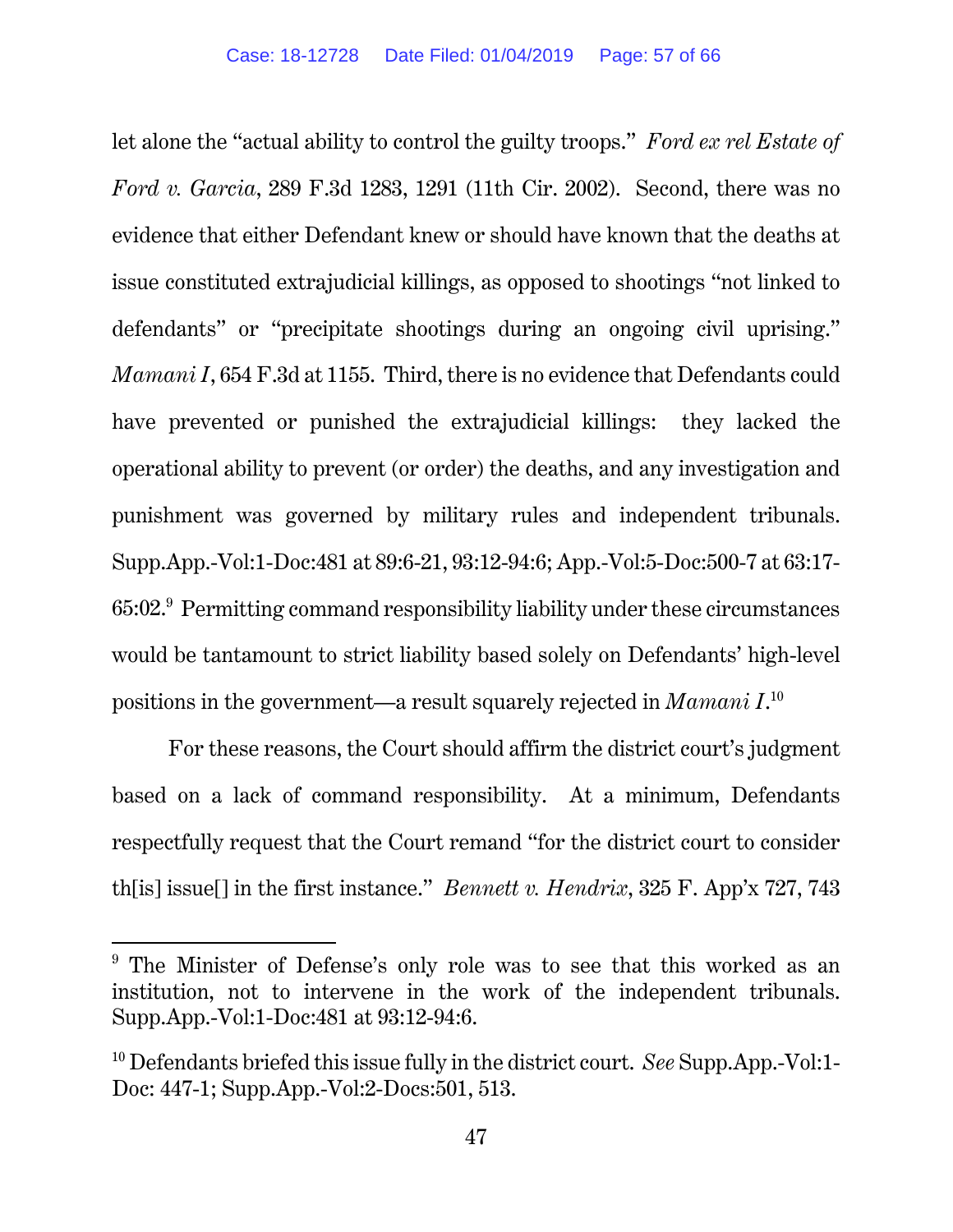n.10 (11th Cir. 2009) (remanding issue where district court did not consider issue in judgment as a matter of law.<sup>11</sup>

## **II. THE DISTRICT COURT'S DISCRETIONARY TRIAL RULINGS WERE CORRECT.**

## **A. The District Court Properly Instructed the Jury on Plaintiffs' Wrongful Death Claim.**

In addition to their TVPA claim, Plaintiffs asserted a claim for "Intentional Wrongful Death" based on Bolivian law. App.-Vol:1-Doc:174 ¶¶ 215, 216. Consistent with Bolivian law, the district court instructed the jury that to find Defendants liable on this claim, it must find a "willful and intentional killing of [each Plaintiff's] relative by a Bolivian soldier." App.- Vol:2-Doc:455 at 23. Plaintiffs contend that the district court abused its discretion by declining to provide an additional instruction stating that Plaintiffs could satisfy the intent requirement by showing "that a defendant knows that death is a probable result of his action, whether or not the defendant wanted to cause that particular death." Br. 50; Supp.App.-Vol:2- Doc: 487 at 101: 2-9. There is no merit to Plaintiffs' argument.

A party is not entitled to particularly worded instructions. *Corey v. Jones*, 650 F.2d 803, 806 (5th Cir. Unit B 1981). "So long as the instructions accurately reflect the law, the trial judge is given wide discretion as to the style

 $11$  On any remand, the district court also would need to address a motion for new trial under Rule 59.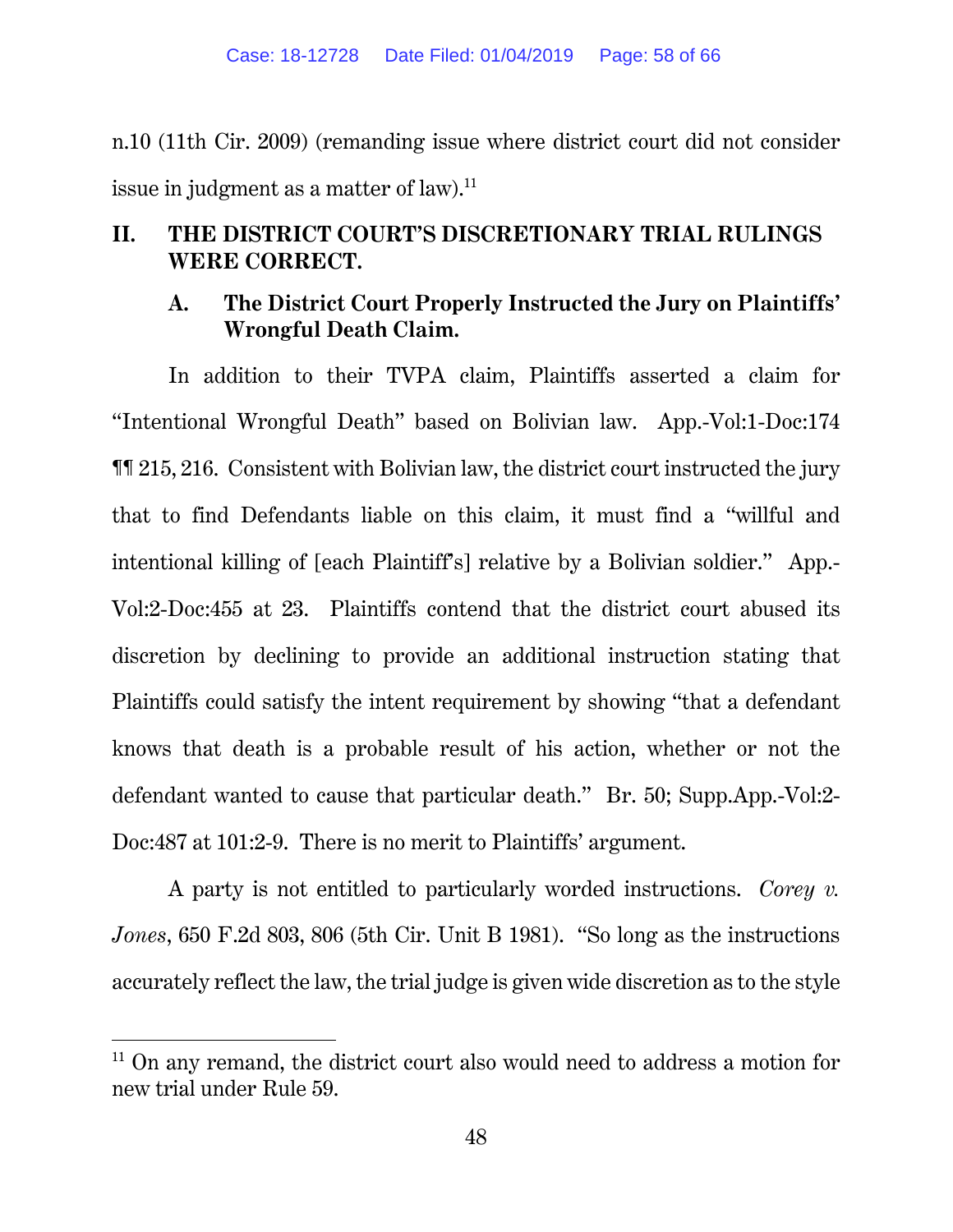and wording employed in the instructions." *United States v. Starke*, 62 F.3d 1374, 1380 (11th Cir. 1995). No one disputes that the wrongful death instruction actually given by the district court is an accurate statement of Bolivian law taken directly from the Bolivian Penal Code.<sup>12</sup> Yet Plaintiffs contend a more partisan instruction should have been given, notwithstanding their concession below that their requested additional language was "not a statement from the Bolivian code." Suppl.App.-Vol:2-Doc:487 at 103:20-23. Indeed, Plaintiffs offered a paraphrase of Bolivian law offered by one of their own experts. *See* App.-Vol:2-Doc:414 at 31. The district court did not abuse its discretion by declining to allow Plaintiffs to place their own interpretive gloss on Bolivian law. *See, e.g.*, *Morgan v. Family Dollar Stores, Inc.*, 551 F.3d 1233, 1283 (11th Cir. 2008) ("When the instructions, taken together, properly express the law applicable to the case, there is no error even though an isolated clause may be inaccurate, ambiguous, incomplete or otherwise subject to criticism." (internal quotation marks omitted)).

Moreover, even if the Court were to conclude that the district court should have given Plaintiffs' requested instruction, Plaintiffs cannot establish that the omission of that instruction "resulted in prejudicial harm." *Goulah v. Ford Motor Co.*, 118 F.3d 1478, 1485 (11th Cir. 1997). First, Plaintiffs were

 $12$  Under Bolivian law any criminally liable person is also potentially civilly liable. *See* Bol. Penal Code art. 87 (Civil Liability). As such, the parties agreed below that the criminal code informs civil liability under Bolivian law.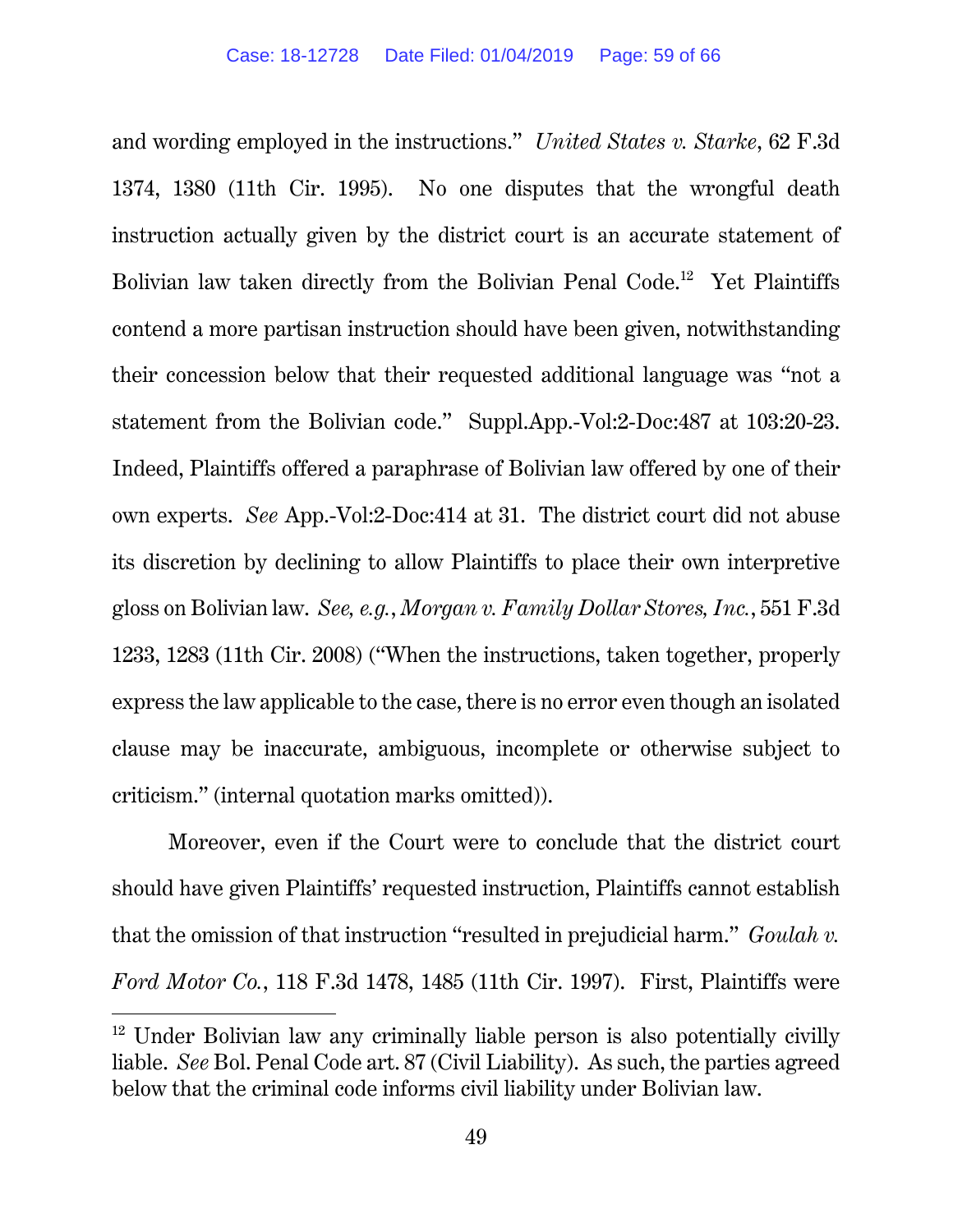permitted to argue fully in closing their theory that the deaths were, if not specifically intended, "a probable consequence" of soldiers' actions. *See, e.g.*, Supp.App.-Vol:2-Doc:489 at 68:4-8 ("And we looked at . . . why you can and should infer that her death was caused by the military indiscriminately shooting at the window she happened to be looking out of."). Second, as explained above, Plaintiffs presented no evidence at trial as to the identity or state of mind of any shooter who caused any death. *See supra* pp. 18, 32-34. Accordingly, there was no evidence from which the jury could reasonably have concluded that Plaintiffs' decedents were killed by *any* Bolivian solider, let alone that such solider "kn[ew] that death [was] the probable result of his action." App.-Vol:2-Doc:414 at 31.

### **B. The District Court Properly Admitted the U.S. State Department Cables Into Evidence.**

Finally, Plaintiffs argue that the district court abused its discretion by admitting into evidence seven diplomatic cables written by personnel of the U.S. State Department at the U.S. embassy in La Paz. Br. 53. Plaintiffs contend that the cables were inadmissible as hearsay. The district court correctly rejected that argument, concluding that the cables were admissible under the "public records" exception in Rule 803(8).

Rule 803(8) applies to "[a] record or statement of a public office" if it sets out "a matter observed while under a legal duty to report," or "factual findings from a legally authorized investigation," provided that the party opposing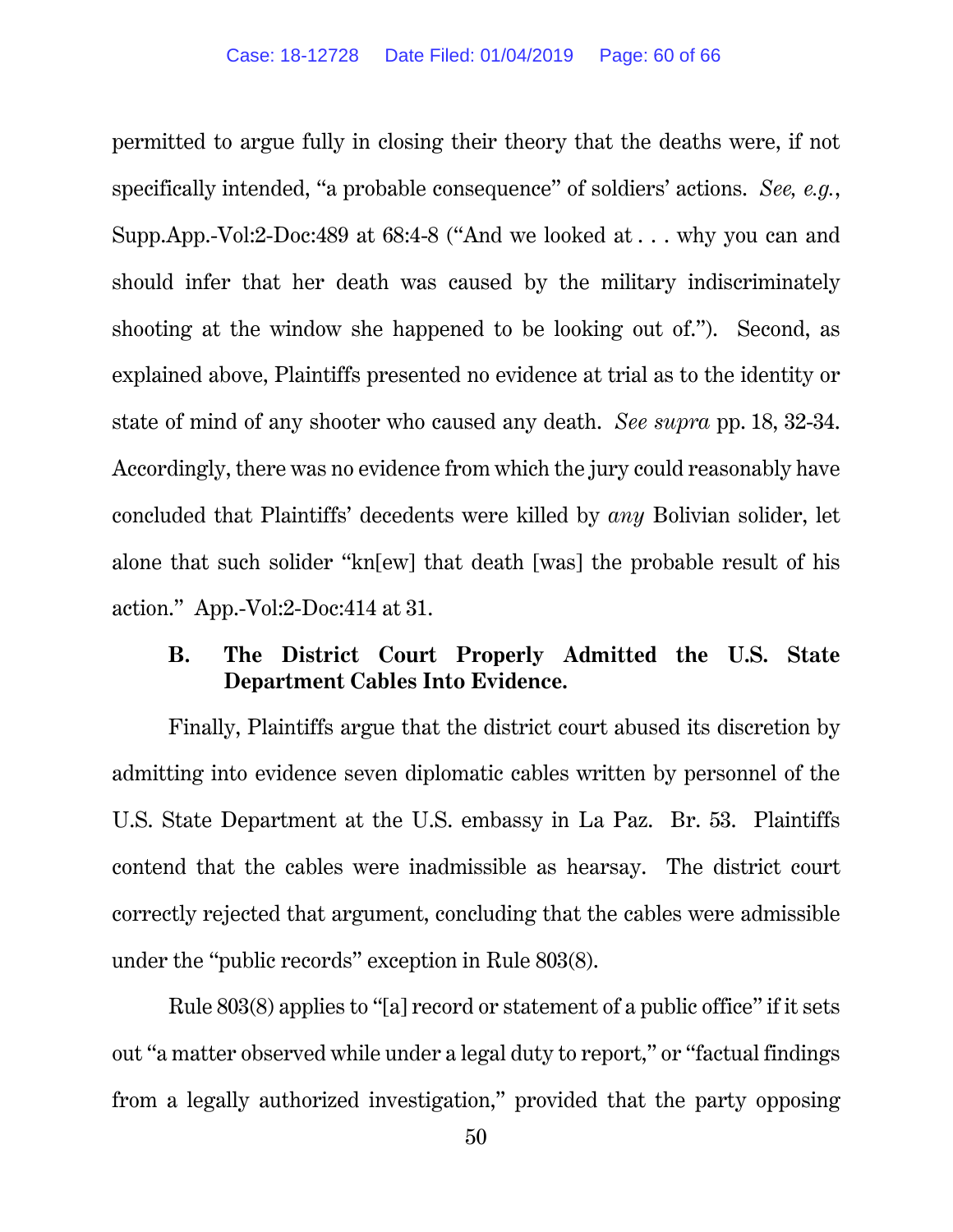admission "does not show that the source of information or other circumstances indicate a lack of trustworthiness." Fed. R. Evid. 803(8). Here, embassy personnel had a legal duty to report to the State Department on the ongoing developments they observed in Bolivia during the 2003 civil unrest.<sup>13</sup> The cables in question reflected embassy personnel's reasoned conclusions as to what factual information was sufficiently important and reliable to convey to their superiors in Washington. Courts frequently have found that similar legally mandated government reports are admissible under Rule 803(8). *See, e.g.*, *United States v. Gluk*, 831 F.3d 608, 614 (5th Cir. 2016) (holding that SEC investigative memo was "an official communication from the SEC to the DOJ," "a 'factual finding' of the SEC" and therefore admissible under Rule 803(8)); *Union Pac. R.R. Co. v. Kirby Inland Marine, Inc. of Miss.*, 296 F.3d 671, 679 (8th Cir. 2002) (holding that required investigative report prepared by Coast Guard was admissible under Rule  $803(8)$ .<sup>14</sup>

<sup>13</sup> *See, e.g.*, 2 U.S. Dep't of State, Foreign Affairs Manual § 113.1(c)(10) (2012), https://fam.state.gov/fam/02fam/02fam0110.html (including as Chief of Mission duties "*[o]bserving, analyzing*, and on a highly selective basis, *reporting* significant political, economic, and societal developments occurring abroad" (emphases added)); *see also, e.g.*, 22 C.F.R. § 71.1 (protection of Americans abroad); *id.* § 101.4 (economic and commercial reporting).

<sup>14</sup> Plaintiffs misplace their reliance on *United Technologies Corp. v. Mazer*, 556 F.3d 1260 (11th Cir. 2009). The Court held in that case that Rule 803(8) could not be used as a basis for admitting hearsay statements contained within a public report. *Id.* at 1278. Plaintiffs have not identified any such "double hearsay" statements in the State Department cables at issue here. The other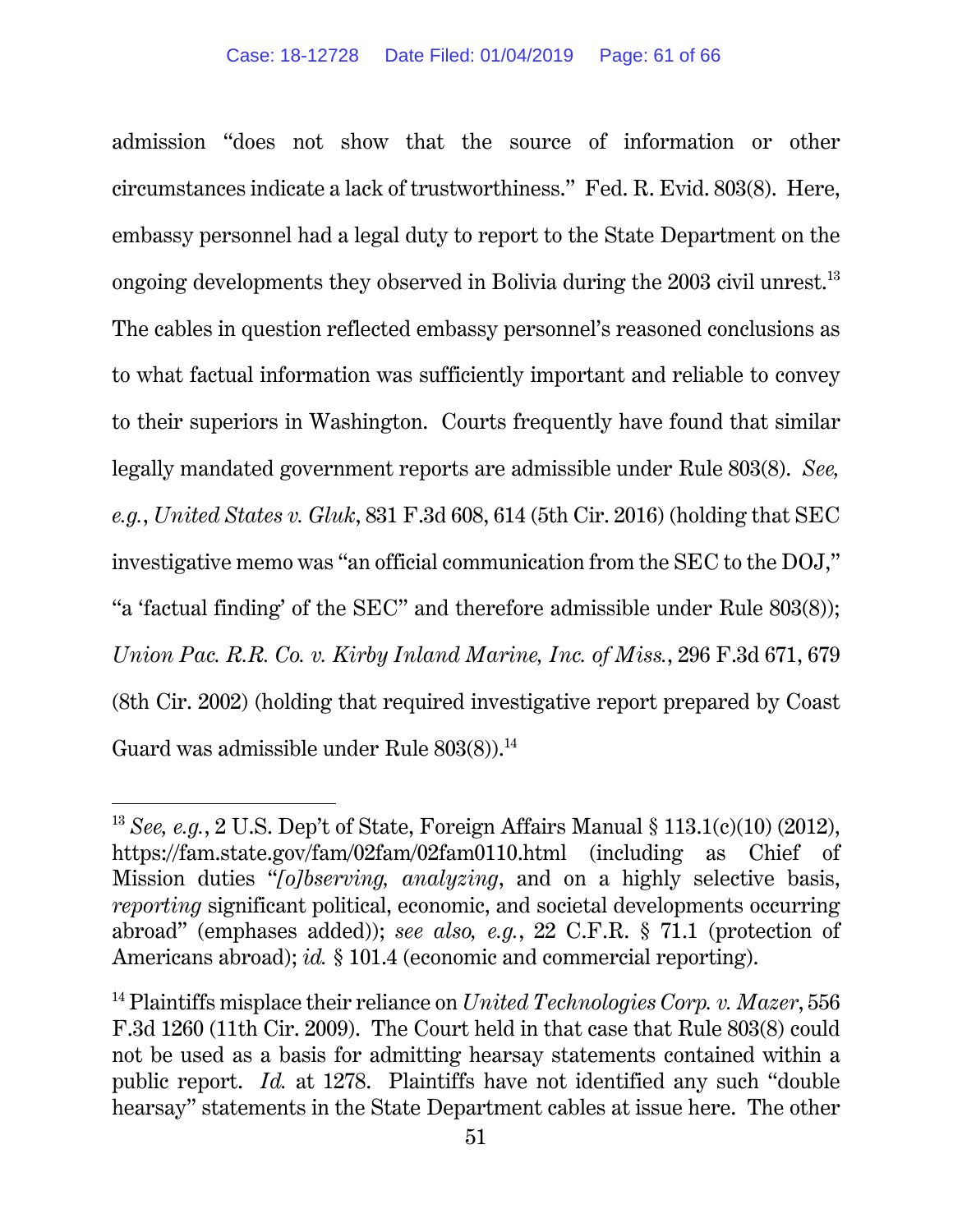Plaintiffs further argue that the State Department cables lack sufficient indicia of trustworthiness. To the contrary, the cables bear exceptional *guarantees* of trustworthiness: they were signed by high-level embassy officials (including the U.S. Ambassador) and identified as official State Department materials. That the Ambassador or other State Department official may not have witnessed first-hand every fact they reported is irrelevant, because "lack of personal knowledge is not a proper basis for exclusion of a report otherwise admissible under Rule 803(8)." *Alexander v. CareSource*, 576 F.3d 551, 562-63 (6th Cir. 2009); *see also* 2 Kenneth S. Broun et al., McCormick on Evidence § 296 (6th ed. 2006) ("As the name indicates, [public] reports embody the results of investigation and accordingly are often not the product of the declarant's firsthand knowledge, required under most hearsay exceptions."). And while Plaintiffs baselessly suggest that the cables may contain a slanted version of events, it should be beyond question that the State Department had no incentive to do anything but report the political climate of Bolivia fairly and accurately. *See* Fed. R. Evid. 803(8) advisory committee's note (noting that the Rule is grounded in the presumption "that a

decision Plaintiffs rely on, *United States v. Ransfer*, 749 F.3d 914 (11th Cir. 2014), is even farther afield. The Court did not address Rule 803(8) at all, and instead considered (but did not decide) whether portions of a police officer's oral testimony recounting the course of an investigation constituted hearsay.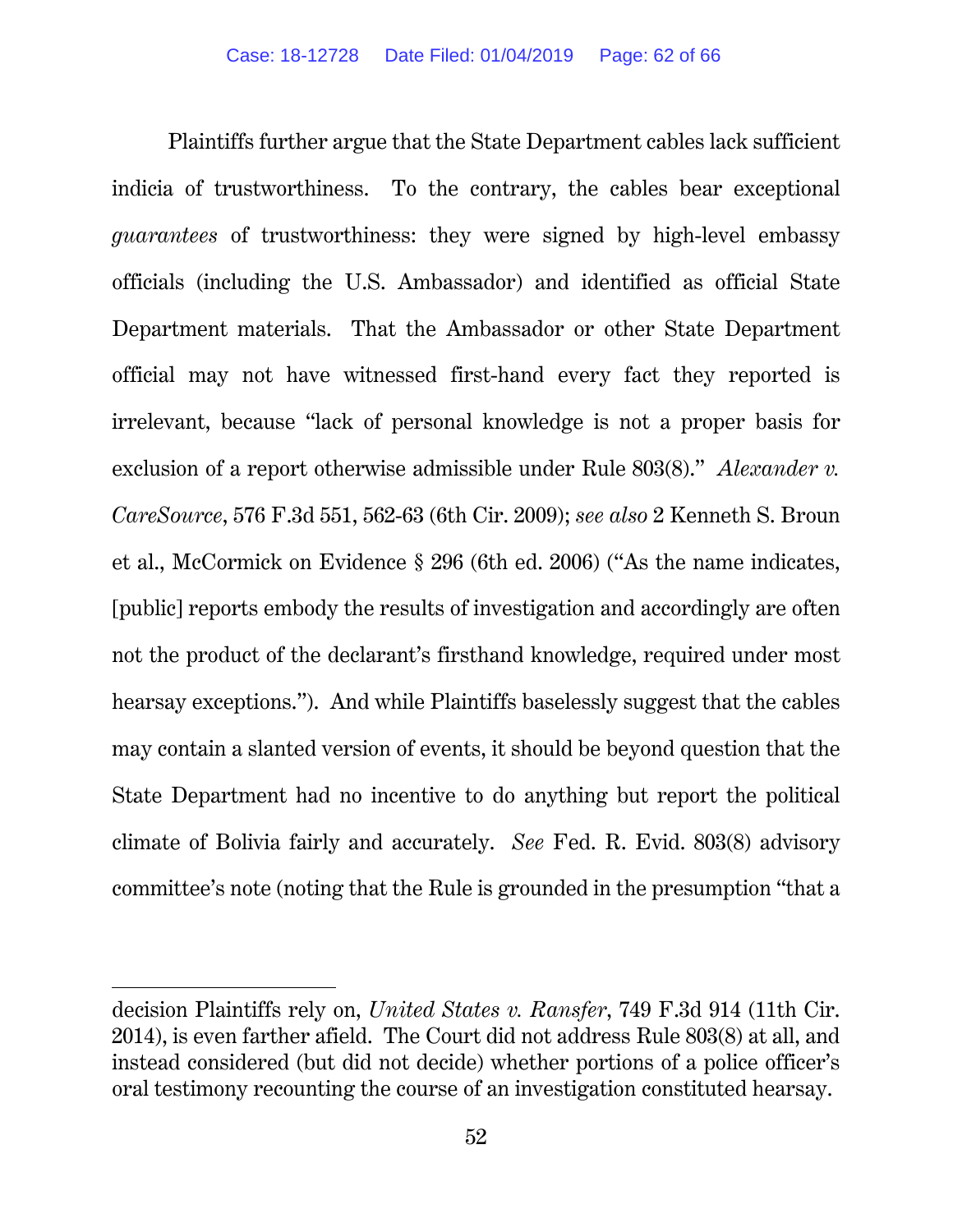public official will perform his duty properly and the unlikelihood that he will remember details independently of the record").

In any event, any error in admitting the State Department cables was harmless. The jury heard days of testimony from scores of witnesses regarding the extent of the chaos confronting Defendants and the circumstances under which Plaintiffs' decedents were killed. *See, e.g.*, App.- Vol:4-Doc:500-2 at 139:05-143:13; Supp.App.-Vol:1-Doc:478 at 86:5-87:11; Supp.App.-Vol:1-Doc:480 at 95:11-98:5, 130:12-131:10; Supp.App.-Vol:1- Doc:481 at 137:10-139:7; Supp.App.-Vol:2-Doc:482 at 28:15-20, 41:13-48:19; Supp.App.-Vol:2-Doc:497-2 at 1002.3-5, 1002.27. The State Department cables simply corroborated what the uncontested evidence already demonstrated that on the days Plaintiffs' decedents were killed, "not only was the country of Bolivia in crisis, but there were specific crises at each of the locations where decedents were shot." App.-Vol:5-Doc:514 at 18 (citing "unrebutted evidence" establishing these facts). Thus, even if the district court had excluded the State Department cables, there would still have been overwhelming and undisputed evidence inconsistent with Plaintiffs' theory of the case. Plaintiffs' substantial rights therefore were not affected by the admission of the cables. *See Jordan v. Binns*, 712 F.3d 1123, 1138 (7th Cir. 2013) (declining to reverse based on erroneous admission of evidence under Rule 803(8) because, "[a]s a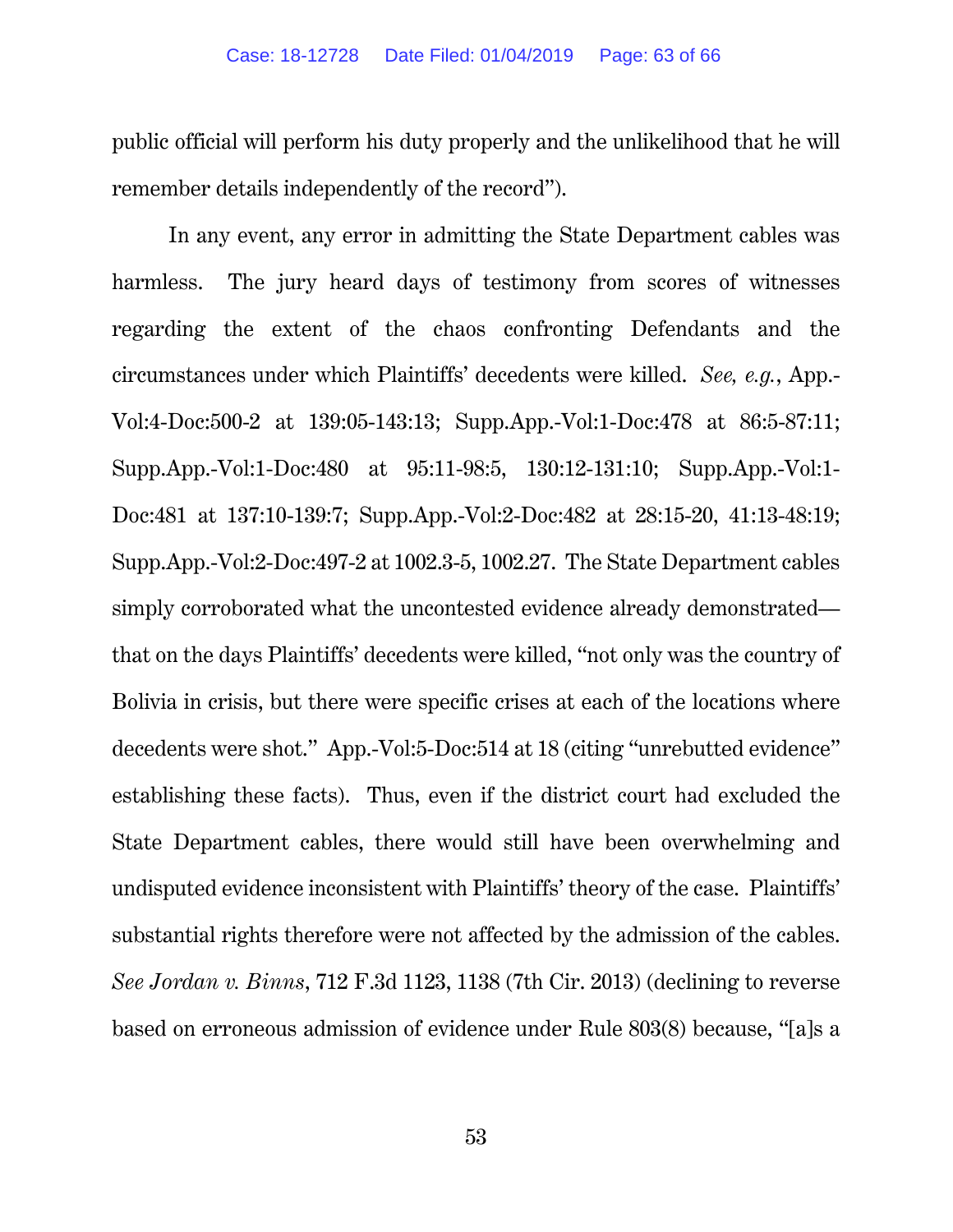general rule, errors in admitting evidence that is merely cumulative of properly admitted evidence are harmless").

## **CONCLUSION**

The judgment of the district court should be affirmed.

Dated: January 4, 2019 Respectfully submitted,

/s/ Ana C. Reyes

STEPHEN D. RABER ANA C. REYES CHARLES LUKE MCCLOUD SUZANNE M.SALGADO GISELLE BARCIA WILLIAMS & CONNOLLY LLP  *725 Twelfth Street, N.W. Washington, DC 20005 (202) 434-5000*

Evan B. Berger BECKER & POLIAKOFF, P.A.  *1 East Broward Blvd., Suite 1800 Ft. Lauderdale, FL 33301 (954) 364-6055* 

*Counsel for Appellees*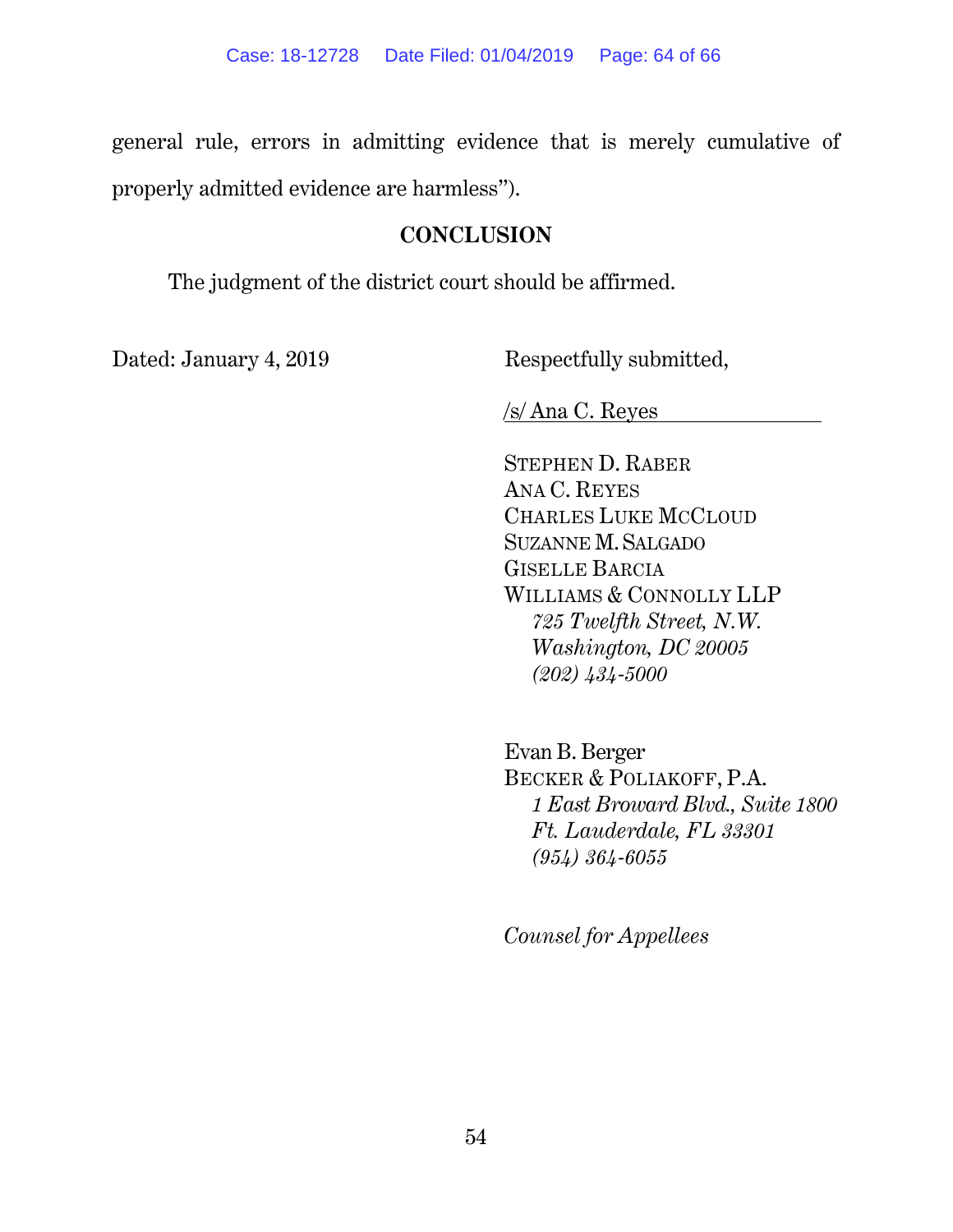## **CERTIFICATE OF COMPLIANCE**

On behalf of Appellees, I hereby certify pursuant to Federal Rule of Appellate Procedure 32(g)(1) that the attached motion is proportionally spaced, has a typeface of 14 points or more, and contains 12,387 words.

Dated: January 4, 2019

 /s/ Ana C. Reyes ANA C. REYES